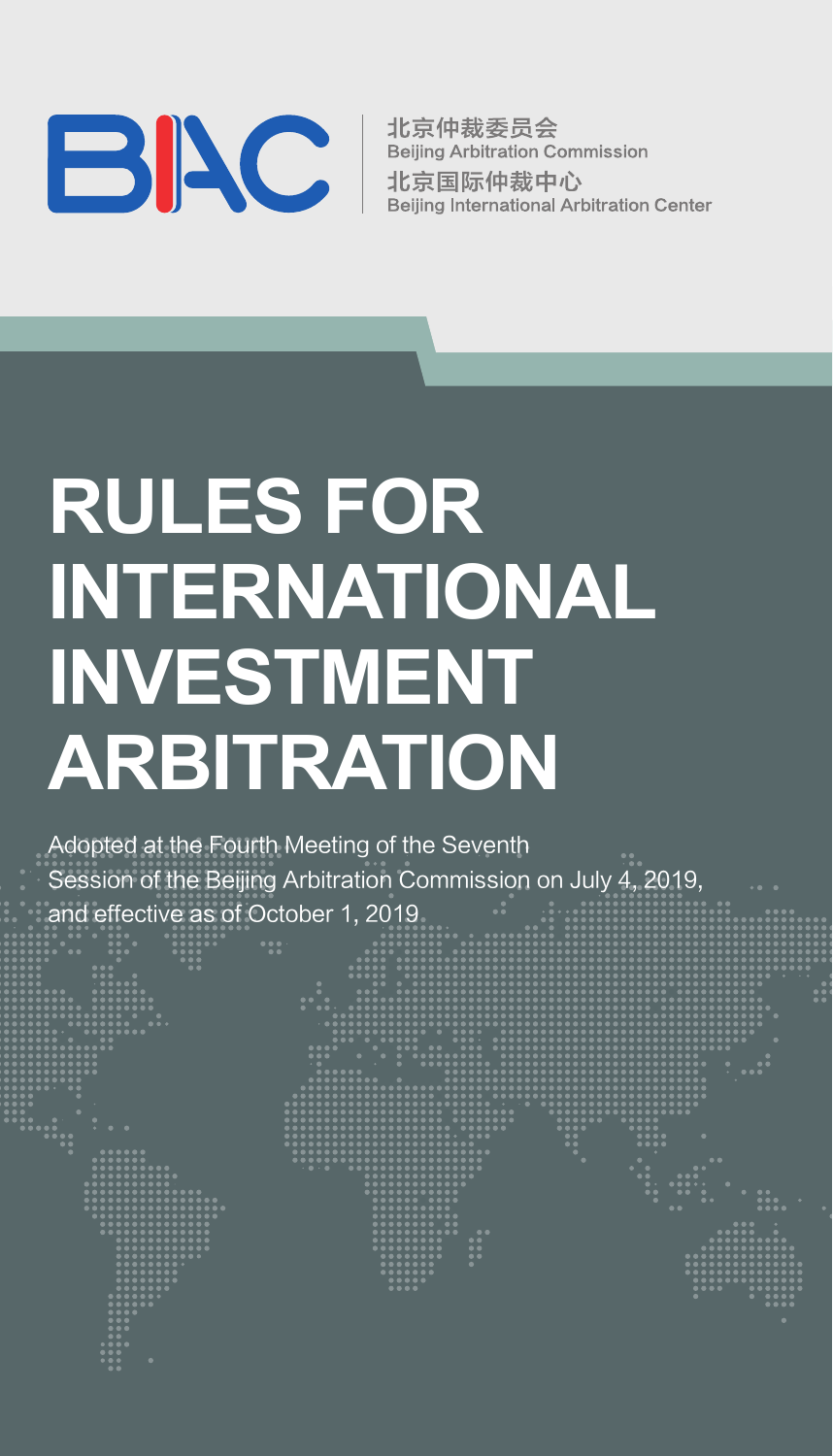

北京仲裁委员会<br>Beijing Arbitration Commission<br>北京国际仲裁中心<br>Beijing International Arbitration Center

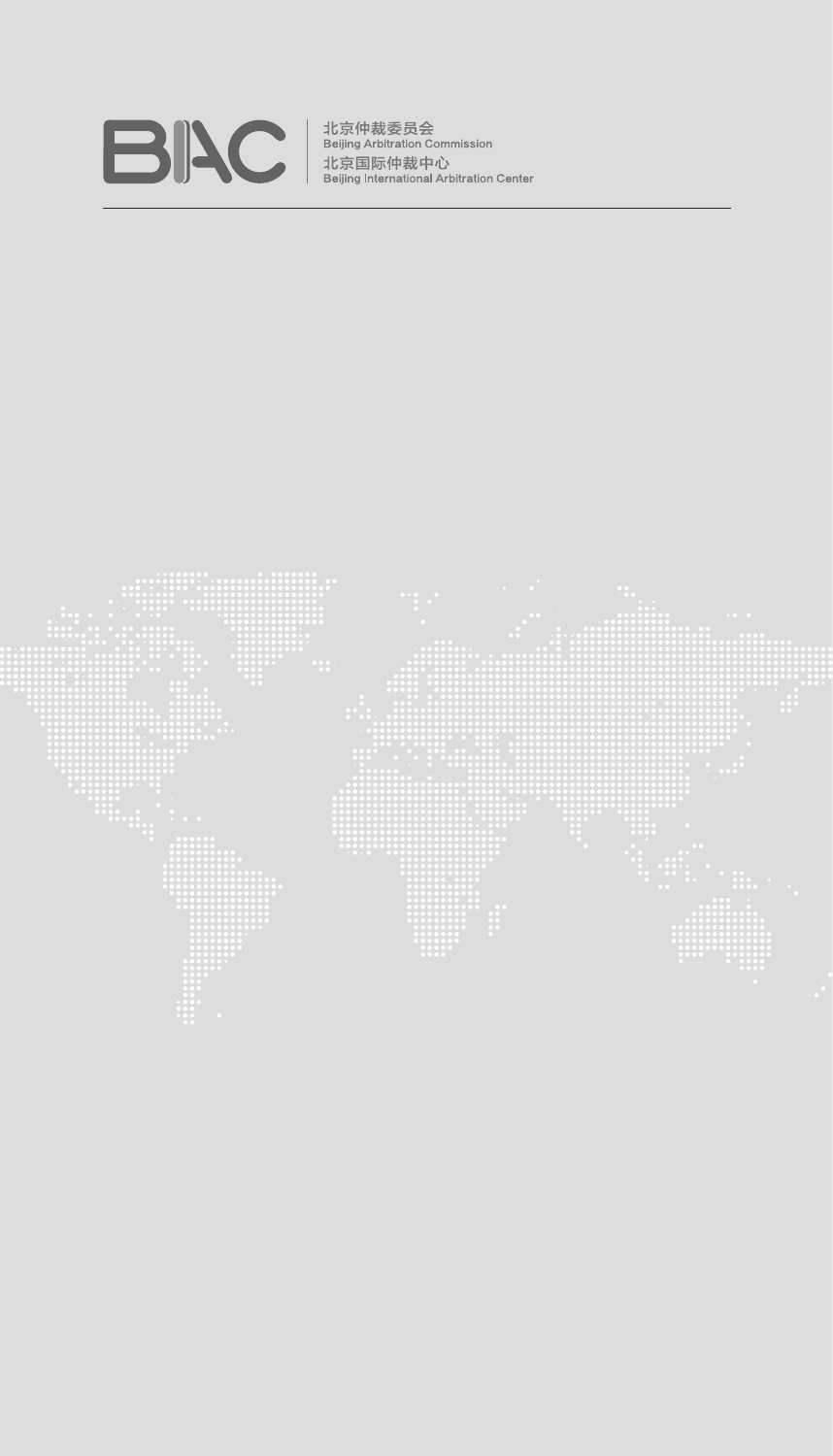Beijing Arbitration Commission/Beijing International Arbitration Center Rules for International Investment Arbitration



### Beijing Arbitration Commission/ Beijing International Arbitration Center Rules for International Investment Arbitration

Effective as of October 1, 2019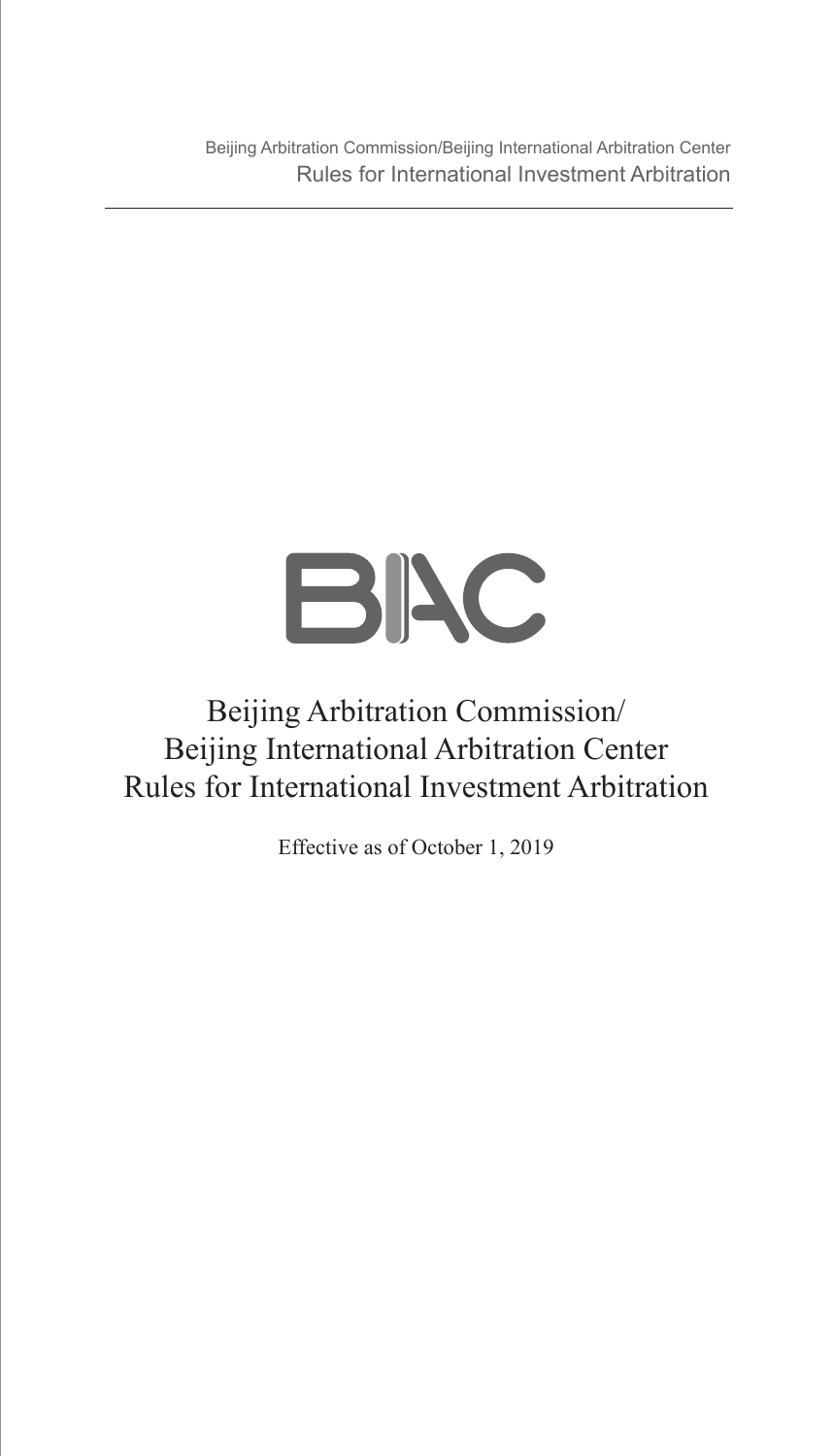# **DAV** 北京伸裁委员会<br>北京国际仲裁中心<br>Beijing International Arbitration Center

### **TABLE OF CONTENTS**

| Article 1 |                                                                      |
|-----------|----------------------------------------------------------------------|
| Article 2 |                                                                      |
| Article 3 | Waiver of Immunity from Jurisdiction and                             |
| Article 4 | General Conduct of the Participants to the Arbitration 3             |
|           | Chapter II Commencement of Arbitration  4                            |
| Article 5 |                                                                      |
| Article 6 |                                                                      |
| Article 7 |                                                                      |
|           |                                                                      |
| Article 8 |                                                                      |
| Article 9 | General Provisions for Nomination or Appointment of                  |
|           | Article 10 Three-Member or Multi-Member Arbitral Tribunal  9         |
|           |                                                                      |
|           | Article 12 Multi-Party Nomination or Appointment of                  |
|           | Article 13 Constitution of the Arbitral Tribunal and Transmission of |
|           |                                                                      |
|           |                                                                      |
|           |                                                                      |
|           |                                                                      |
|           |                                                                      |
|           |                                                                      |
|           |                                                                      |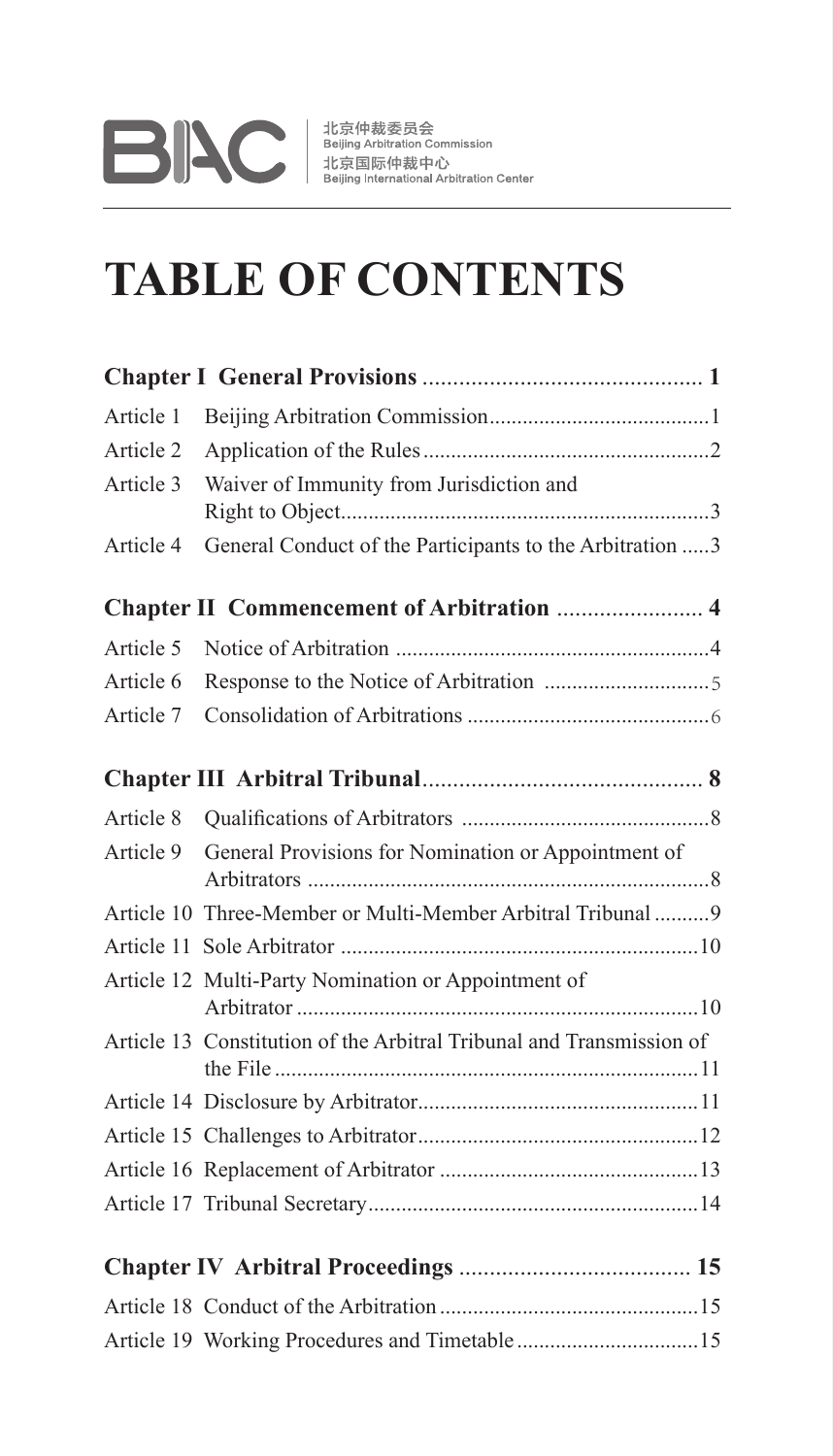| Article 29 Suspension of the Arbitral Proceedings22         |  |
|-------------------------------------------------------------|--|
|                                                             |  |
|                                                             |  |
| Article 32 Continuation of the Arbitral Proceedings with    |  |
|                                                             |  |
|                                                             |  |
| Article 35 Provisional Measures and Emergency Arbitrator 27 |  |
|                                                             |  |
|                                                             |  |
|                                                             |  |
|                                                             |  |
|                                                             |  |
|                                                             |  |
|                                                             |  |
|                                                             |  |
|                                                             |  |
| Article 44 Correction and Interpretation of the Award 36    |  |
|                                                             |  |
|                                                             |  |
|                                                             |  |
|                                                             |  |
|                                                             |  |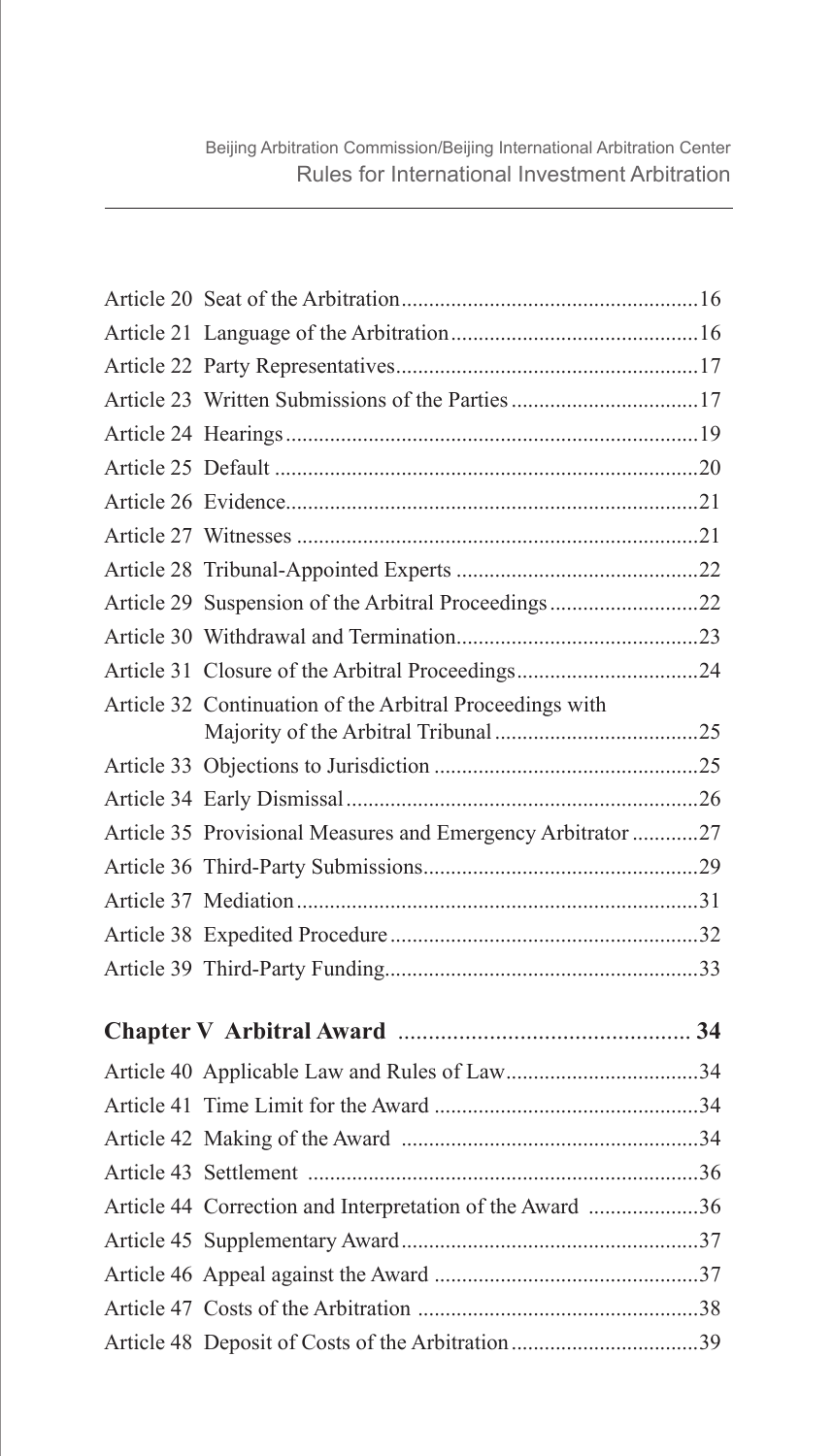

| Schedule of Fees for International Investment Arbitration44      |  |
|------------------------------------------------------------------|--|
|                                                                  |  |
| Indicative Timetable for International Investment Arbitration 47 |  |
|                                                                  |  |
| Rules of Expedited Procedures for International Investment       |  |
|                                                                  |  |
|                                                                  |  |
| Rules for Emergency Arbitrator in International Investment       |  |
|                                                                  |  |
| Rules of Appeal Proceedings for International                    |  |
|                                                                  |  |
|                                                                  |  |
| Procedural Guidelines for Arbitration under the UNCITRAL         |  |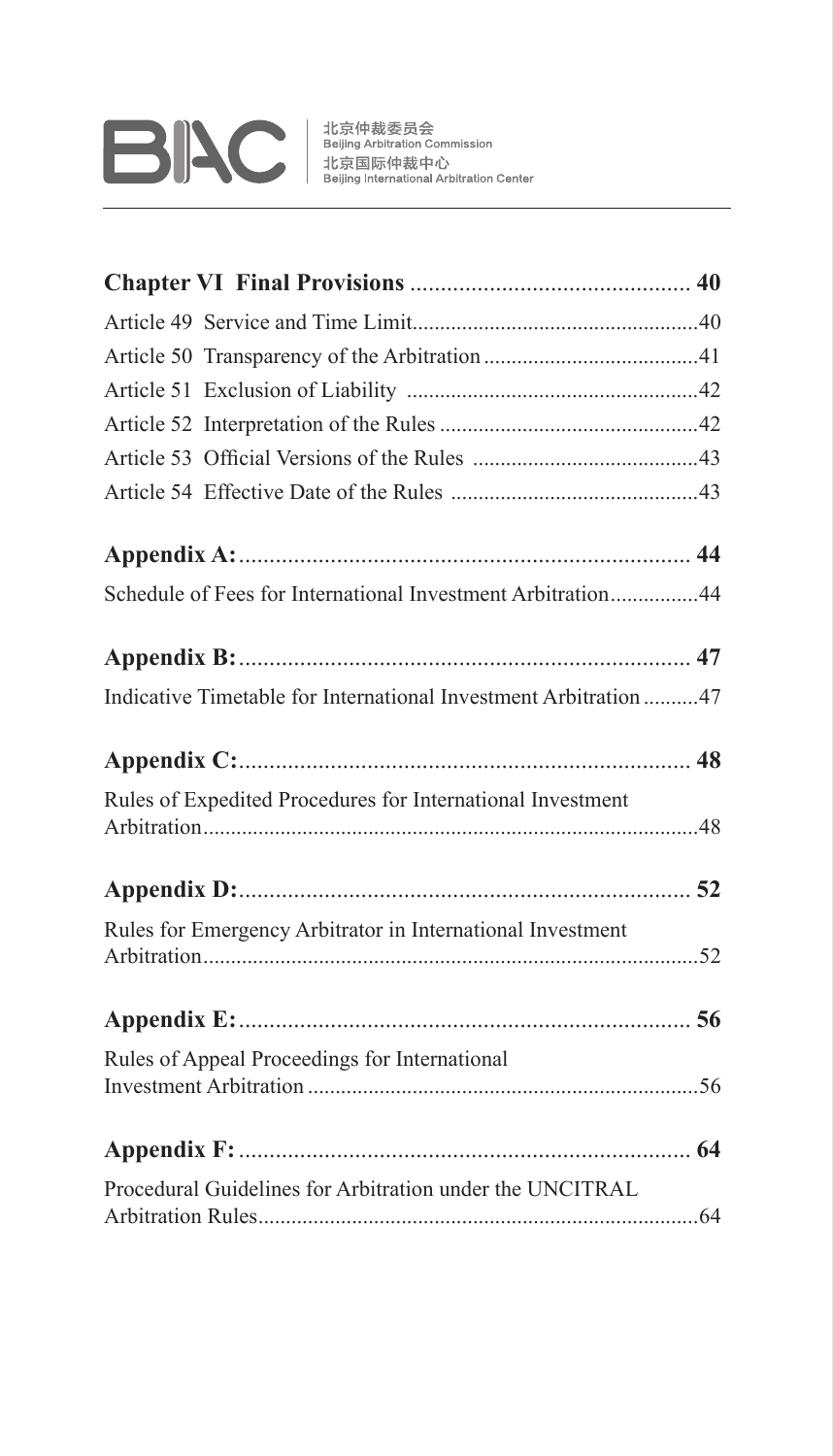

北京仲裁委员会 Beijing Arbitration Commission 北京国际仲裁中心 Beiling International Arbitration Center

### Beijing Arbitration Commission/ Beijing International Arbitration Center Rules for International Investment Arbitration

Adopted at the Fourth Meeting of the Seventh Session of the Beijing Arbitration Commission on July 4, 2019. Effective as of October 1, 2019

### **Chapter I General Provisions**

#### **Article 1 Beijing Arbitration Commission**

1. The Beijing Arbitration Commission (**the "BAC"**) is an arbitral institution established in Beijing, China.

2. The BAC is also known as the Beijing International Arbitration Center (**the "BIAC"**). Where the Parties designate the BIAC as the arbitral institution in their arbitration agreement, the arbitration shall be administered by the BAC.

3. The Chairperson of the BAC (**the "Chairperson"**) or, with the authorization of the Chairperson, one of the Vice Chairpersons or the Secretary-General of the BAC, shall perform the functions and duties vested in the Chairperson by the BAC/BIAC Rules for International Investment Arbitration (**the "Rules"** or **"BAC/BIAC Investment Arbitration Rules"**).

4. The Secretariat of the BAC shall handle the day-to-day affairs of the BAC. For each case, the Secretariat shall designate a member of its staff as the Case Manager, who shall attend to procedural administration and the provision of services relating to the case.

 $-1-$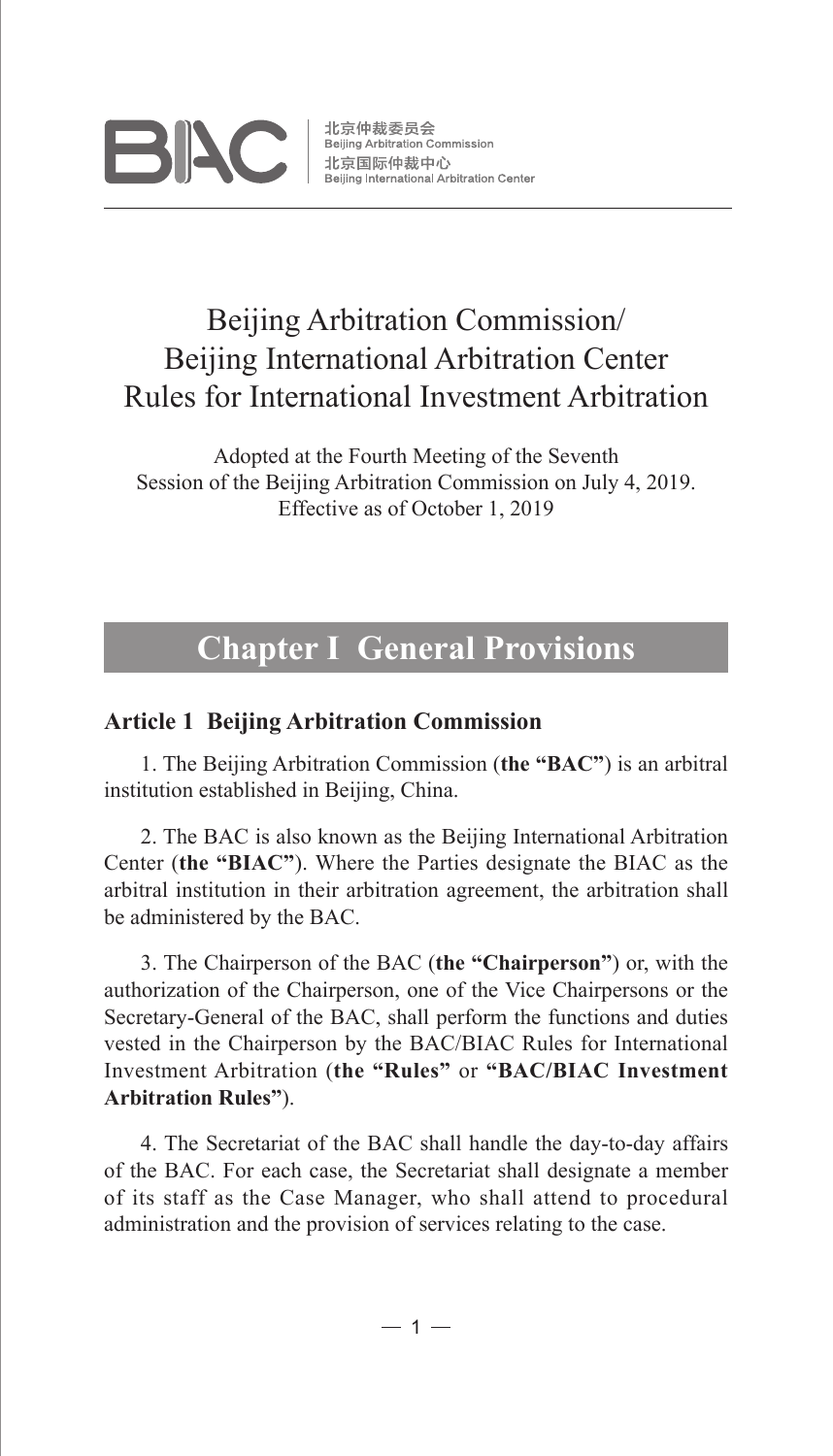# **BIAC**

#### **Article 2 Application of the Rules**

1. Where the Parties have agreed to submit an international investment dispute (**the "Dispute"**) to the BAC for arbitration but have not agreed on the arbitration rules, they shall be deemed to have agreed that the arbitration shall be conducted in accordance with the Rules.

2. Where the Parties have agreed to apply the Rules to arbitrate a Dispute, but have not designated an arbitral institution, they shall be deemed to have agreed to submit the Dispute to the BAC for arbitration.

3. Where the Parties have agreed to submit a Dispute to the BAC for arbitration in accordance with the Rules, but have agreed otherwise on certain procedural matters of the arbitration, the latter agreement shall prevail, unless it is unenforceable or in conflict with the mandatory rules of law of the seat of the arbitration.

4. Where the Parties have agreed to apply a different set of arbitration rules to arbitrate a Dispute, and designated the BAC as the arbitral institution or to provide arbitration administration service(s), the BAC shall perform the corresponding functions and duties. Where the Parties have agreed to apply the UNCITRAL Arbitration Rules, the BAC shall perform the corresponding functions and duties in accordance with the UNCITRAL Arbitration Rules and the procedural guidelines set forth in Appendix F to the Rules.

5. An international investment dispute or **"**Dispute**"** under the Rules refers to any dispute arising out of an investment, between an investor and a State, a State-authorized entity or an intergovernmental organization.

6. An agreement submitting a Dispute to arbitration (**the "arbitration agreement"**) under the Rules may be expressed in a contract, treaty, statute, regulation or other instrument, or reached through an offer by one Party in a contract, treaty, statute, regulation or other instrument that is subsequently accepted by the other Party by commencing an arbitration or by other means.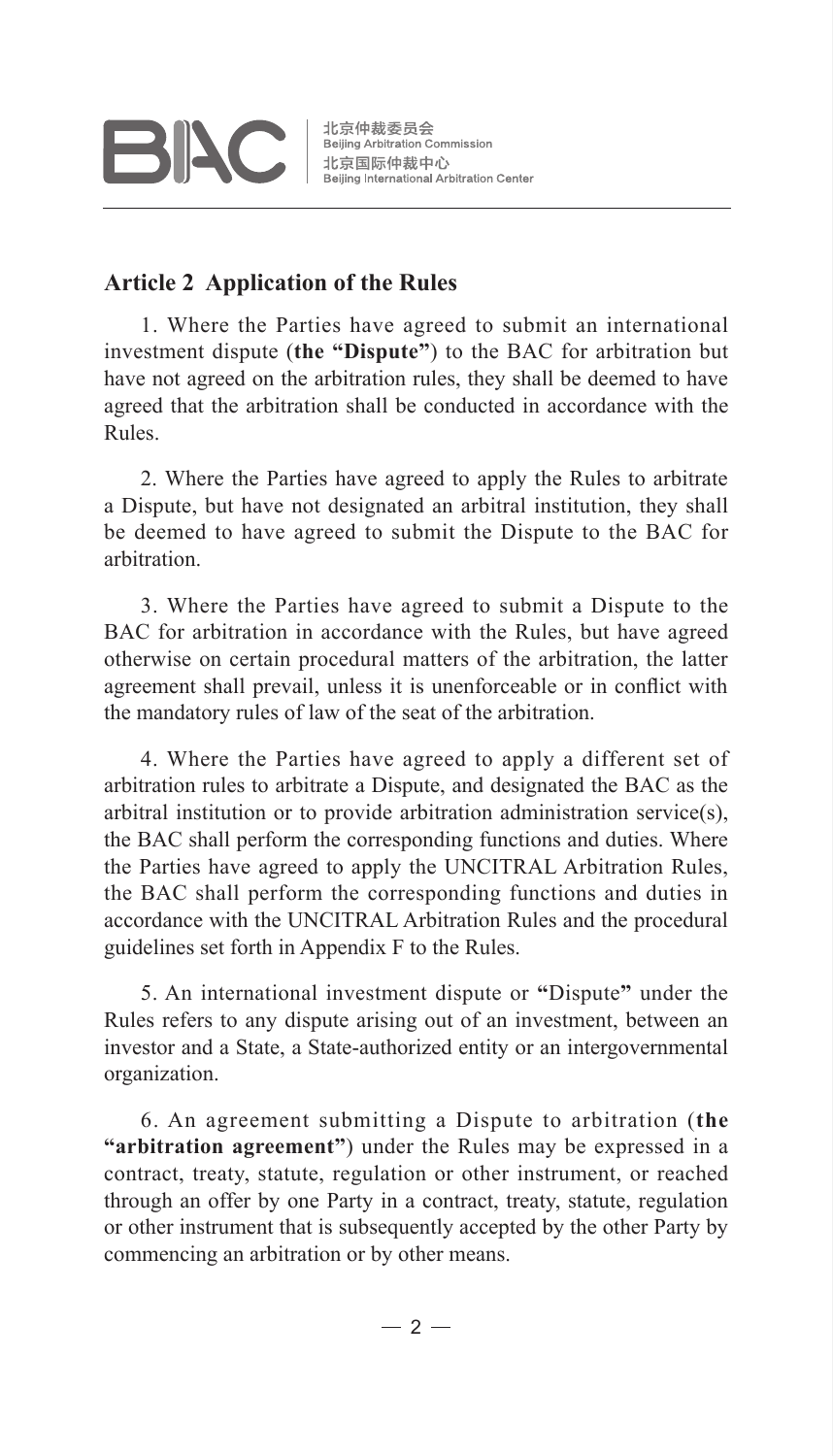#### **Article 3 Waiver of Immunity from Jurisdiction and Right to Object**

1. Where the Parties agree to submit a Dispute for arbitration in accordance with the Rules, they shall be deemed to have waived their rights to immunity from the jurisdiction in respect of proceedings relating to the arbitration.

2. A Party who knows or ought reasonably to know of a failure to comply with any provision of the Rules or any term of the arbitration agreement, but nevertheless participates in or proceeds with the arbitral proceedings without promptly and explicitly raising its objection to such non-compliance in writing, shall be deemed to have waived its right to object.

#### **Article 4 General Conduct of the Participants to the Arbitration**

The BAC, the Arbitral Tribunal, the Parties and other participants to the arbitration shall act in accordance with the principles of good faith and cooperation throughout the arbitral proceedings.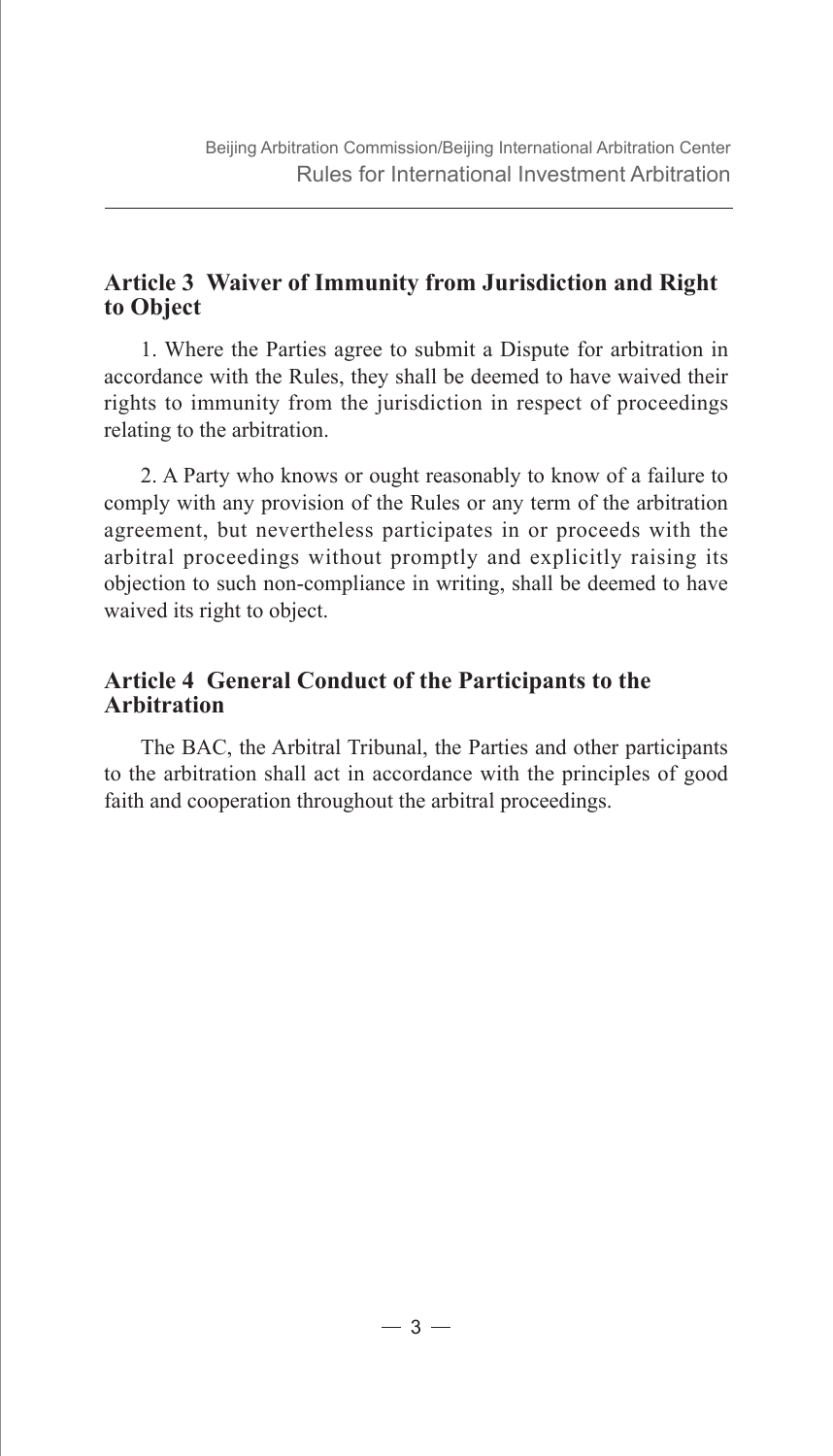### **Chapter II Commencement of Arbitration**

#### **Article 5 Notice of Arbitration**

1. A Party applying for arbitration under the Rules (**the "Claimant"**) shall submit a Notice of Arbitration to the BAC. The Notice of Arbitration shall include:

(a) a written demand that the Dispute be referred to arbitration;

(b) the names, nationalities and addresses, including the postcodes, telephone numbers, facsimile numbers, electronic mail addresses, or any other means of communication of the Parties and their representative(s) (if applicable);

(c) a reference to the arbitration agreement that is invoked;

(d) a reference to the contract, treaty, statute, regulation or other instrument out of or in relation to which the Dispute arises and the relevant provisions thereof;

(e) a brief statement describing the relationship and the nature of such relationship between the Claimant and any relevant State, and the reason(s) why the Parties are bound by the arbitration agreement;

(f) a brief statement describing the nature of the Dispute and the circumstances giving rise to such Dispute, including the relief sought and, where possible, an initial quantification of the claimed amount;

(g) a statement regarding any prior agreement between the Parties on matters such as the number of arbitrator(s), formation of the Arbitral Tribunal and the arbitral proceedings, or any proposal by the Claimant on such matters;

(h) any comment as to the applicable law or rules of law;

(i) any comment as to the language(s) of the arbitration; and

(j) any other information the Claimant considers necessary.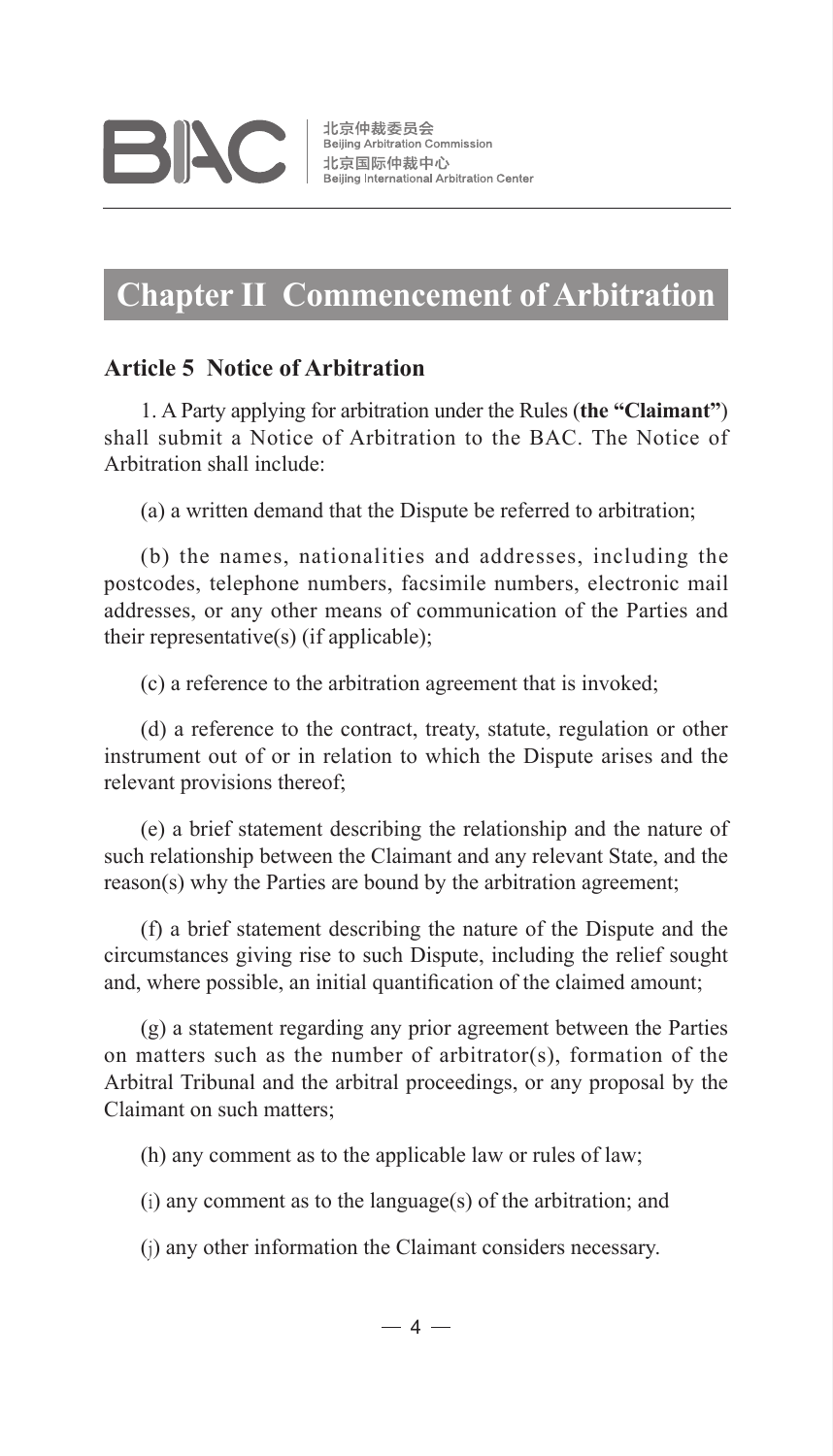2. Where the Parties have agreed on the language(s) of the arbitration, the Notice of Arbitration shall be made in the language(s) of the arbitration; in the absence of such agreement, the Notice of Arbitration shall be made in either Chinese or English.

3. The Claimant shall, at the same time as it files the Notice of Arbitration with the BAC, send a copy of the Notice of Arbitration to the Party against which arbitration is sought (**the "Respondent"**), and shall specify to the BAC the mode of service employed and the date of service.

4. The Claimant shall pay the registration fee in accordance with the schedule of fees set torth in Appendix A to the Rules (**the "BAC Fees Schedule"**) .

5. The Notice of Arbitration shall be deemed complete where all the required items in paragraph 1 are included, or where the BAC determines that there has been substantial compliance with paragraph 1. Where the Notice of Arbitration is incomplete, or where the Claimant has failed to send a copy thereof to the Respondent in accordance with paragraph 3, or where the registration fee is not paid in accordance with paragraph 4, the BAC may request the Claimant to complete such requirements within a specified period of time. If the Claimant fails to comply with such request, the submission of the Notice of Arbitration shall be deemed invalid.

6. The Arbitration shall be deemed to commence on the date the Claimant validly submits the Notice of Arbitration. The BAC shall issue a Notice of Commencement of the Arbitration to the Parties without delay.

#### **Article 6 Response to the Notice of Arbitration**

1. The Respondent shall file a Response in writing to the BAC within 30 days of receipt of the Notice of Arbitration. The Response shall include the names, nationalities and addresses, including the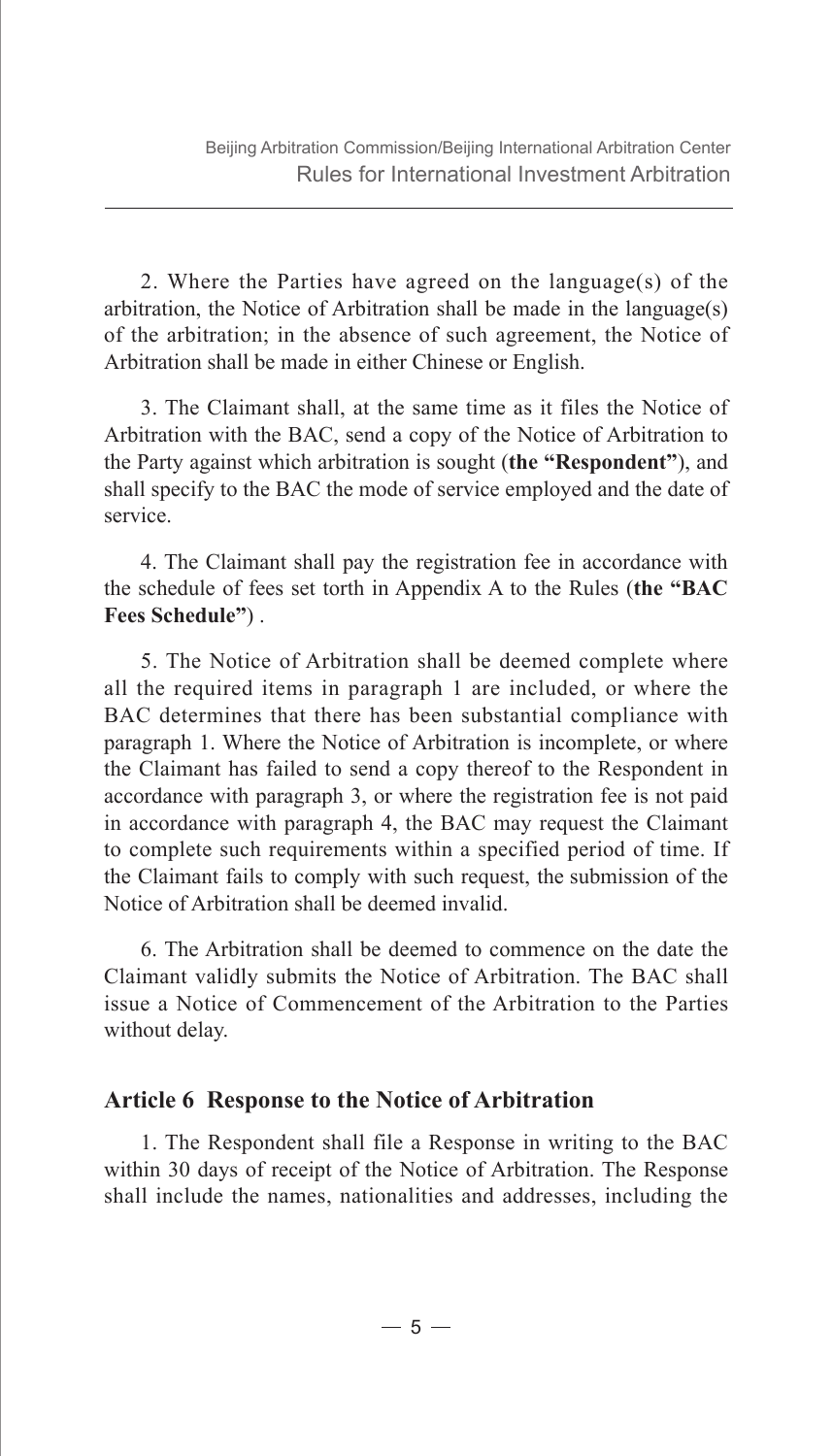# **BIAC**

postcodes, telephone numbers, facsimile numbers, electronic mail addresses, or any other means of communication of the Respondent and its representative(s) (if applicable); and may include:

(a) a confirmation or denial of all or part of the claim(s), including, where applicable, any objection to jurisdiction;

(b) a brief statement describing the nature and circumstances of any counterclaim, specifying the relief sought and, where possible, an initial quantification of the amount of counterclaim; and

(c) any comment in response to any statements contained in the Notice of Arbitration, or any comment with respect to the matters covered in Article 5 (1);

2. Where the Parties have agreed on the language(s) of the arbitration, the Response to the Notice of Arbitration shall be made in the language(s) of the arbitration; in the absence of such agreement, the Response to the Notice of Arbitration shall be made in either Chinese or English.

3. Where the Respondent files any counterclaim, it shall pay the registration fee in accordance with the BAC Fees Schedule.

4. The Respondent shall, at the same time as it files the Response to the BAC, send a copy of the Response to the Claimant, and shall specify to the BAC the mode of service employed and the date of service.

#### **Article 7 Consolidation of Arbitrations**

1. The BAC may decide to consolidate two or more pending arbitrations under the Rules into a single arbitration at the request of a Party. The following conditions shall be satisfied to consolidate arbitrations:

(a) that the Parties to all the arbitrations agree to consolidate; and

 $-6-$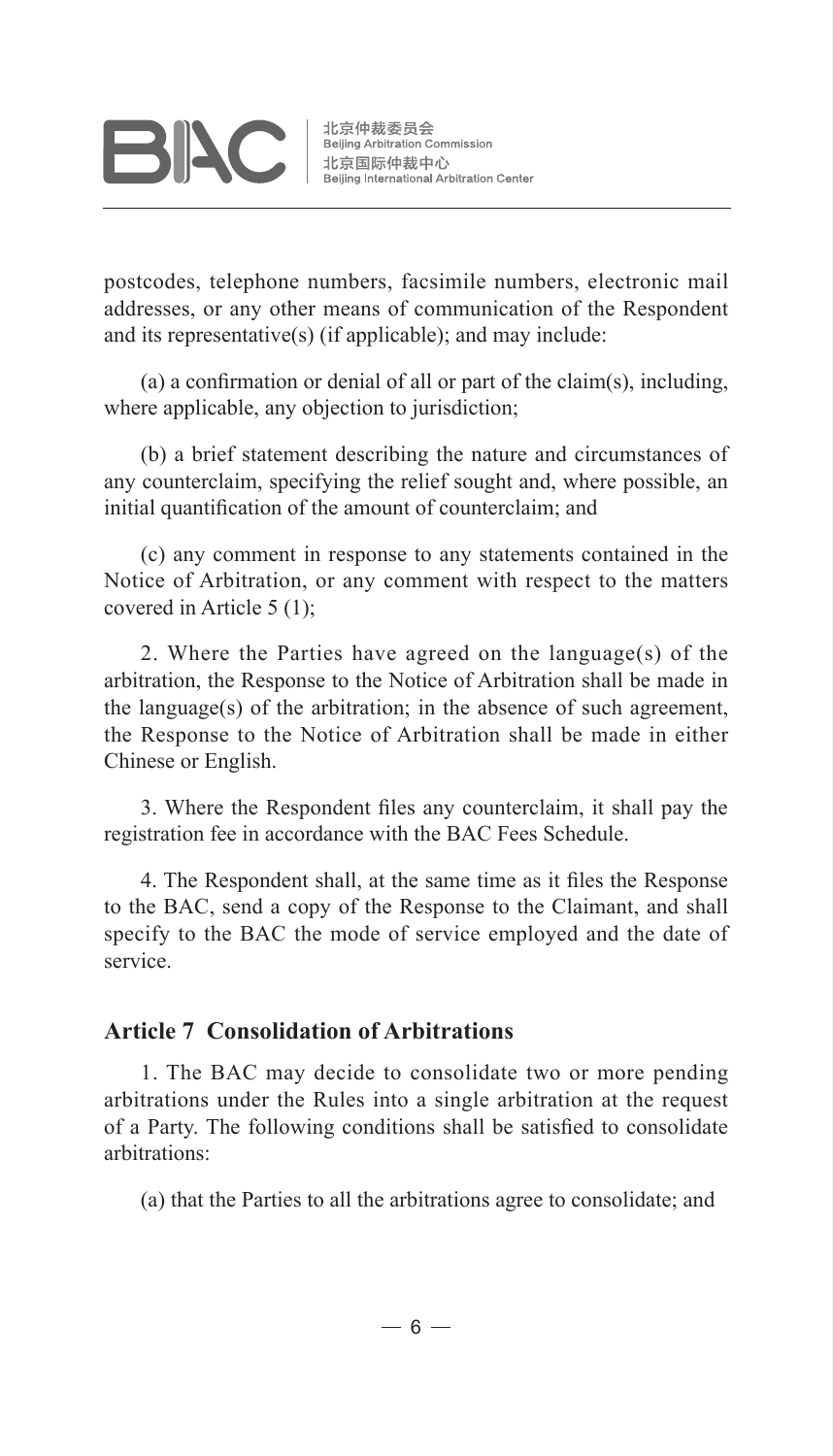(b) that all the arbitrations are initiated under the same arbitration agreement; or, where the arbitrations are initiated under two or more arbitration agreements, that the legal relationships involved in the Disputes in these arbitrations are the same, and that the BAC considers the arbitration agreements to be compatible.

 2. In deciding whether to consolidate two or more arbitrations, the BAC shall consult with the Parties to all the arbitrations and the Arbitral Tribunal(s) (if constituted), and shall have regard to circumstances it considers relevant, including but not limited to the progress of the pending arbitration(s), the efficiency and expeditiousness of the proceedings.

 3. Where arbitrations are consolidated, those commenced at later date(s) shall be consolidated into the arbitration that commenced at the earliest date, unless otherwise agreed by all the Parties; the Chairperson may remove any arbitrator(s) already nominated or appointed when necessary.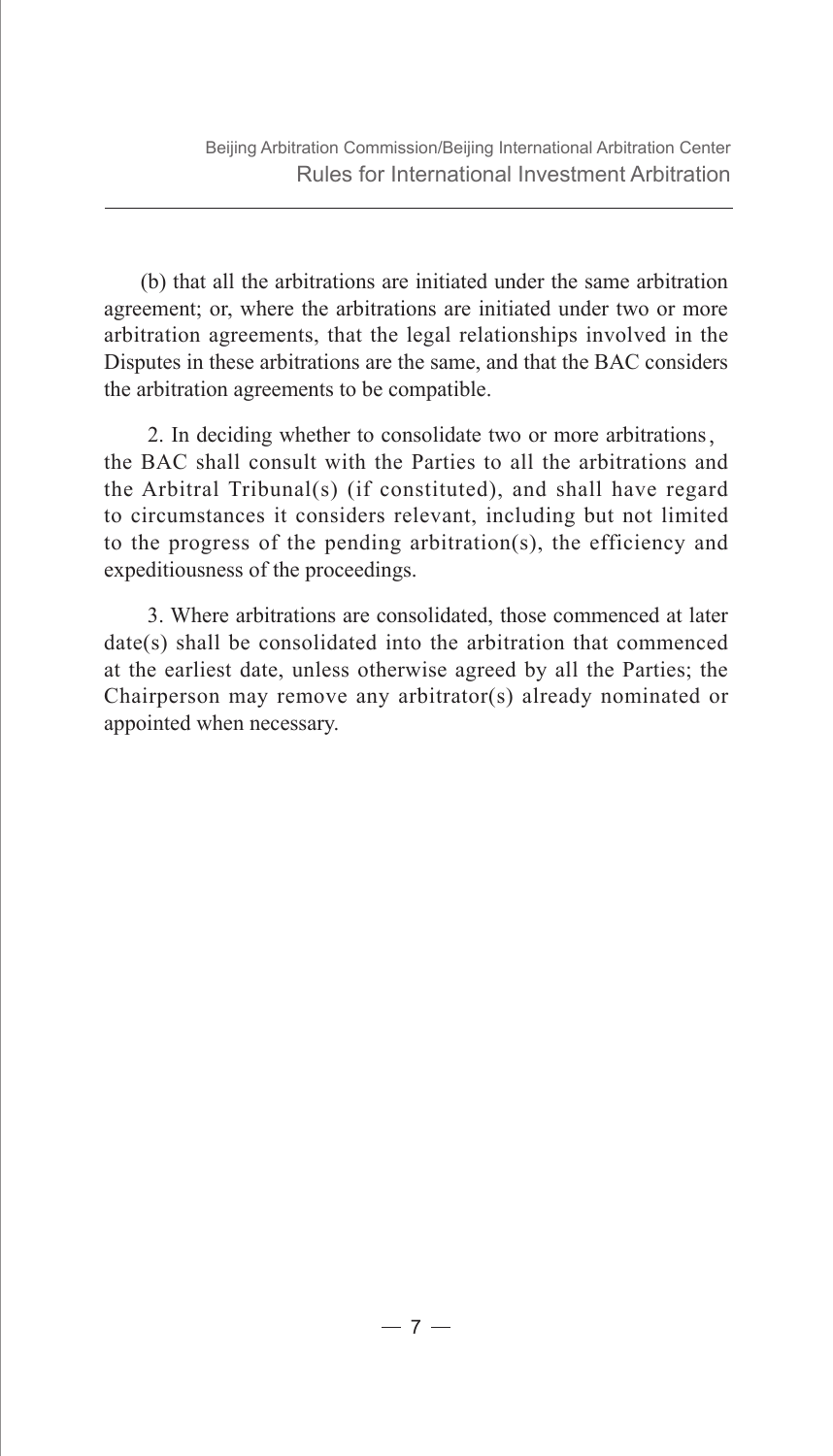

### **Chapter III Arbitral Tribunal**

#### **Article 8 Qualifications of Arbitrators**

1. Arbitrators shall be persons of recognized competence in law (particularly knowledge of public international law), high moral character and necessary language skills, and having sufficient availability to determine the Dispute.

2. Arbitrators shall ensure that their conduct conforms with codes of ethics for arbitrators that are internationally recognized.

#### **Article 9 General Provisions for Nomination or Appointment of Arbitrators**

1. The BAC shall maintain a "Beijing Arbitration Commission/ Beijing International Arbitration Center Panel of Arbitrators for International Investment Disputes" (**the "Panel of Arbitrators"**). Arbitrators may be nominated by the Parties from either within or outside the Panel of Arbitrators.

2. The Parties may agree that the Arbitral Tribunal shall be composed of one, three or any other odd number of arbitrators. In the absence of such agreement, the Arbitral Tribunal shall be composed of three arbitrators, except in cases where the expedited procedures set forth in Appendix C to the Rules apply.

3. Unless otherwise agreed or jointly nominated by the Parties, a sole arbitrator, a presiding arbitrator or the majority of arbitrators of an Arbitral Tribunal shall be of different nationality or nationalities from either of the Parties.

4. When appointing the arbitrator(s), the Chairperson shall take into account the nationalities of the Parties, the complexity of the arbitration, the language(s) and seat of the arbitration, the amount involved in the Dispute, the nationality, professional background(s) and availability of the candidate(s) to serve as arbitrator(s), and any other factor(s) the Chairperson considers relevant.

 $-8-$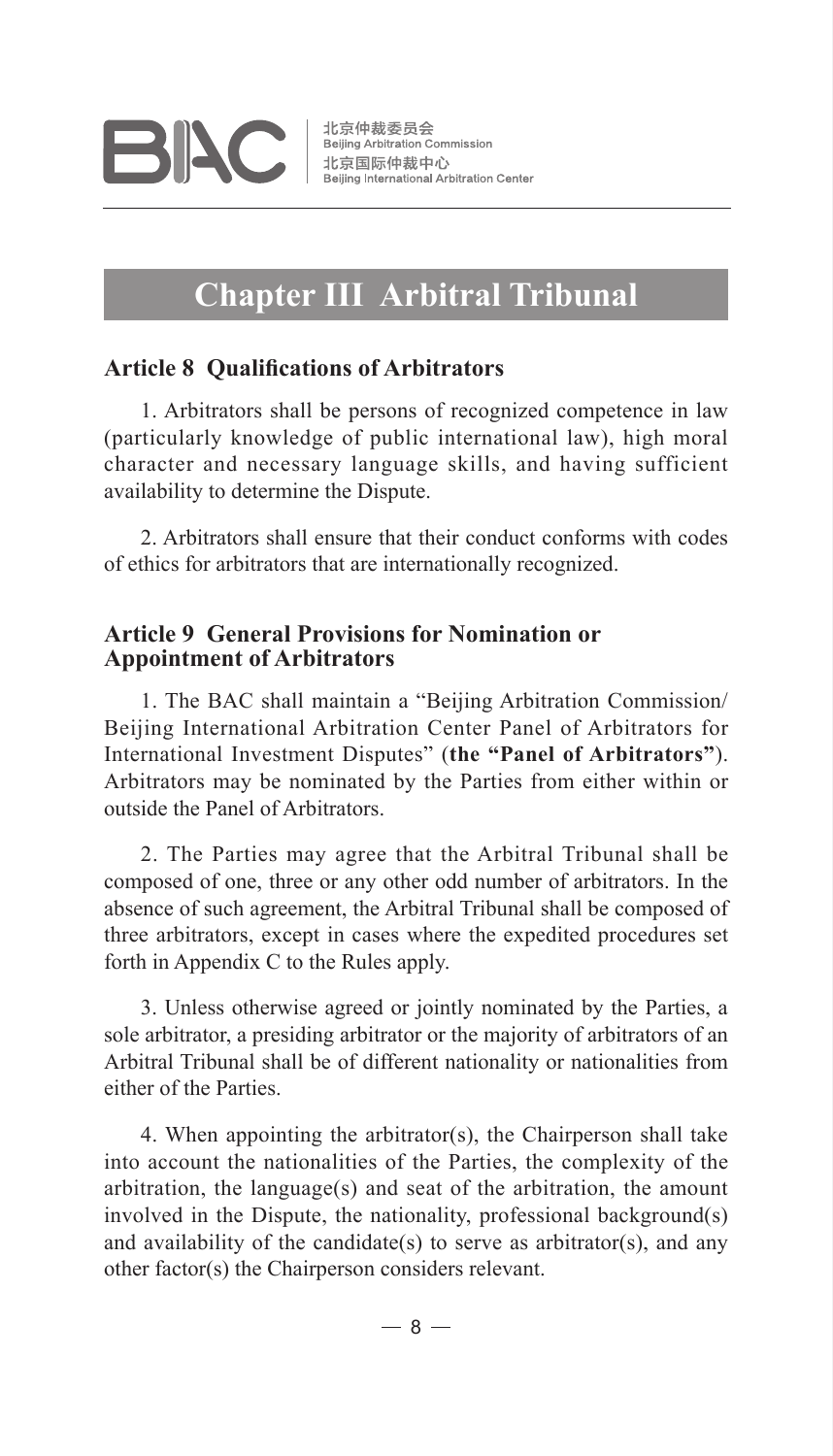5. After an arbitrator is nominated or appointed, the BAC shall, as promptly as possible, request acceptance from the nominee or appointee. By agreeing to serve, a nominee or appointee undertakes to carry out the responsibilities of an arbitrator in accordance with the Rules. Where a nominee or appointee fails to accept the nomination or appointment, another arbitrator shall be nominated or appointed in accordance with the method applicable to the previous nomination or appointment.

6. Decisions of the Chairperson as to the appointment, challenge and removal of an arbitrator shall be final.

#### **Article 10 Three-Member or Multi-Member Arbitral Tribunal**

1. Where an Arbitral Tribunal comprising three or a larger odd number of members (**the "Multi-Member"**) is to be constituted, the Claimant and the Respondent shall, within 60 days of receipt of the Notice of Commencement of the Arbitration, nominate or entrust the Chairperson to appoint an arbitrator or an equal number of arbitrators respectively. If a Party fails to nominate or to entrust the Chairperson to appoint the arbitrator(s) within the above time limit, that arbitrator or those arbitrators shall be appointed by the Chairperson at the request of the other Party.

2. The Parties shall jointly nominate or jointly entrust the Chairperson to appoint a presiding arbitrator within 90 days from the date of receipt by the Respondent of the Notice of Commencement of the Arbitration. Failing such nomination or appointment, the presiding arbitrator shall be appointed by the Chairperson at the request of either Party. Unless the Parties otherwise agree, the Chairperson shall appoint the presiding arbitrator in accordance with the following procedure:

(a) The Chairperson shall invite each of the Parties to comment with regard to the appointment of the presiding arbitrator, and shall require them to reply to the BAC within a specified time limit. The Chairperson shall take into consideration the comments of the Parties, but shall not be bound thereby. Failure of the Parties to reply within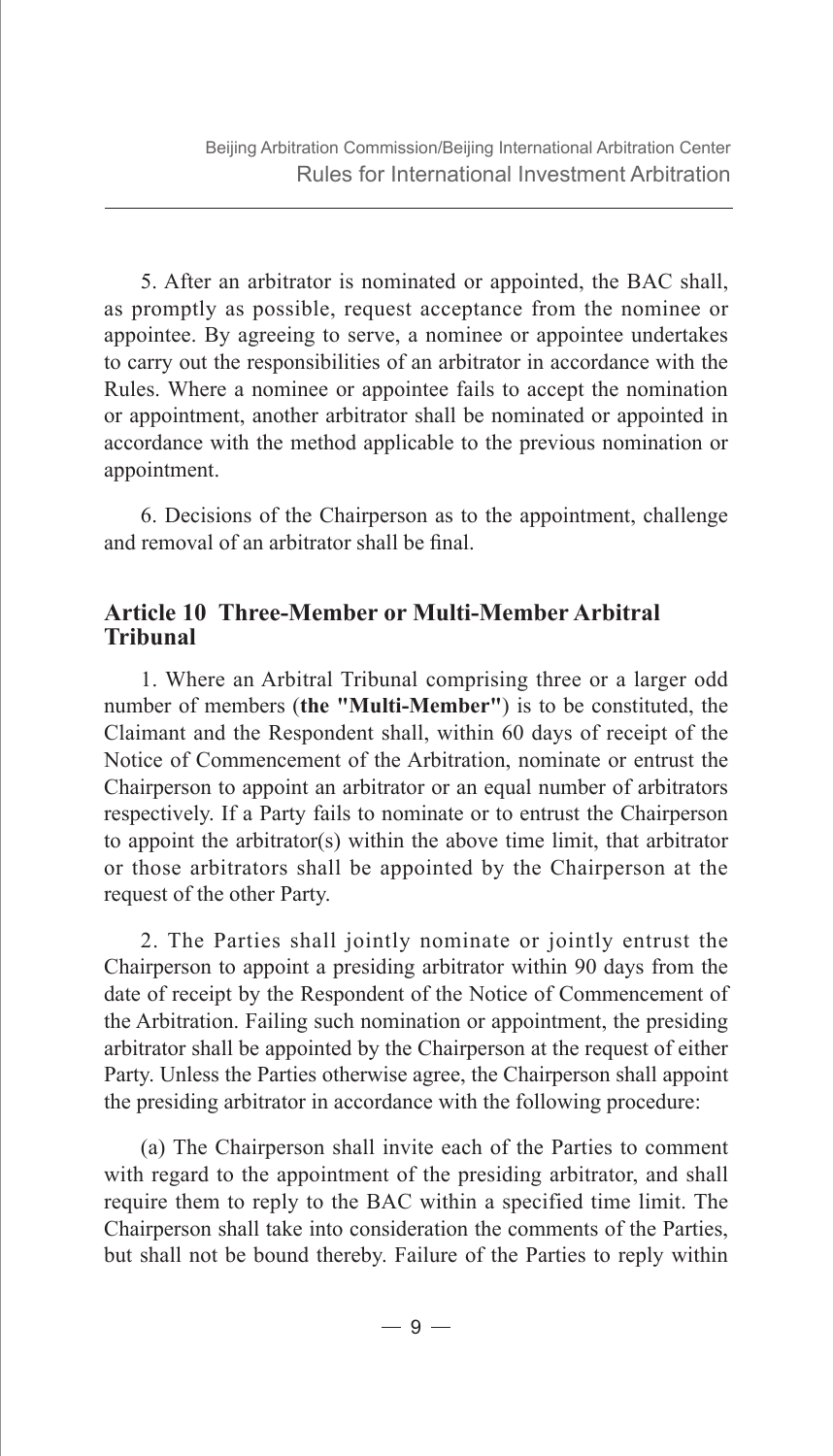# **BIAC**

the specified time limit shall not preclude the Chairperson from appointing the presiding arbitrator.

(b) The Chairperson shall, after seeking the Parties' comments in accordance with sub-paragraph (a) above, communicate to each Party an identical list of at least five candidates to serve as the presiding arbitrator. Within 10 days of receipt of the list, each Party shall return the list to the BAC, after having deleted the name(s) to which it objects and numbered the remaining name(s) on the list in its order of preference.

(c) The Chairperson shall appoint one candidate from among the name(s) approved on the returned lists and take into consideration the order of preference as indicated by the Parties. Where a Party fails to return the list within the specified time limit or the appointment of the presiding arbitrator cannot be made in accordance with this procedure, the Chairperson may appoint the presiding arbitrator without further consulting with that Party or Parties. Such presiding arbitrator may be appointed from outside the list communicated to the Parties.

#### **Article 11 Sole Arbitrator**

Where the Arbitral Tribunal is to be composed of a sole arbitrator, the Parties shall, within 60 days from the date of receipt by the Respondent of the Notice of Commencement of the Arbitration, jointly nominate or jointly entrust the Chairperson to appoint the sole arbitrator. Where the Parties fail to jointly nominate or jointly entrust the Chairperson to appoint the sole arbitrator within the above time limit, the sole arbitrator shall be appointed by the Chairperson at the request of either Party in accordance with Article 10 (2) of the Rules.

#### **Article 12 Multi-Party Nomination or Appointment of Arbitrator**

1. Where there are two or more Claimants and/or Respondents in an arbitration, the arbitration shall be a multi-Party arbitration.

2. Where a multi-Party arbitration is to be determined by a three-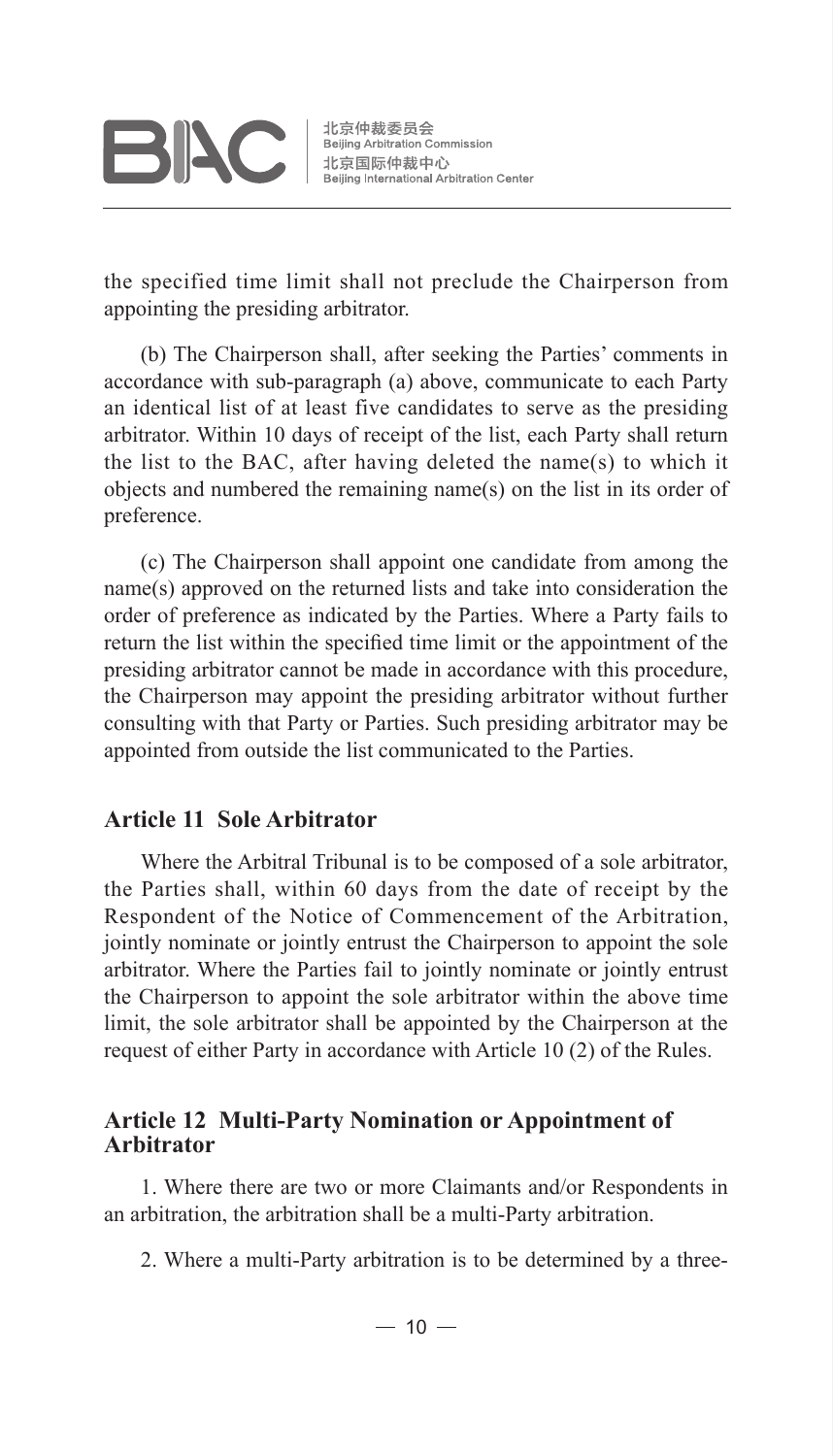member Arbitral Tribunal or a multi-member Arbitral Tribunal, all the Claimant Parties and all the Respondent Parties shall, within 60 days of the receipt of the Notice of Commencement of the Arbitration, jointly nominate or jointly entrust the Chairperson to appoint an arbitrator or an equal number of arbitrators respectively. Where the Claimant Parties or the Respondent Parties fail to nominate or entrust the Chairperson to appoint the arbitrator(s), the Chairperson shall appoint the arbitrator(s) at the request of the other side. The presiding arbitrator shall be nominated or appointed in accordance with Article 10 (2) of the Rules.

3. Where a multi-Party arbitration is to be determined by a sole arbitrator, all the Claimant Parties and the Respondent Parties shall, within 60 days from the date of receipt the Respondent Parties of the Notice of Commencement of the Arbitration, jointly nominate or jointly entrust the Chairperson to appoint the arbitrator. Where the sole arbitrator fails to be nominated or appointed within the above time limit, that arbitrator shall be appointed by the Chairperson at the request of either side.

#### **Article 13 Constitution of the Arbitral Tribunal and Transmission of the File**

1. The Arbitral Tribunal shall be deemed to be constituted on the date the BAC notifies the Parties that all the arbitrators have accepted their nominations or appointments.

2. The BAC shall transmit the file to the Arbitral Tribunal as soon as the Arbitral Tribunal has been constituted.

#### **Article 14 Disclosure by Arbitrator**

1. Any arbitrator nominated or appointed under the Rules shall be and remain impartial and independent.

2. Upon acceptance of nomination or appointment, an arbitrator shall immediately submit to the BAC a signed written statement of impartiality, independence and availability to determine the Dispute,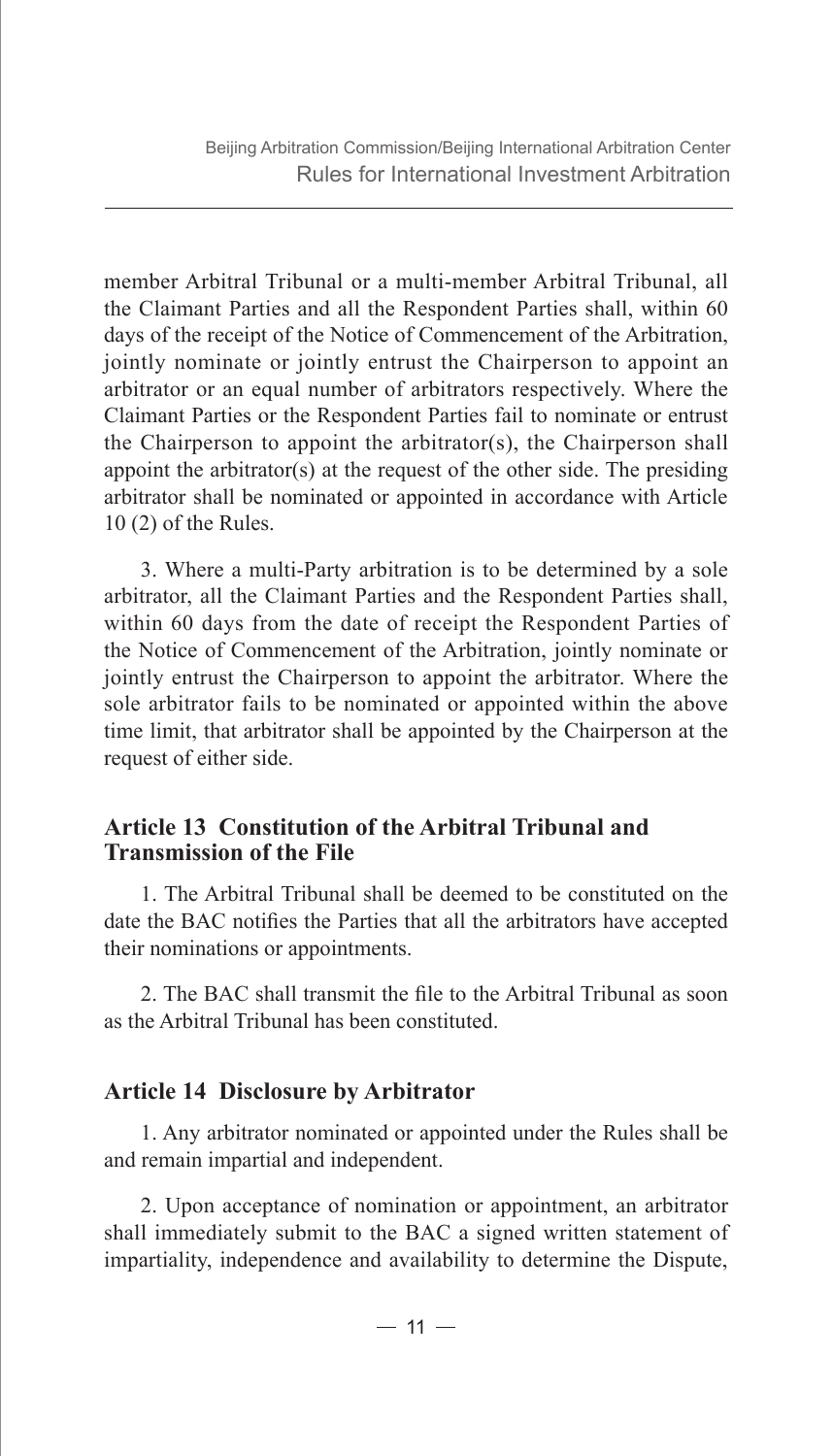

北京仲裁委员会 Beijing Arbitration Commission 北京国际仲裁中心 Beijing International Arbitration Center

which shall also disclose any facts or circumstances that may give rise to justifiable doubts as to the arbitrator's impartiality or independence. The BAC shall send a copy of the statement to the Parties and the other members of the Arbitral Tribunal.

3. An arbitrator shall immediately inform the BAC, the Parties and the other members of the Arbitral Tribunal in writing if any facts or circumstances that may give rise to justifiable doubts as to his/her impartiality or independence arise during the course of the arbitration.

#### **Article 15 Challenges to Arbitrator**

1. A challenge to an arbitrator may be made by any Party if there exist facts and circumstances that give rise to justifiable doubts as to the arbitrator's impartiality or independence, or if the arbitrator does not possess the qualifications that the Parties have agreed upon.

2. A Party may challenge an arbitrator that it has nominated, or in whose nomination it has participated, only for facts and circumstances of which it becomes aware after the nomination of the arbitrator was made.

3. To challenge an arbitrator, a Party shall submit a written notice to the BAC within 30 days from the date it knew or should have known the facts and circumstances that could justify a challenge to that arbitrator. The notice shall specify the reason(s) for the challenge. Failure to challenge an arbitrator within the specified time limit shall constitute a waiver of that Party's right to make the challenge.

4. Upon receipt of the notice of challenge from a Party, the BAC shall promptly send a copy of the notice to the other Party and to all of the members of the Arbitral Tribunal, and shall provide the Parties an opportunity to submit written comments on the challenge within a specified time limit. Where a comment is submitted, the BAC shall promptly communicate it to the Parties and to all of the members of the Arbitral Tribunal.

5. Where a Party challenges an arbitrator and the other Party concurs with the challenge, or the challenged arbitrator voluntarily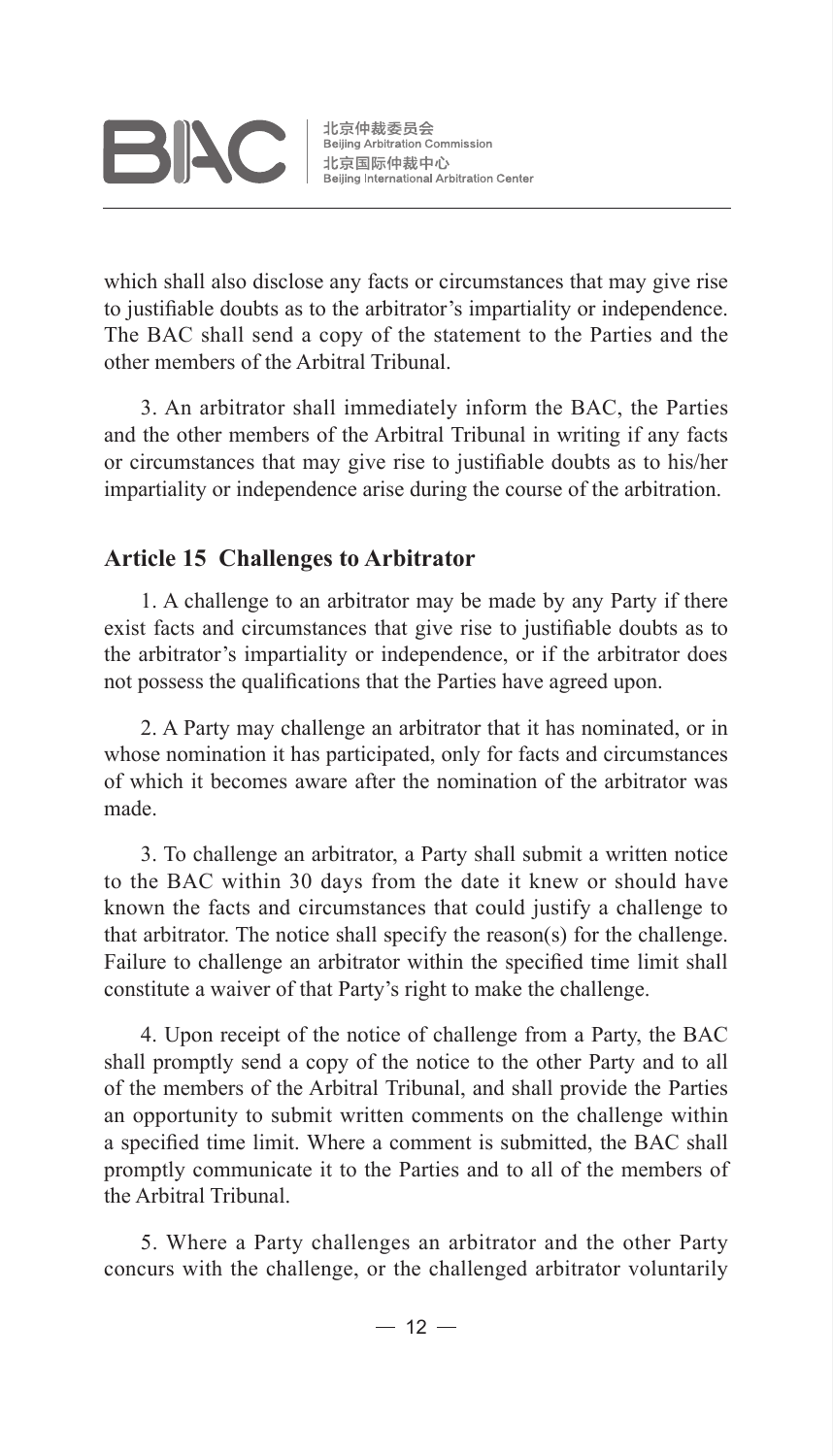withdraws from office upon being informed of challenge, that arbitrator shall not longer participate in the arbitration. Neither of these circumstances shall imply that the grounds on which the challenge is based are established.

6. Where a Party challenges an arbitrator and the other Party does not agree to the challenge or fails to respond thereto within 15 days of receipt of the notice of challenge, and the challenged arbitrator refuses to withdraw from office voluntarily, the Chairperson shall decide on the challenge. The challenged arbitrator may continue with the arbitration until a decision is made by the Chairperson. Where the Chairperson decides that the challenged arbitrator should remain in office, that arbitrator shall continue with the arbitration. Where the Chairperson decides that the challenged arbitrator should be removed, the decision shall be reasoned and promptly communicated to the Parties and all of the members of the Arbitral Tribunal, unless the Parties otherwise agree.

7. Where an arbitrator voluntarily withdraws from office or is removed by the Chairperson, that arbitrator shall be replaced in accordance with Article 16 of the Rules.

#### **Article 16 Replacement of Arbitrator**

1. In the event of the death, voluntary withdrawal from office or removal of an arbitrator by the Chairperson, or where all of the Parties require an arbitrator to be replaced, a substitute arbitrator shall be nominated or appointed in accordance with paragraph 3.

2. Where the Chairperson is of the view that an arbitrator has failed to perform his/her duties in accordance with the Rules or the agreement of the Parties, or that an arbitrator is prevented *de jure* or *de facto* from fulfilling his/her functions and duties, the arbitrator may be replaced. In making a replacement decision, the Chairperson shall provide the relevant arbitrators and the Parties an opportunity to comment in writing within the time limit specified by the Chairperson. Such comments shall be promptly communicated to the Parties and to all members of the Arbitral Tribunal.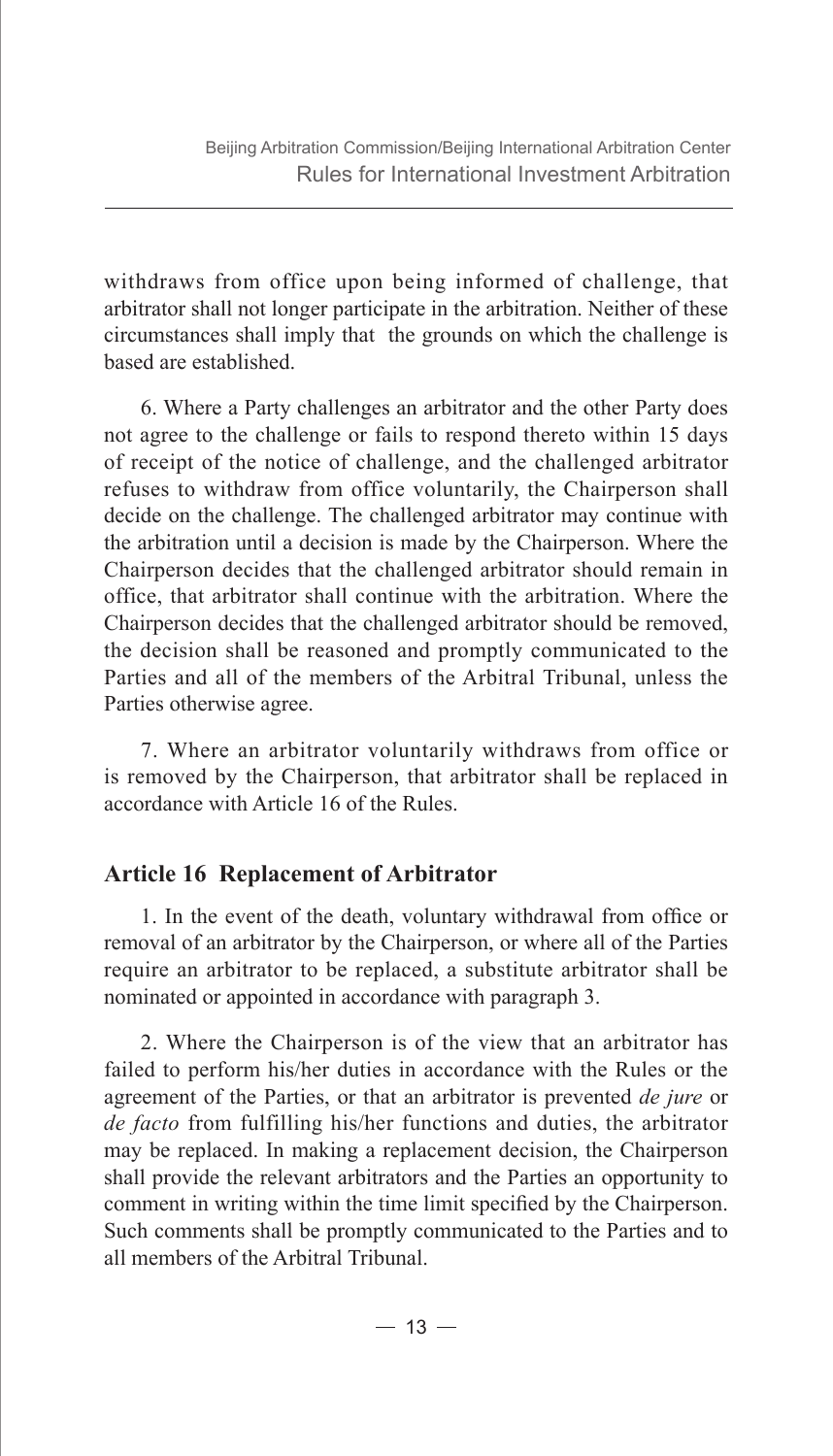3. Unless otherwise agreed by the Parties, the substitute arbitrator shall be nominated or appointed within the time limit specified by the BAC and in accordance with the same procedure that applied to the nomination or appointment of the replaced arbitrator.

4. Subsequent to the replacement of the arbitrator, the Arbitral Tribunal shall decide whether and to what extent any prior arbitration proceedings should be repeated. The Arbitral Tribunal shall, when making such decision, invite the Parties to comment and take into account all relevant circumstances of the arbitration.

#### **Article 17 Tribunal Secretary**

1. Upon the written approval of the Parties, the Arbitral Tribunal may at any time during the arbitral proceedings appoint a Tribunal Secretary.

2. The Arbitral Tribunal shall reasonably determine the qualification(s) and function(s) of the Tribunal Secretary after consulting with the Parties. In any case, the Tribunal Secretary shall not be delegated any decision-making authority.

3. Before being appointed, the candidate for Tribunal Secretary shall submit to the BAC and the Arbitral Tribunal a signed written statement with regard to his/her impartiality, independence and availability to provide assistance to the Arbitral Tribunal, and the BAC shall deliver the statement to the Parties without delay. After being appointed, the Tribunal Secretary shall promptly disclose any facts or circumstances that may give rise to justifiable doubts as to his/her impartiality or independence.

4. The Arbitral Tribunal shall ensure that the Tribunal Secretary remains impartial and independent at all stages of the arbitral proceedings in which the Tribunal Secretary is involved.

5. Any Party may challenge the Tribunal Secretary by submitting a written application to the Arbitral Tribunal. The application shall detail the ground(s) of the challenge. The Arbitral Tribunal shall decide the challenge in a prompt manner.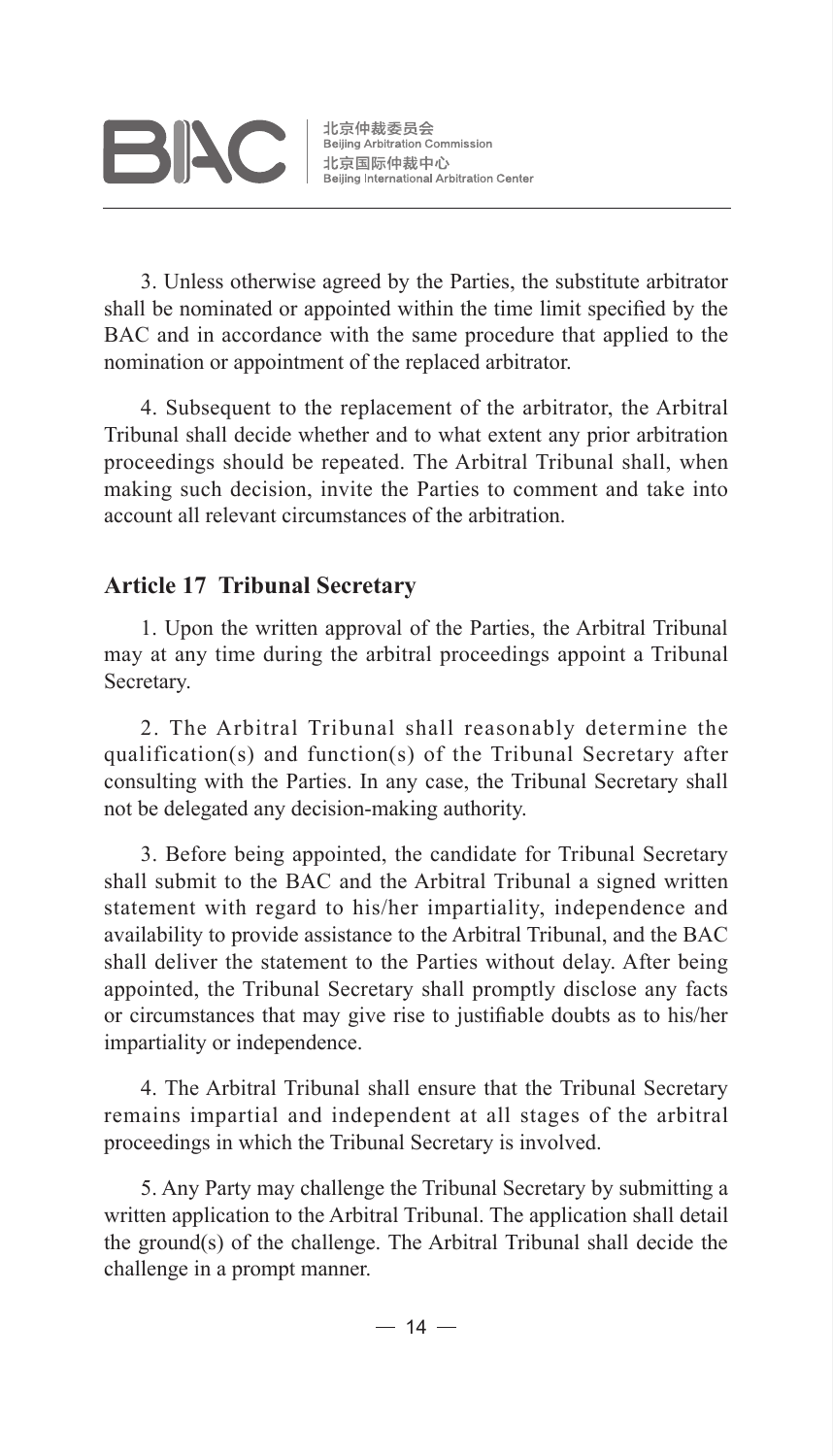### **Chapter IV Arbitral Proceedings**

#### **Article 18 Conduct of the Arbitration**

1. Unless otherwise agreed by the Parties or provided for by the applicable rules of law or the Rules, the Arbitral Tribunal may conduct the arbitration in such manner as it considers appropriate, after consulting with the Parties, to ensure the fair, expeditious, economical and final resolution of a Dispute.

2. Unless otherwise agreed by the Parties, the Arbitral Tribunal may, if it considers it necessary, issue procedural orders or decisions. With the authorization of the Arbitral Tribunal, the presiding arbitrator may decide on the procedural arrangements for the arbitral proceedings.

3. In all cases, the Arbitral Tribunal shall act fairly and impartially and ensure that each Party shall have an equal and reasonable opportunity to present its case.

4. The Arbitral Tribunal shall consult with the Parties prior to making a procedural order or decision authorized by the Rules to be made by an Arbitral Tribunal on its own initiative.

5. The Parties undertake to comply with any order or decision made by the Arbitral Tribunal.

#### **Article 19 Working Procedures and Timetable**

1. The Arbitral Tribunal shall hold the first case management conference within 30 days of its constitution or such other period as the Parties may agree, for consulting with the Parties on the working procedures and timetable for the case. The first case management conference may be conducted through a meeting in person, or by video conference, telephone conference or other means of electronic communication. The Arbitral Tribunal may invite the parties to provide written comments on the proposed working procedures and timetable for the case before the conference.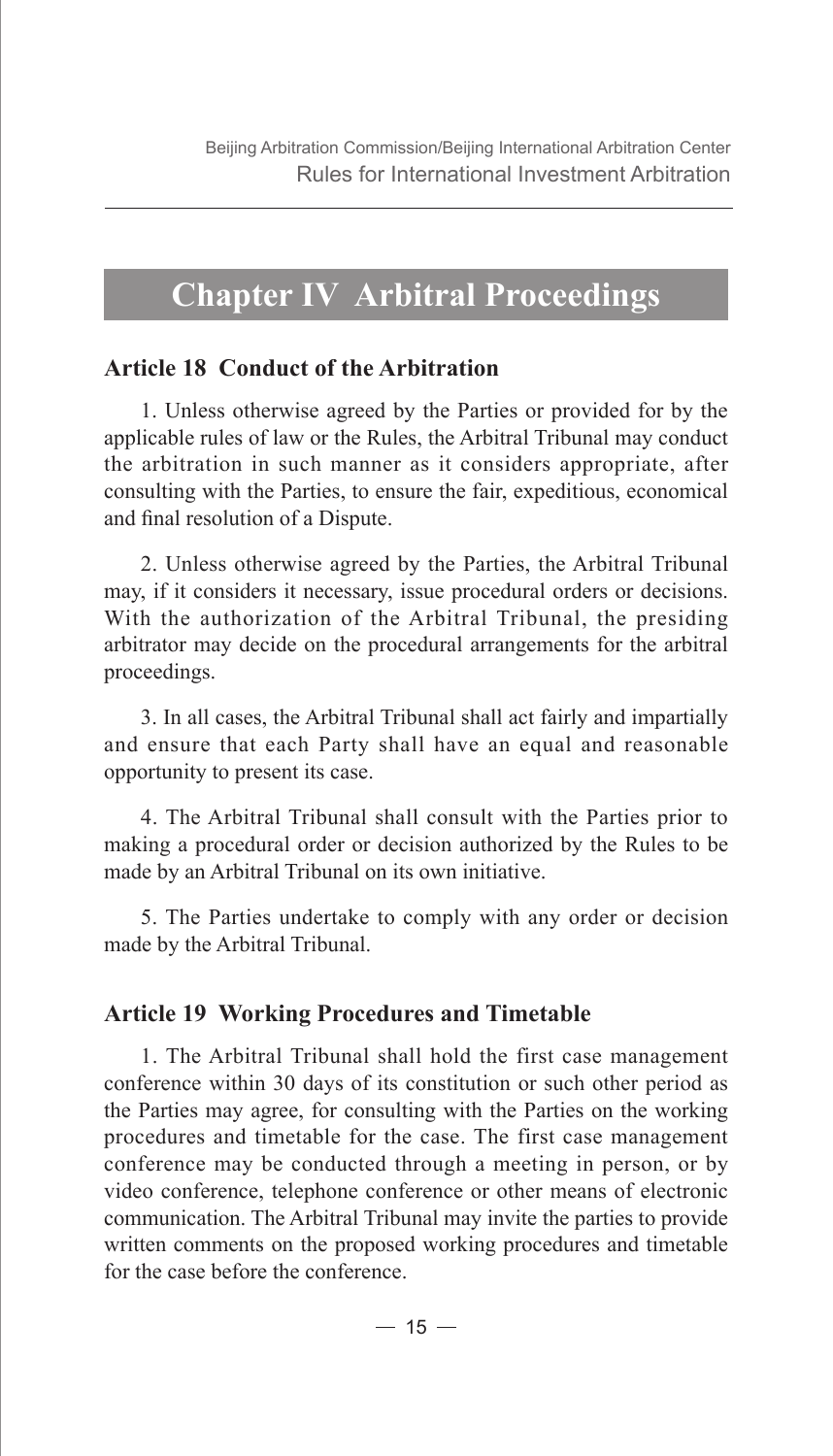北京仲裁委员会 Beijing Arbitration Commission 北京国际仲裁中心 Beijing International Arbitration Center

2. The Arbitral Tribunal shall decide the working procedures and fix the timetable for the case within 10 days of the first case management conference, and notify the Parties and the BAC. See Appendix B to the Rules for an indicative timetable.

3. To ensure continued effective case management, the Arbitral Tribunal, after consulting with the Parties, may modify the working procedures or timetable.

4. To ensure the efficiency and expeditiousness of the arbitral proceedings, the period of time between the constitution of the Arbitral Tribunal and the issuance of the award shall, as a rule, not exceed 24 months, or 30 months in cases where the Arbitral Tribunal has decided to bifurcate the proceeding in accordance with Article 33. If there are special circumstances justifying an extension, the BAC may decide to extend this period as appropriate at the request of the Arbitral Tribunal.

#### **Article 20 Seat of the Arbitration**

1. Where the Parties have agreed on the seat of the arbitration, their agreement shall prevail. Failing such an agreement, the seat of the arbitration shall be determined by the Arbitral Tribunal having regard to the circumstances of the case, provided that the seat shall normally be within the territory of a Contracting State to the United Nations Convention on the Recognition and Enforcement of Foreign Arbitral Awards 1958.

2. The award shall be deemed as having been made at the seat of the arbitration.

3. The Arbitral Tribunal, having consulted with the Parties, may hold hearings or meetings with the Parties at any place it considers appropriate. The Arbitral Tribunal may hold deliberations at any place or in any manner that it considers appropriate.

#### **Article 21 Language of the Arbitration**

1. Where the Parties have agreed on the language(s) of the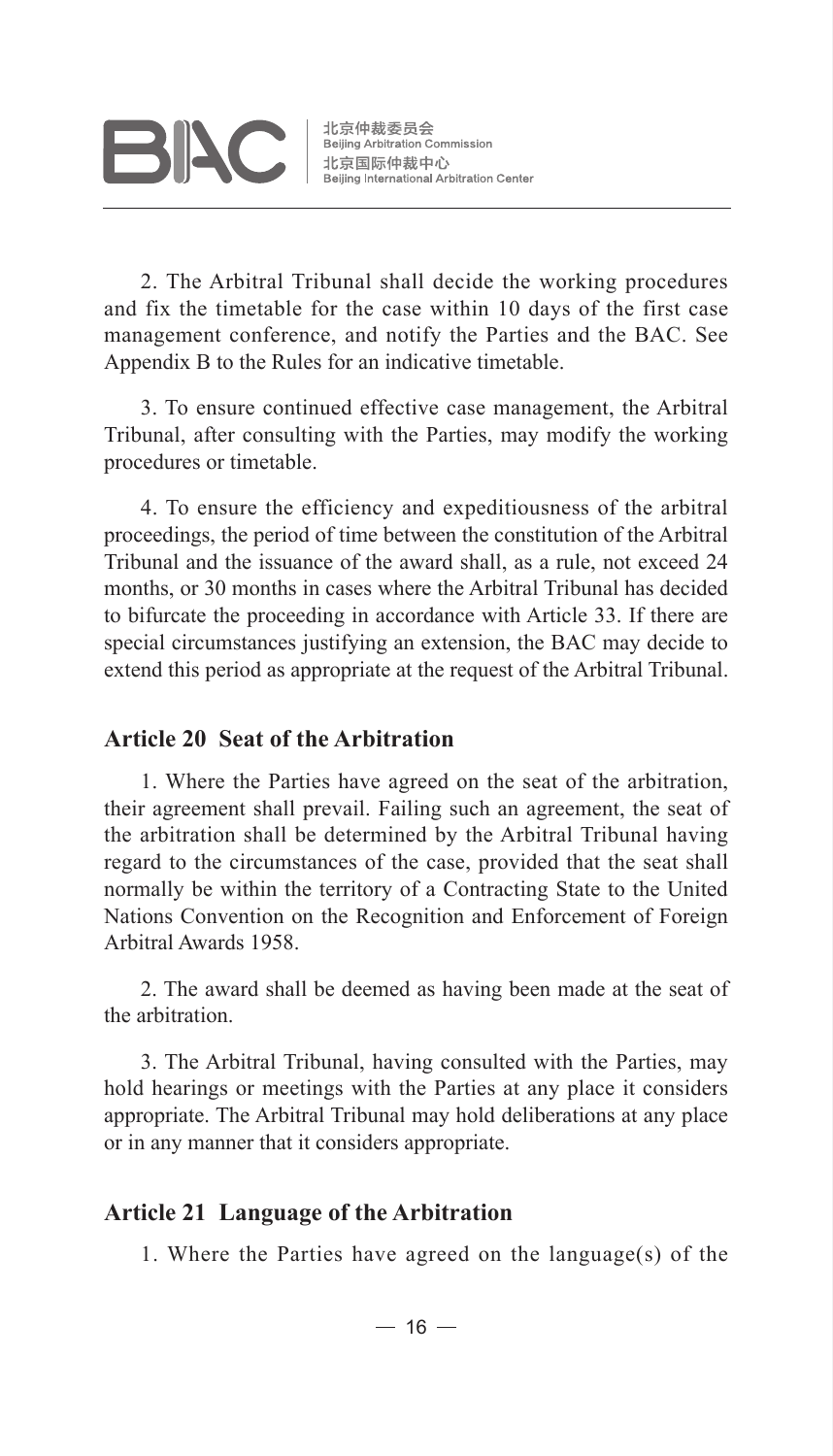arbitration, their agreement shall prevail. In the absence of such agreement, the Arbitral Tribunal shall determine the language(s) to be used in the arbitration, having regard to the circumstances of the case. Prior to the constitution of the Arbitral Tribunal, the BAC may provisionally determine the language(s) to be used in the arbitration.

2. If a Party submits a document written in a language other than the language(s) of the arbitration, the Arbitral Tribunal, or the BAC if the Arbitral Tribunal has not been constituted, may order that Party to submit a corresponding translation of the document in the language(s) of arbitration.

#### **Article 22 Party Representatives**

1. A Party may be represented by its authorized representative(s) in handling matters relating to the arbitration. In such case, a letter or other instrument of authorization shall be submitted to the other Party, or Parties the Arbitral Tribunal and the BAC.

2. After constitution of the Arbitral Tribunal, any change or addition to its representative(s) by a Party shall be promptly communicated in writing to the other Party or Parties, the Arbitral Tribunal and the BAC.

3. Once the Arbitral Tribunal has been constituted, a Party should not anthorize any representative(s) who has a relationship with an arbitrator that would create a conflict of interest, unless the other Party or Parties explicitly waives or waive its or their objection after the arbitrator's disclosure in accordance with Article 14 (3) of the Rules.

#### **Article 23 Written Submissions of the Parties**

1. Unless otherwise agreed by the Parties or otherwise determined by the Arbitral Tribunal, the Parties shall make written submissions in accordance with this Article.

2. Unless otherwise agreed by the Parties or otherwise determined by the Arbitral Tribunal that hard copies shall be filed, all submissions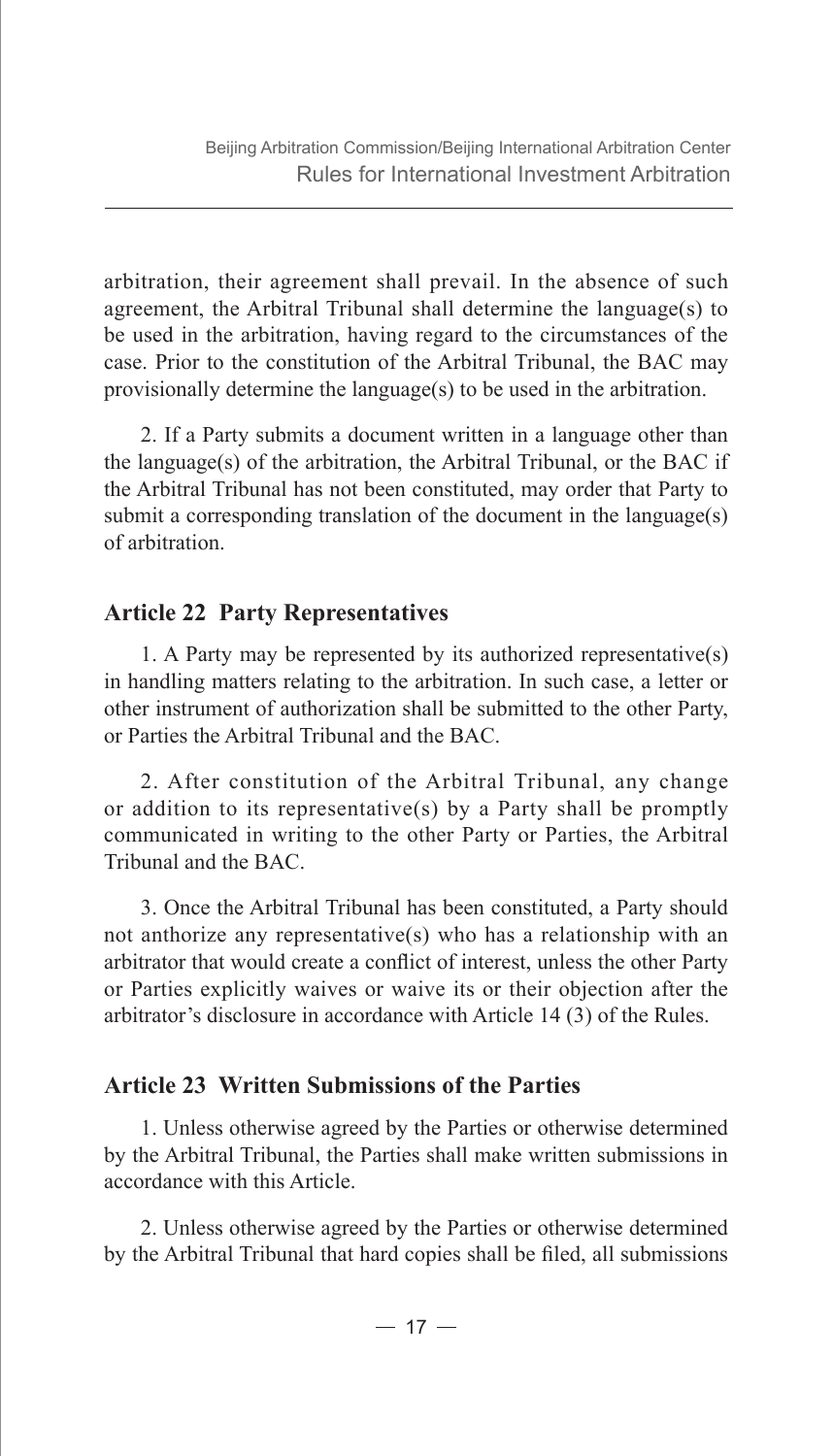referred to in this Article shall be filed in electronic copy only.

3. The Claimant shall, within a period of time to be determined by the Arbitral Tribunal, send to the Respondent, the Arbitral Tribunal and the BAC a Memorial, setting out in full detail:

(a) a statement of facts supporting the claim(s);

(b) the legal grounds or arguments supporting the claim(s);

(c) any evidence supporting the claim(s); and

(d) the relief(s) sought, together with the amount of all quantifiable claims.

4. The Respondent shall, within a period of time to be determined by the Arbitral Tribunal, send to the Claimant, the Arbitral Tribunal and the BAC a Counter-Memorial, setting out in full detail:

(a) a statement of facts supporting its defense and counterclaim(s) (if any);

(b) the legal grounds or arguments supporting the defense and any counterclaim(s);

(c) any evidence supporting the defense and any counterclaim(s); and

(d) the relief(s) sought, together with the amount of all quantifiable counterclaims.

5. By agreement of the Parties or if the Arbitral Tribunal considered necessary, the Claimant and the Respondent shall file a Reply and Rejoinder respectively within a period of time to be determined by the Arbitral Tribunal. The Reply and Rejoinder shall be limited to responding to the previous written submissions to which they relate.

6. A party may amend its claim(s), counterclaim(s) or other submissions unless the Arbitral Tribunal considers it inappropriate to allow such amendment, having regard to the delay in making it or

 $-18-$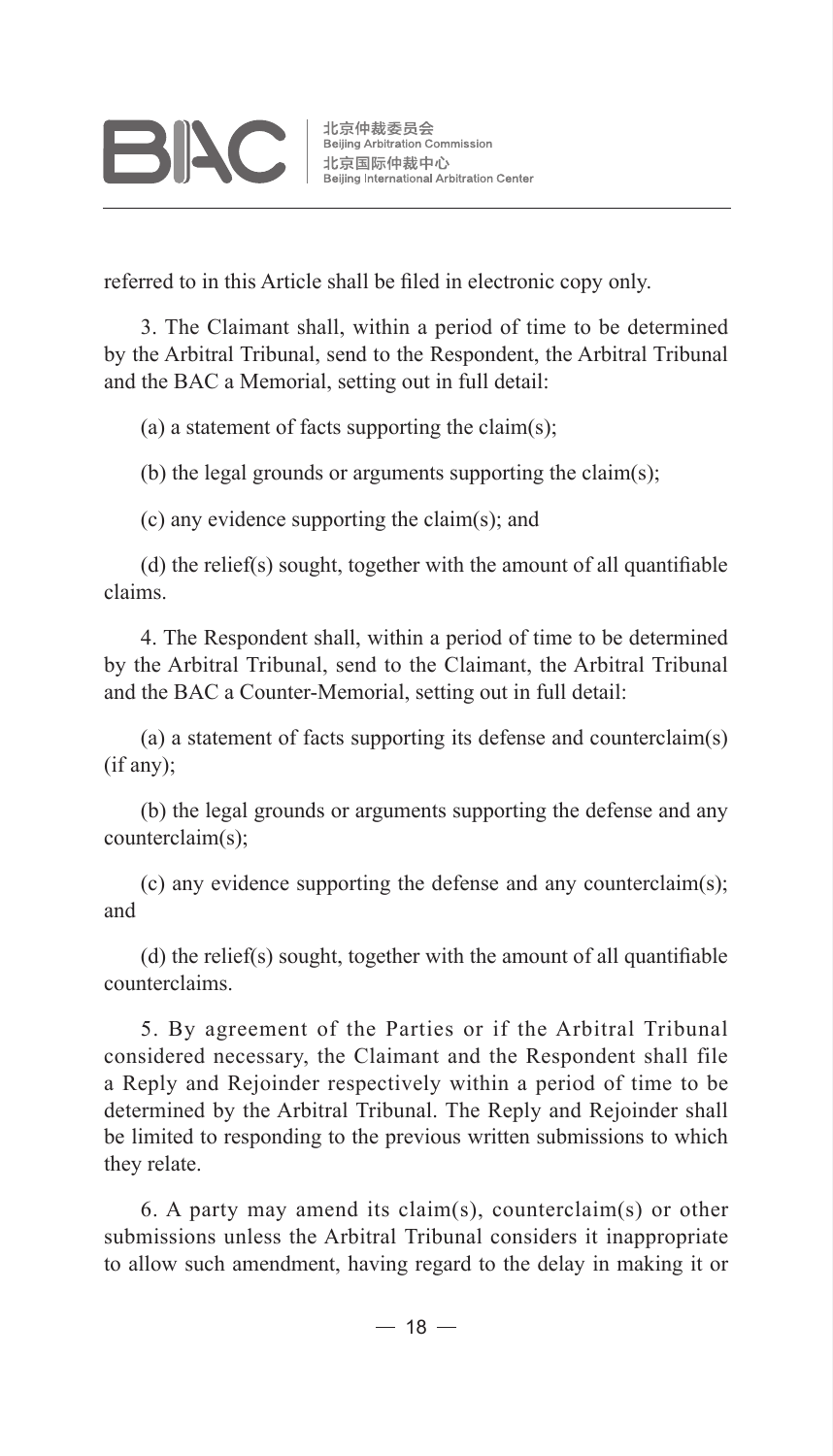any other circumstances. However, a claim or counterclaim may not be amended in such a manner that the amended claim or counterclaim falls outside the scope of the arbitration agreement, and may not be amended after the filing of the Memorial or the Counter-Memorial respectively if the amendment substantially expands the scope of the Dispute.

7. The Arbitral Tribunal shall decide whether further submissions are required from the Parties or may be presented by them. The Arbitral Tribunal shall fix the periods of time for communicating such submissions.

8. Any submission referred to in this Article shall be accompanied by copies of all supporting documents and legal authorities that have not previously been submitted by any Party.

9. If the Claimant fails to submit its Memorial within the period of time determined by the Arbitral Tribunal, the Arbitral Tribunal may terminate the case or give such other decision(s) as may be appropriate.

10. If the Respondent fails to submit its Counter-Memorial, or if at any point any Party fails to avail itself of the opportunity to present its case in the manner directed by the Arbitral Tribunal, the Arbitral Tribunal may proceed with the arbitration.

#### **Article 24 Hearings**

1. Unless otherwise agreed by the Parties, the Arbitral Tribunal shall hold one or more hearings for the presentation of evidence and/or for oral submissions on the merits of the case or on other issues such as those relating to jurisdiction.

2. The Arbitral Tribunal shall, after consulting with the Parties and the BAC, set the date, time, method and place (if held in person) of any hearing and give the Parties reasonable notice. A party having justified reasons may request a postponement of the hearing. The Arbitral Tribunal shall decide whether or not to postpone the hearing.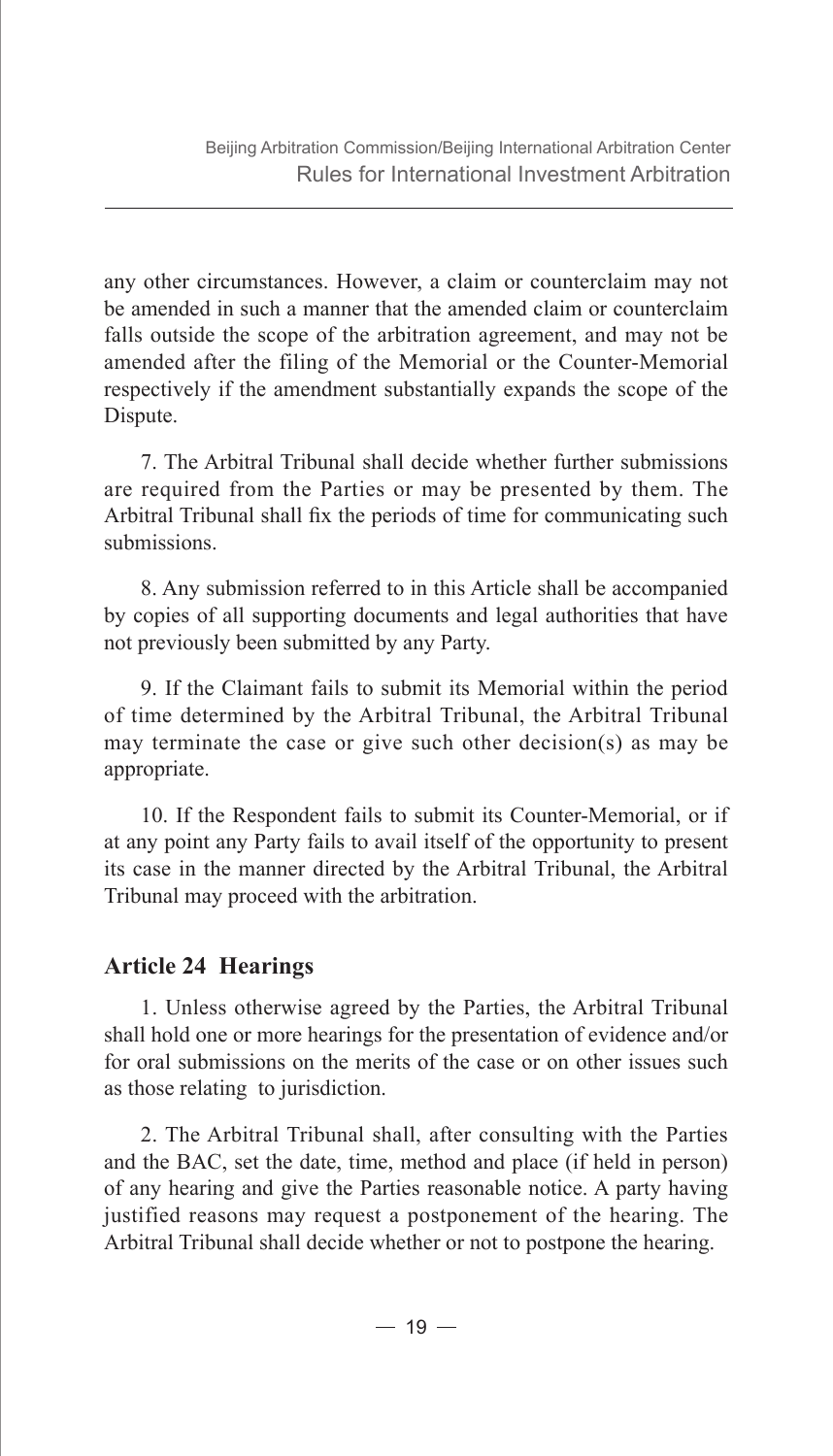# **BIAC**

北京仲裁委员会 Beijing Arbitration Commission 北京国际仲裁中心 Beijing International Arbitration Center

3. In cases where the Parties agree that the hearing shall be conducted in public, a Party seeking to use confidential or otherwise protected information in the hearing shall notify the Arbitral Tribunal in advance, and the Arbitral Tribunal shall make appropriate arrangements accordingly to protect such information from being disclosed.

4. In cases where the Parties have not agreed that the hearing shall be conducted in public, the hearing shall be conducted in camera. In such a case, unless otherwise provided in the Rules or agreed by the Parties, any recordings, transcripts or documents used in relation to the arbitral proceedings shall remain confidential, and the Parties and their representative(s), the arbitrator(s), any witness(es), interpreter(s), expert(s) appointed by the Arbitral Tribunal, and all other relevant persons shall not disclose to any third parties any substantive or procedural matters relating to the case.

#### **Article 25 Default**

1. Having been duly notified in writing of the hearing, if the Claimant fails to appear at the hearing without any justification, or withdraws from an ongoing hearing without the permission of the Arbitral Tribunal, the Claimant may be deemed to have withdrawn its claim(s). Where the Respondent has raised a counterclaim or counterclaims, the Claimant's default shall not prevent the Arbitral Tribunal from proceeding with the arbitration of the counterclaim(s).

2. Having been duly notified in writing of the hearing, if the Respondent fails to appear at the hearing without any justification, or withdraws from an ongoing hearing without the permission of the Arbitral Tribunal, the Arbitral Tribunal may proceed with the arbitration. Where the Respondent has raised a counterclaim or counterclaims, such counterclaim(s) may be deemed to have been withdrawn.

3. The default of a Party shall not be deemed as acceptance of the claim(s) or counterclaim(s) of the other Party.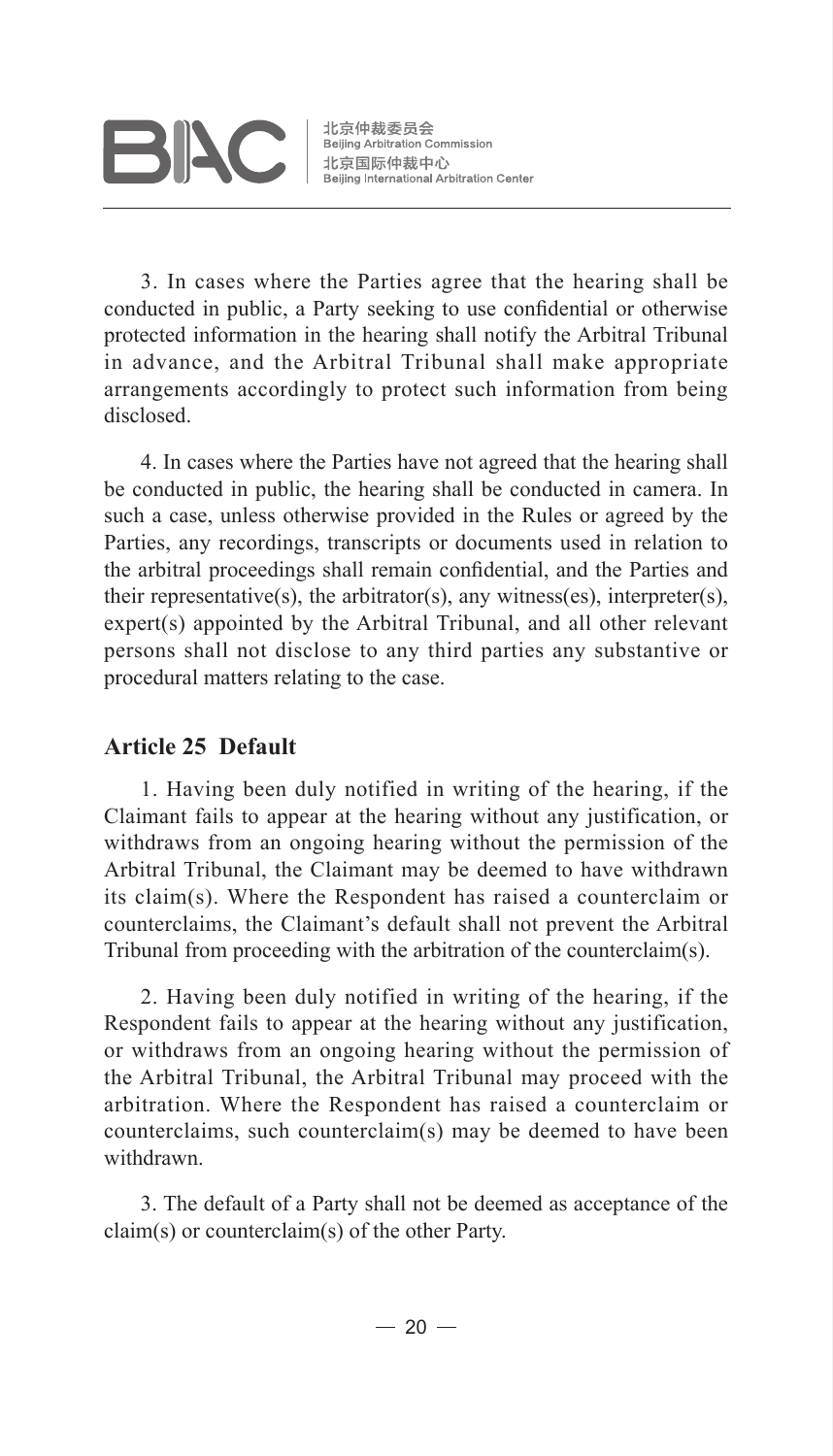#### **Article 26 Evidence**

1. Each party shall have the burden of proving the facts relied on to support its claim(s), counterclaim(s) or defense.

2. The Arbitral Tribunal, on its own initiative or upon justifiable request submitted by a Party within the time limit fixed by the Arbitral Tribunal, may:

(a) call upon a Party or both Parties to produce evidence, including but not limited to documents, witness statements and expert reports; and/or

(b) visit any place connected with the Dispute and conduct inquiries in such place, with the Parties having the right to participate in the visit or inquiries.

3. The Parties shall cooperate with the Arbitral Tribunal in the production of evidence and in the other measures provided for in paragraph 2. The Arbitral Tribunal shall take formal note of the failure of a Party to comply with its obligations under this paragraph and of any reasons given for such failure.

#### **Article 27 Witnesses**

1. The Parties have the right to produce any individual who has knowledge of the issues in dispute or specific professional or technical knowledge to testify as a witness, including as an expert witness. The Party intending to produce witnesses shall, within the time period fixed by the Arbitral Tribunal, submit a written statement that includes the identities of such witnesses, the subject matter of their testimonies and, so far as possible, their testimonies in written form.

2. The Arbitral Tribunal may allow, refuse or limit the appearance of witnesses to give oral evidence at any hearing.

3. Each of the Parties may examine any witness who gives oral evidence in such manner as the Arbitral Tribunal may determine. Any member of the Arbitral Tribunal may put questions to the witness.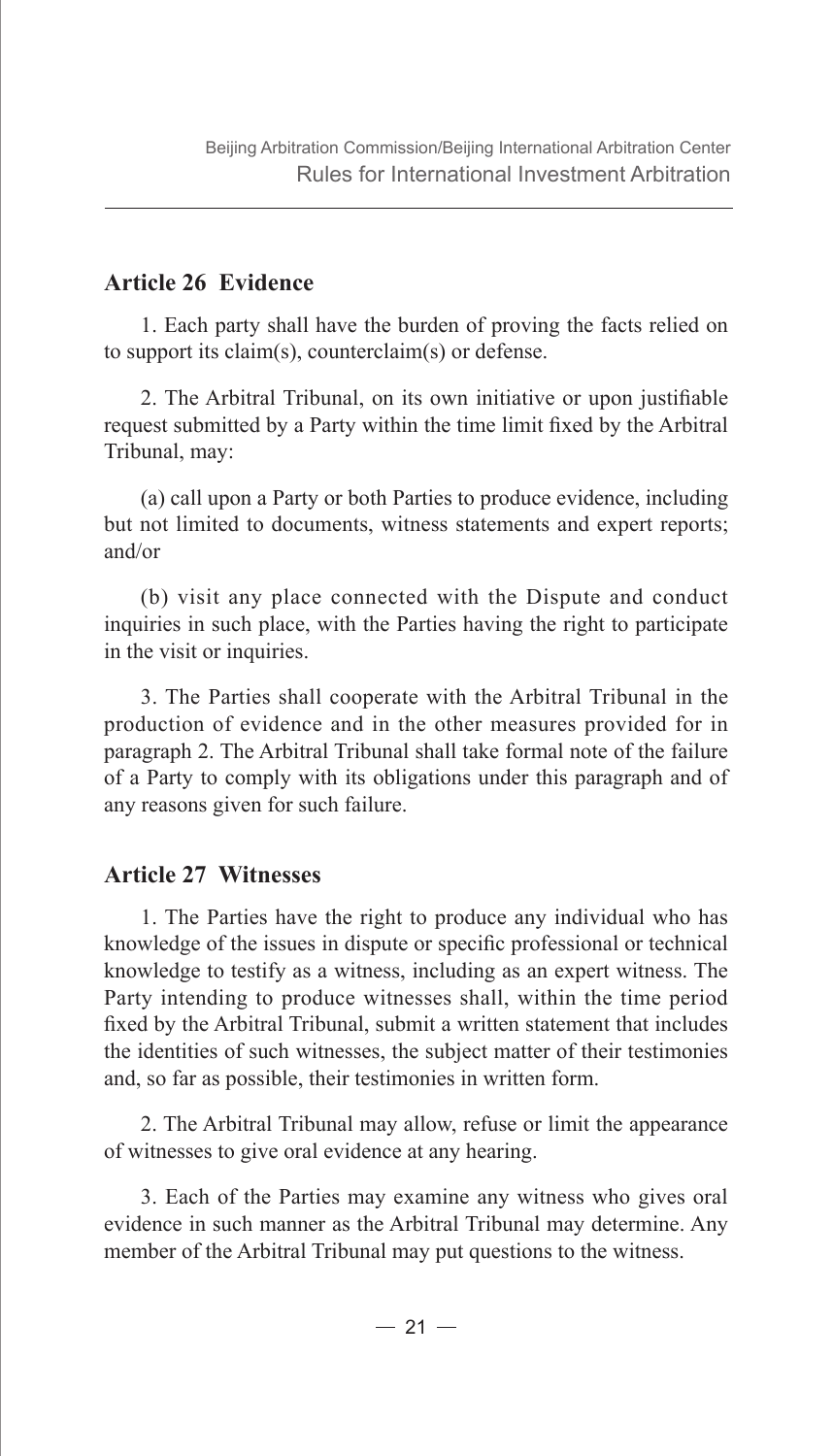

北京仲裁委员会 Beijing Arbitration Commission ……<br>北京国际仲裁中心 Beijing International Arbitration Center

4. Any Party may request that a witness produced by the other Party should attend for oral examination. If the Arbitral Tribunal allows such request but the witness fails to attend for oral examination, the Arbitral Tribunal may place such weight on the written testimony of the witness as it thinks fit, or disregard such testimony.

#### **Article 28 Tribunal-Appointed Experts**

1. Unless otherwise agreed by the Parties, the Arbitral Tribunal may, following consultation with them, appoint an expert to report to it on specific issues.

2. The Arbitral Tribunal may require a Party to give any expert appointed under paragraph 1 any relevant information, or to produce or provide access to any relevant documents, goods or property for inspection.

3. Any expert appointed under paragraph 1 shall submit a report in writing to the Arbitral Tribunal. Upon receipt of such written report, the Arbitral Tribunal shall deliver a copy of the report to the Parties and invite them to submit written comments on the report.

4. Unless otherwise agreed by the Parties, if the Arbitral Tribunal considers it necessary or at the request of any Party, an expert appointed under paragraph 1 shall, after delivery of his/her written report, participate in a hearing. At the hearing, the Parties shall have the opportunity to examine such expert.

#### **Article 29 Suspension of the Arbitral Proceedings**

1. The Arbitral Tribunal shall suspend the arbitral proceeding at the joint request of the Parties.

2. The Arbitral Tribunal may suspend the arbitral proceeding at the request of a Party or under other circumstances where such suspension is necessary. The Arbitral Tribunal shall give the Parties an opportunity to make comments before ordering the suspension.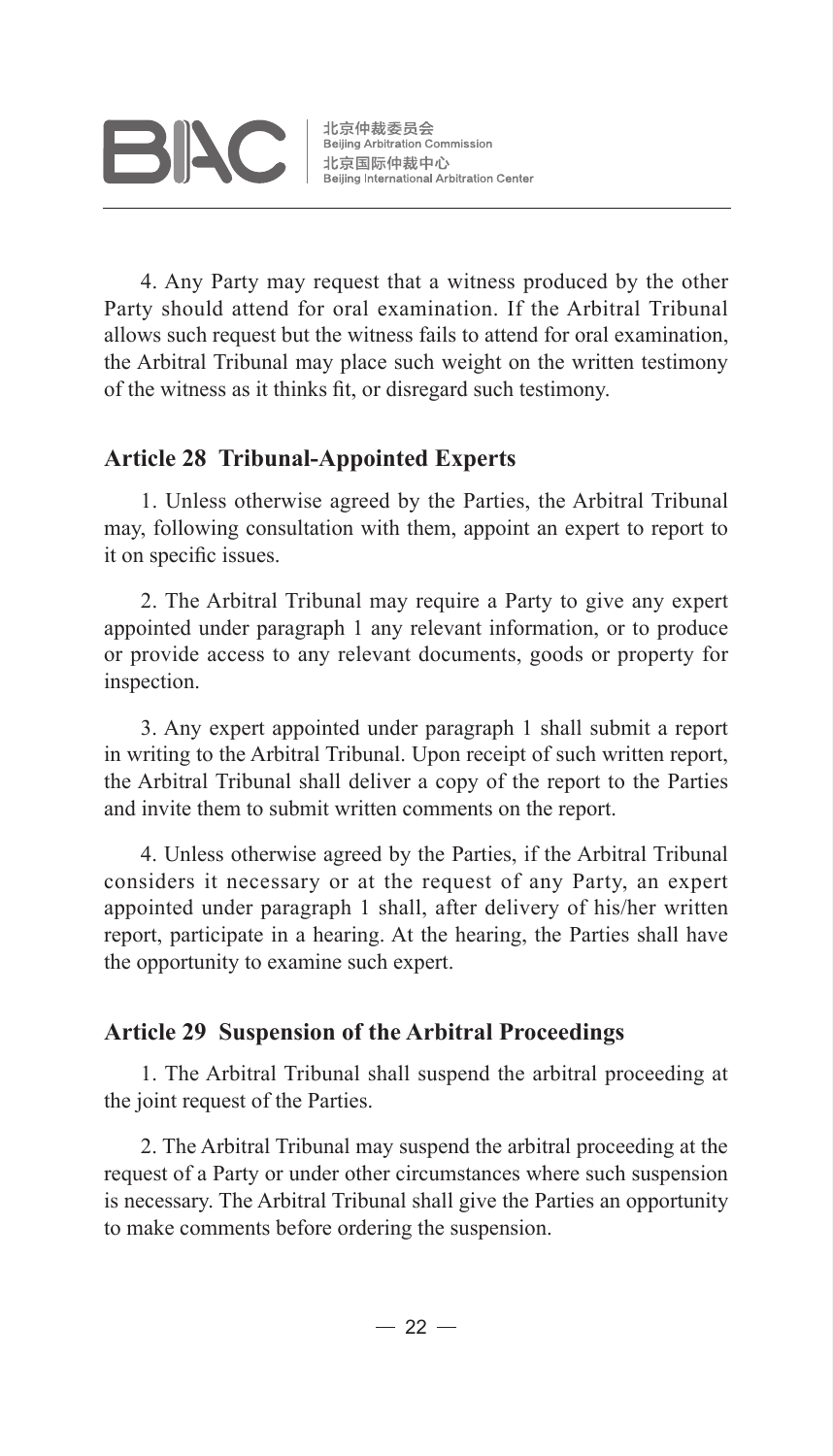3. In its order suspending the arbitral proceeding, the Arbitral Tribunal shall specify the period of the suspension and any appropriate conditions.

4. The Arbitral Tribunal shall extend the period of the suspension prior to its expiry at the joint request of the Parties.

5. The Arbitral Tribunal may order an extension of the period of the suspension prior to its expiry at the request of a Party or under other circumstances where it considers extension is necessary, after giving the parties an opportunity to make comments.

6. The BAC shall suspend the proceedings pursuant to paragraph 1 or extend the suspension pursuant to paragraph 4 if the Arbitral Tribunal has not yet been constituted. The Parties shall inform the BAC of the period of the suspension and any conditions agreed to by them.

7. Any period of time during which the arbitral proceedings were suspended shall not be taken into account for the calculation of the time limits provided for in Articles 19(4) and 41(1).

#### **Article 30 Withdrawal and Termination**

1. A Party may withdraw its claim(s) or counterclaim(s) in whole or in part. Notwithstanding a withdrawal of its claim(s) or counterclaim(s) by a Party, the Arbitral Tribunal may proceed to make an award on the claim(s) or counterclaim(s), if the hearing relating to the claim(s) or counterclaim(s) has been closed and the other Party disagrees with the withdrawal.

2. The Claimant's withdrawal of its claim(s) or the Respondent's withdrawal of its counterclaim(s) in whole shall not affect the hearing and determination of the counterclaim(s) or the claim(s) by the Arbitral Tribunal.

3. Where both the claim(s) and counterclaim(s) have been withdrawn in whole, the Arbitral Tribunal, or the BAC if the Arbitral Tribunal has not yet been constituted, may terminate the case.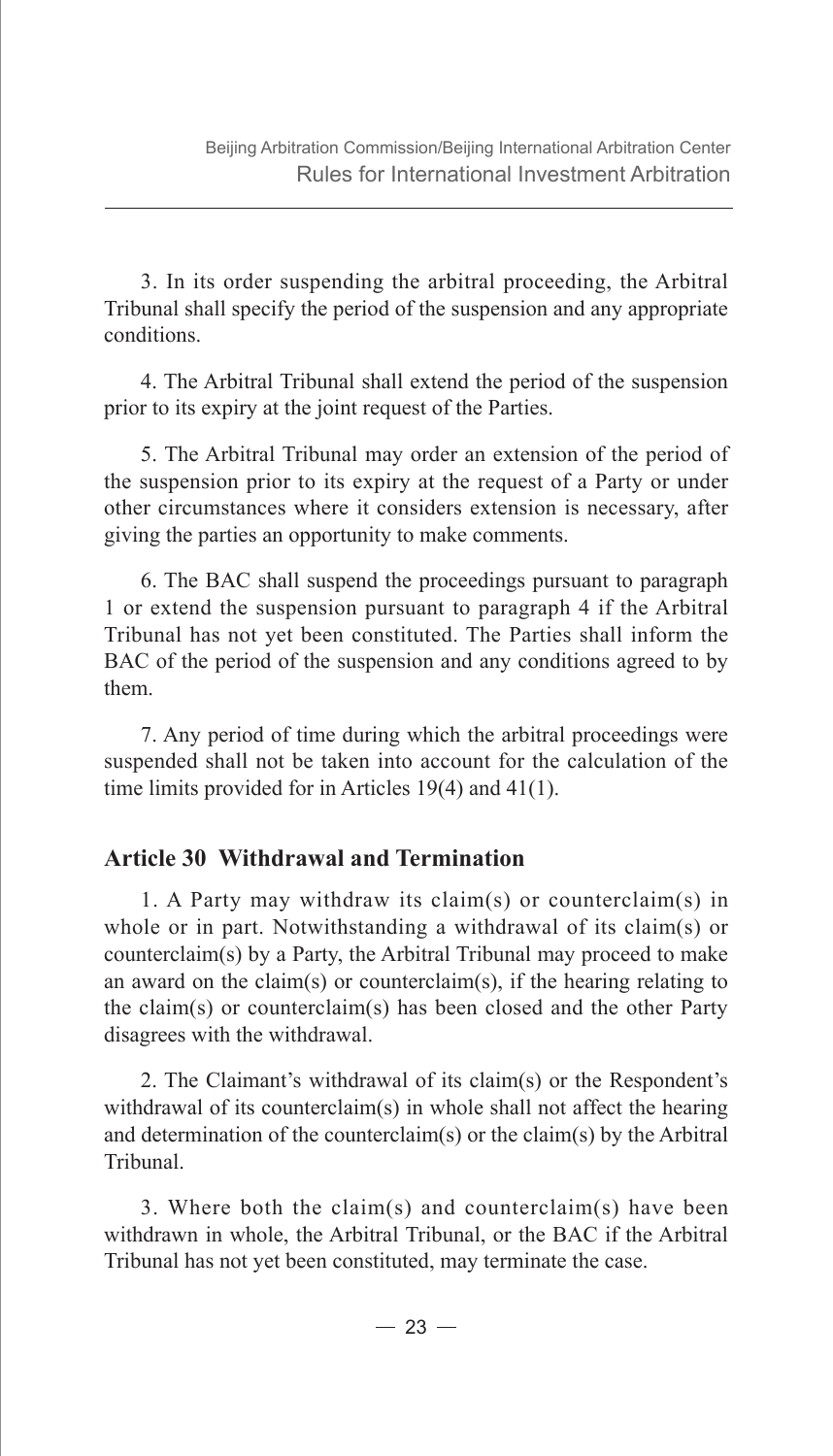4. If, before the award is made, the Parties agree to terminate the case, the Arbitral Tribunal, or the BAC if the Arbitral Tribunal has not yet been constituted, shall terminate the case at the written request of the Parties.

5. If a Party requests to terminate the case and the other Party does not object in writing within a time limit fixed by the Arbitral Tribunal, or the BAC if the Arbitral Tribunal has not yet been constituted, the Arbitral Tribunal or the BAC (as the case may be) shall terminate the case.

6. If the Parties fail to take any steps in the arbitral proceedings for six consecutive months or such period as they may agree with the approval of the Arbitral Tribunal, or of the BAC if the Arbitral Tribunal has not yet been constituted, or if it becomes unnecessary or impossible to continue the arbitral proceedings for any reason, the Arbitral Tribunal or the BAC (as the case may be) may, after giving notice to the Parties, terminate the case.

#### **Article 31 Closure of the Arbitral Proceedings**

1. The Arbitral Tribunal shall, as promptly as possible, after consulting with the Parties and upon being satisfied that the Parties have no further material evidence to produce or submissions to make with regard to the matters to be decided in the award, declare the proceedings closed. The Arbitral Tribunal shall communicate such declaration to the Parties and to the BAC.

2. Before any award is made, the Arbitral Tribunal may, on its own initiative or at the request of a Party, reopen the proceedings. The Arbitral Tribunal's decision that the proceedings are to be reopened shall be communicated to the Parties and to the BAC. The Arbitral Tribunal shall close any reopened proceedings in accordance with paragraph 1.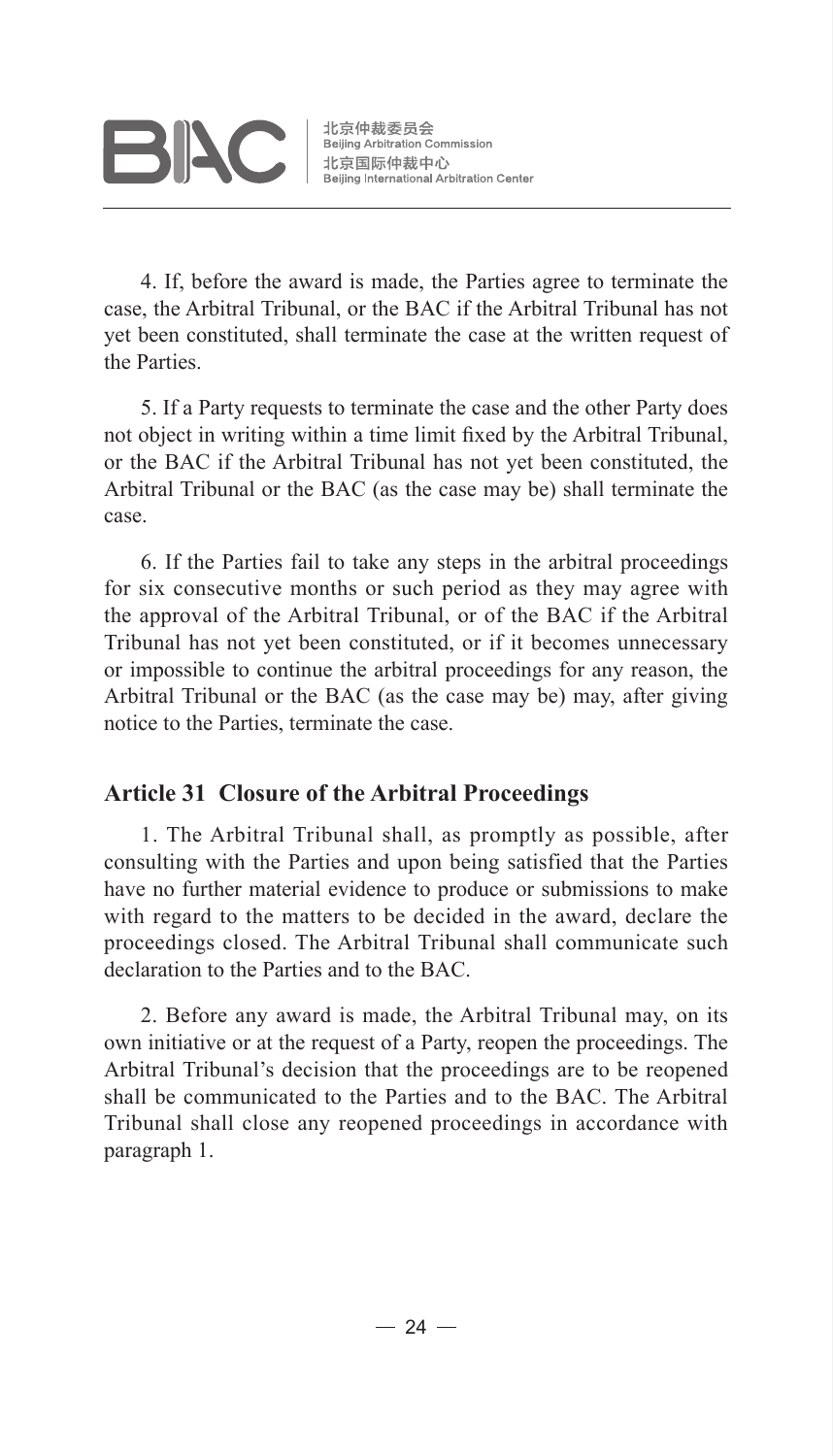#### **Article 32 Continuation of the Arbitral Proceedings with Majority of the Arbitral Tribunal**

In the event that, after the closure of the proceeding, an arbitrator on a three-member Arbitral Tribunal is or the minority of a multimember Arbitral Tribunal are unable to participate in the deliberations and make an award as a result of death or other reasons, the Chairperson may replace the arbitrator(s) with a substitute arbitrator or arbitrators, pursuant to Article 16 of the Rules. Alternatively, provided that the Parties consent and with the approval of the Chairperson, the two remaining arbitrators or the majority of the Arbitral Tribunal may continue with the arbitral proceedings and make decision(s) and/or an award.

#### **Article 33 Objections to Jurisdiction**

1. Any objection that any claim(s) or counterclaim(s) are not within the jurisdiction of the BAC or the Arbitral Tribunal, including an objection as to the existence, validity or scope of the arbitration agreement, or as to the applicability of the Rules, shall be made in writing as early as possible. A Party shall file the objection no later than the expiration of the time limit fixed for the filing of the Counter-Memorial, or, if the objection relates to any counterclaim(s), for the filing of the Reply, unless the facts on which the objection is based are unknown to the Party at that time, in which case the objection shall be made within 30 days after the facts are known or should have been known to the Party. The Arbitral Tribunal may not accept an objection to jurisdiction raised by a Party beyond the aforementioned time limit unless the Arbitral Tribunal considers the delay justified.

2. A Party is not precluded from raising an objection to jurisdiction by virtue of the fact that it has nominated or participated in the nomination of an arbitrator.

3. The Arbitral Tribunal shall have the power to rule on its own jurisdiction. However, if an objection to jurisdiction is raised by a Party before the Arbitral Tribunal is constituted, the Chairperson may make a decision on whether the BAC manifestly has no jurisdiction,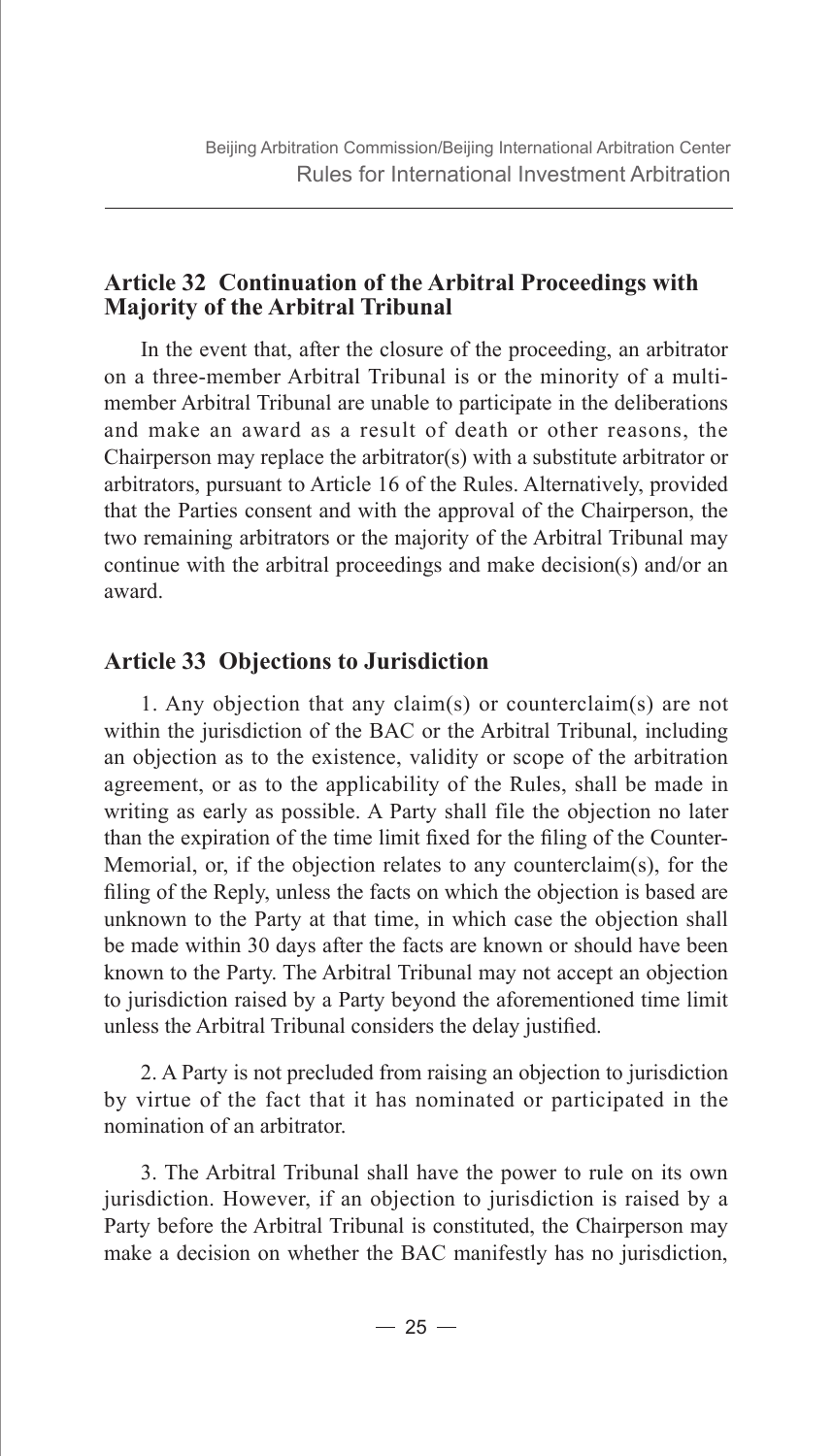**BIAC** 

北京仲裁委员会 Beijing Arbitration Commission 北京国际仲裁中心 Beijing International Arbitration Center

based on *prima facie* evidence. Where the Chairperson decides that the BAC manifestly has no jurisdiction, the case shall be terminated.

4. Whether an arbitration agreement is contained in a contract, treaty, statute, regulation or other instrument, it shall be treated as an agreement independent of and separate from all other clauses of those instruments. The existence or validity of an arbitration agreement shall not be affected by any decision in relation to the existence or validity of the aforementioned instruments.

5. The Arbitral Tribunal may, on its own initiative or at the request of the Party that raises the objection to jurisdiction, decide to address the objection to jurisdiction in a separate phase of the proceeding and to suspend the proceeding on the merits (**the "Bifurcation"**). Before making the decision, the Arbitral Tribunal shall provide the other Party an opportunity to file comments.

6. Where the Arbitral Tribunal decides to bifurcate the proceedings, it shall, after consulting with the Parties, decide upon the written and/ or oral procedure for adjudicating the objection to jurisdiction.

#### **Article 34 Early Dismissal**

1. A Party may apply to the Arbitral Tribunal for early dismissal of any claim(s) or counterclaim(s) on the basis that such claim(s) or counterclaim(s) is manifestly without legal merit or manifestly outside the jurisdiction of the BAC or the Arbitral Tribunal.

2. The following procedure shall apply to an application for early dismissal:

(a) a Party shall file an application for early dismissal in writing no later than 30 days after the constitution of the Arbitral Tribunal or within any other time limit agreed by the Parties, specifying the grounds on which the application is based and including a statement of the relevant facts, law and arguments, with any supporting documents;

(b) the Arbitral Tribunal shall fix the time limits for written or oral submissions, as required, on the application for early dismissal;

 $-26-$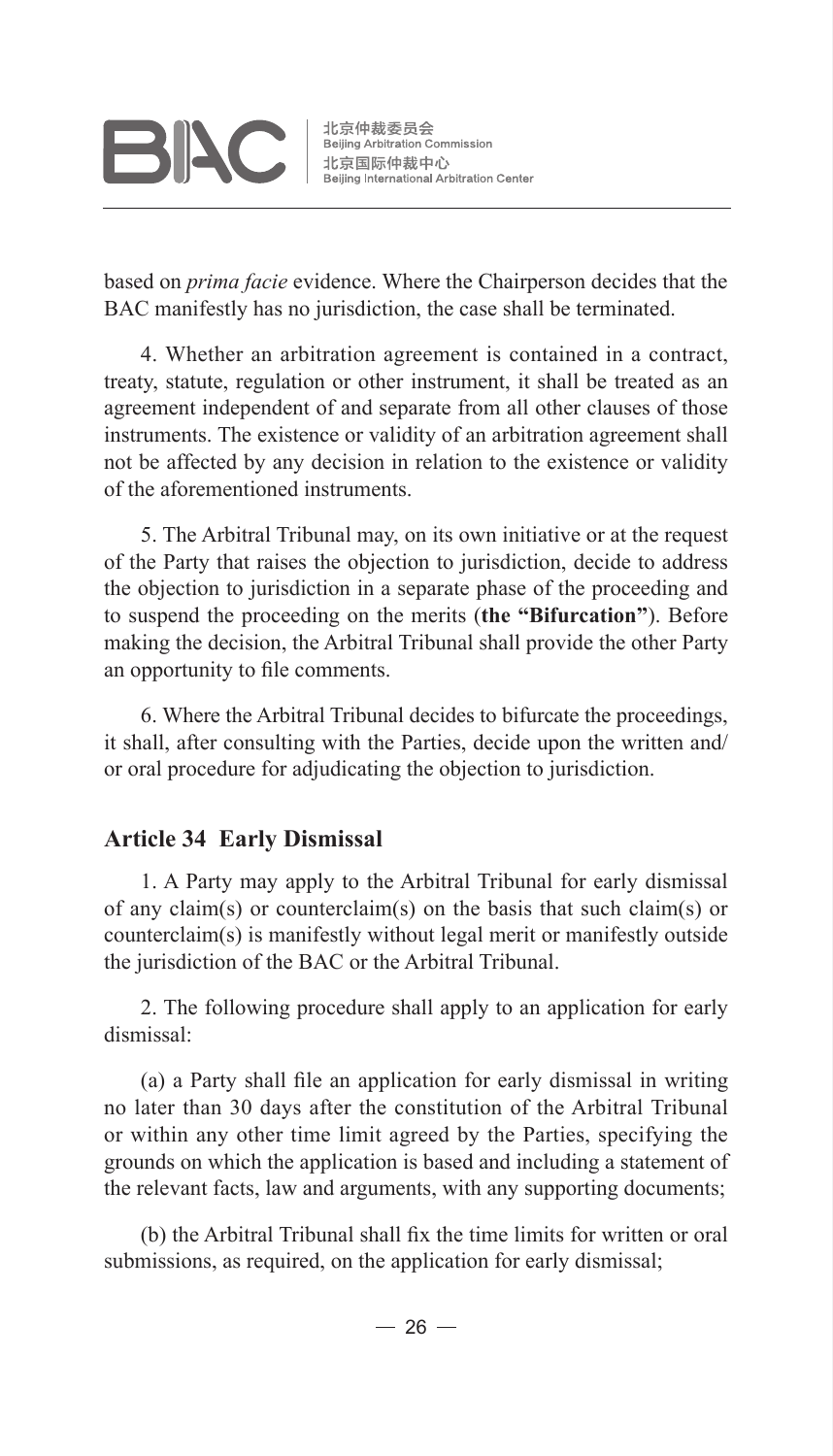(c) if a Party files the application for early dismissal before the constitution of the Arbitral Tribunal, the BAC shall fix the time limits for written submissions on the application, so that the Arbitral Tribunal may consider the application promptly upon its constitution; and

(d) the Arbitral Tribunal shall issue its decision or award on the application within 45 days after the latest date of:

(i) the constitution of the Arbitral Tribunal;

(ii) the last written submission on the application; or

(iii) the last oral submission on the application.

3. If the Arbitral Tribunal decides that all claims or counterclaims are manifestly without legal merit or manifestly outside the jurisdiction of the BAC or the Arbitral Tribunal, it shall make an award to that effect. Otherwise, the Arbitral Tribunal shall issue a decision on the application and make procedural arrangements for the further conduct of the proceedings. The decision of the Arbitral Tribunal shall be without prejudice to the right of a Party to file an objection to jurisdiction pursuant to Article 33 or to argue subsequently in the proceedings that any claim(s) or counterclaim(s) is without legal merit.

#### **Article 35 Provisional Measures and Emergency Arbitrator**

1. A Party may at any time request that the Arbitral Tribunal grants provisional measures to preserve that Party's rights, including but not limited to measures to:

(a) prevent action that is likely to cause current or imminent harm to that Party or prejudice to the arbitral proceedings;

(b) maintain or restore the *status quo* pending determination of the Dispute; and

(c) preserve evidence that may be relevant to the resolution of the Dispute.

2. The following procedure shall apply: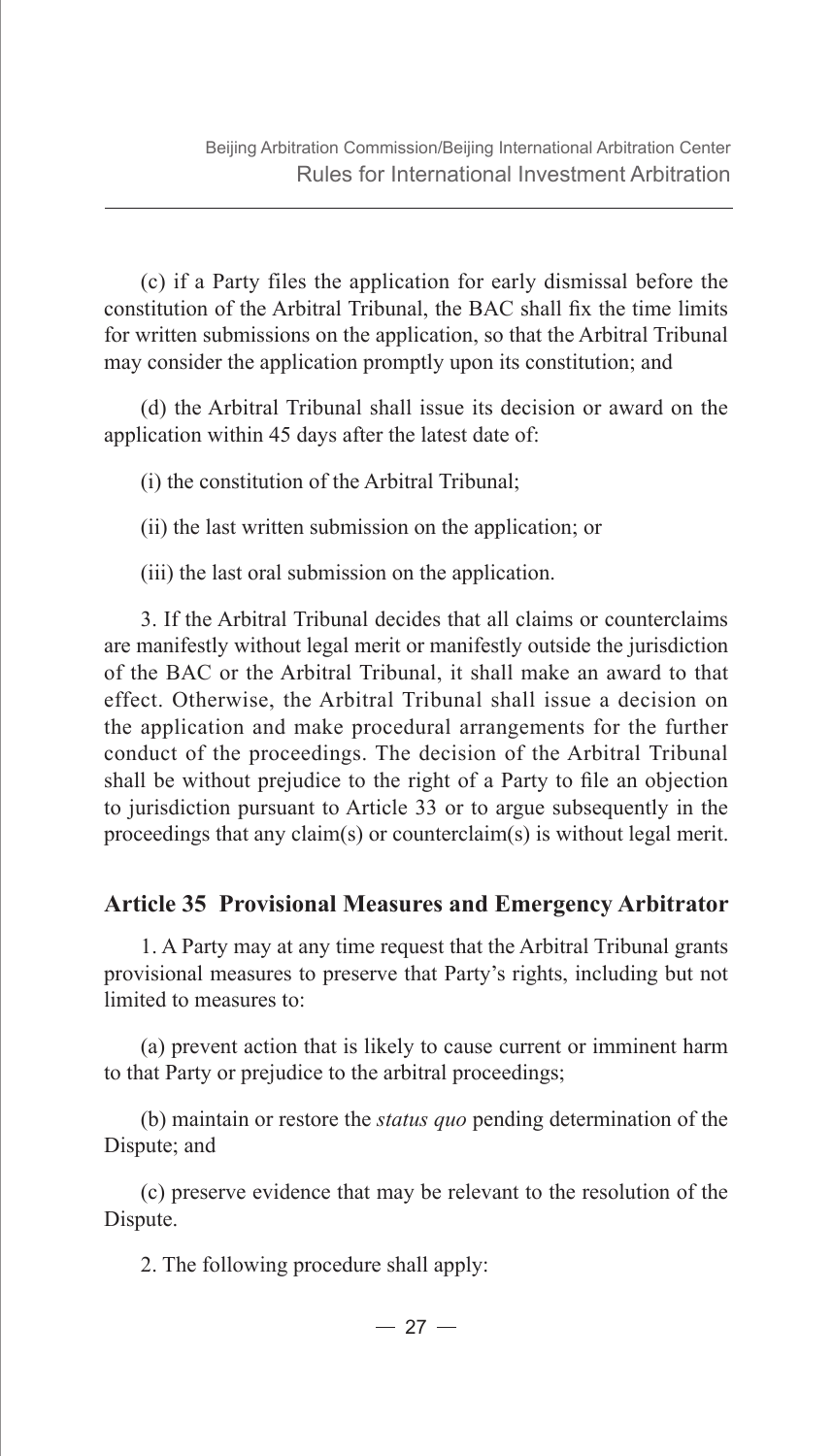# **BIAC**

(a) the request shall specify the rights to be preserved, the measures requested and the circumstances that require such measures;

(b) the Arbitral Tribunal shall fix the time limits for the Parties to make written or oral submissions (if required) on the request;

(c) if a Party requests provisional measures before the constitution of the Arbitral Tribunal, the BAC shall fix the time limits for the Parties to make written submissions on the request, so that the Arbitral Tribunal may consider the request promptly upon its constitution; and

(d) the Arbitral Tribunal shall issue its decision, in an order or in any other appropriate form, on the request within 30 days after the latest date of:

(i) the constitution of the Arbitral Tribunal;

(ii) the last written submission on the request; or

(iii) the last oral submission on the request.

3. In deciding whether to grant provisional measures, the Arbitral Tribunal shall consider all relevant circumstances. The Arbitral Tribunal shall grant provisional measures only if it determines that they are urgent and necessary.

4. The Arbitral Tribunal may order the Party requesting provisional measures to provide appropriate security in connection with the measures requested.

5. A Party shall promptly disclose any material change in the circumstances upon which the Arbitral Tribunal granted provisional measures.

6. The Arbitral Tribunal may at any time modify or revoke the provisional measures previously granted, on its own initiative or at the request of a Party.

7. If the Parties expressly agree on the application of the Emergency Arbitrator Rules set forth in Appendix D to the Rules, a Party requiring emergency interim relief prior to the constitution of the Arbitral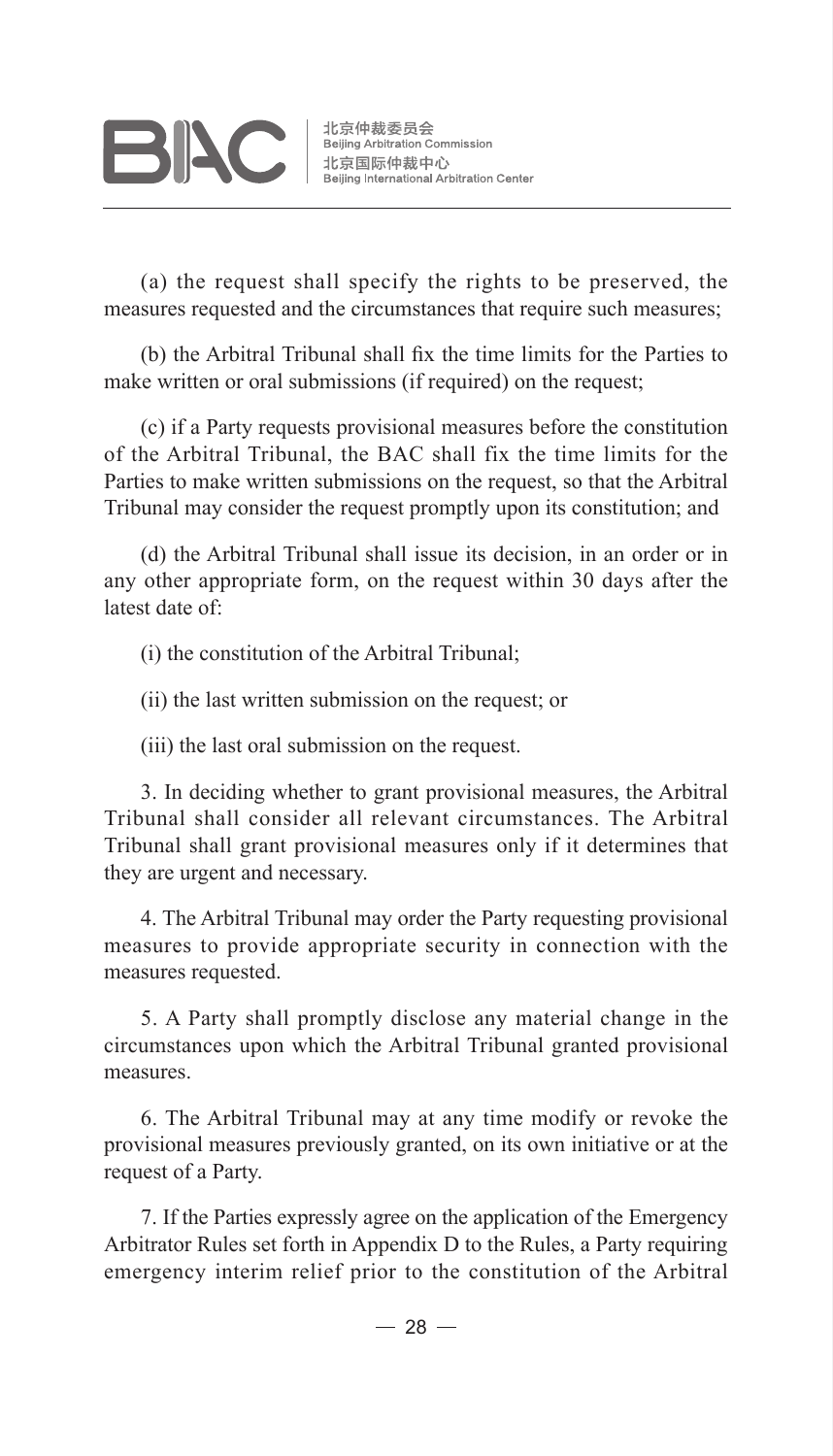Tribunal may apply for such relief pursuant to Appendix D.

8. The measures and procedures set out in paragraphs 1 to 7 inclusive are without prejudice to the rights of the Parties, based upon the applicable law, to apply to any competent court or other authority for provisional measures.

#### **Article 36 Third-Party Submissions**

1. In arbitration cases based upon a treaty, the Arbitral Tribunal shall permit a party to the treaty who is not a Party to a Dispute (**the "non-disputing Treaty Party"**) to make written submissions on a question of treaty interpretation that is directly relevant to the Dispute. The Arbitral Tribunal may also, after considering the views of the Parties and having regard to the circumstances of the case, invite written submissions from a non-disputing Treaty Party under this paragraph.

2. Any person or entity that is not a disputing party (**the "nondisputing party"**), including a non-disputing Treaty Party referred to in paragraph 1, may apply to the Arbitral Tribunal for permission to make written submissions regarding a matter within the scope of the Dispute. The Arbitral Tribunal may also, after considering the views of the Parties and having regard to the circumstances of the case, invite written submissions from a non-disputing party under this paragraph.

3. In determining whether to permit a non-disputing party to make submissions under paragraph 2, the Arbitral Tribunal shall consider all relevant circumstances, including:

(a) whether the submissions would address a matter within the scope of the Dispute;

(b) whether and to what extent the submissions would assist the Arbitral Tribunal to determine a factual or legal issue related to the proceedings by bringing a perspective, particular knowledge or insight that is different from that of the disputing Parties;

(c) whether the non-disputing party has a significant interest in the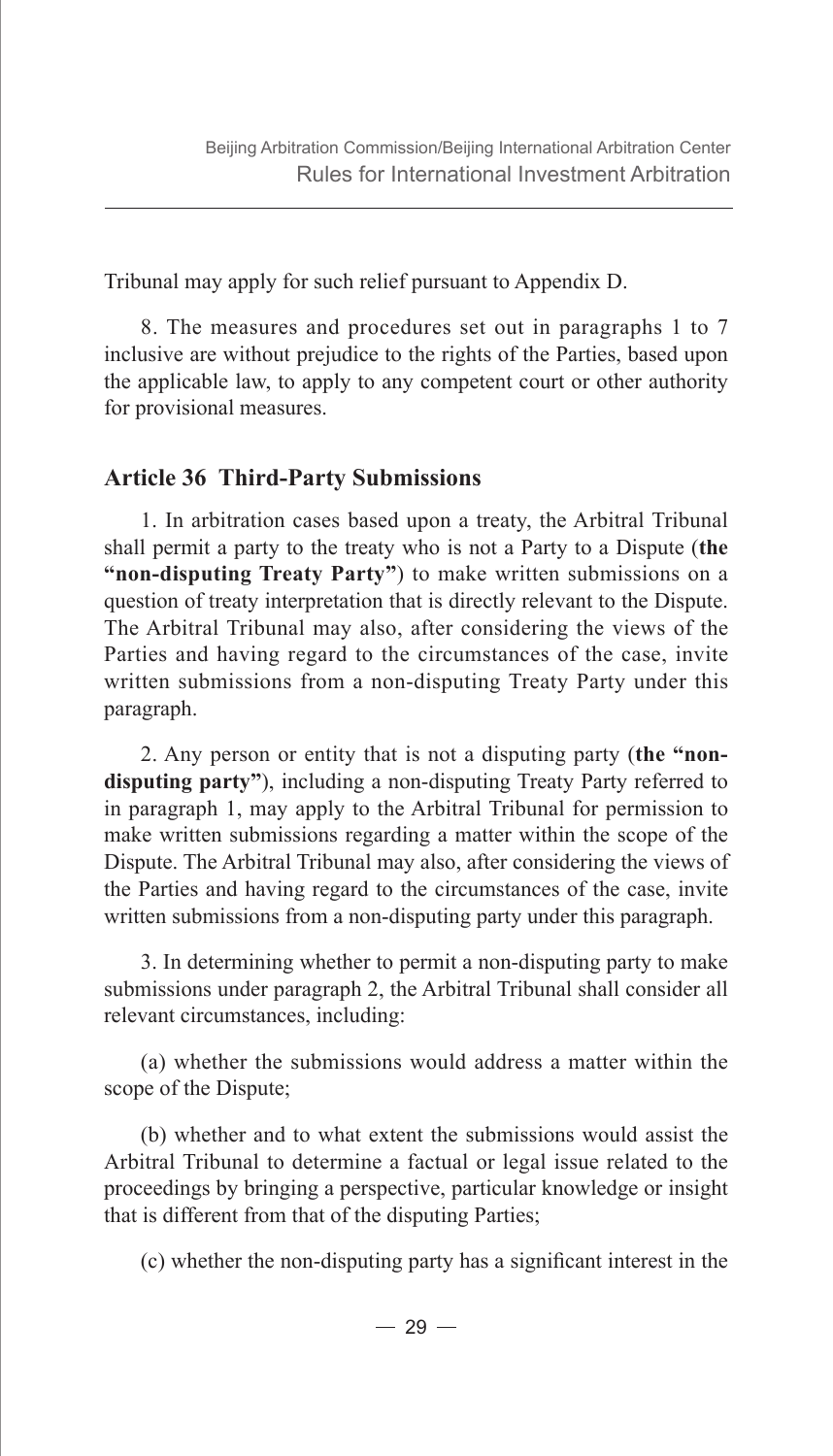proceeding and/or any other related proceedings;

(d) whether the Dispute involves public interests;

(e) whether and to what extent allowing the written submissions would violate the Parties' right to confidentiality;

(f) the identity, activities, organization and ownership of the nondisputing party, including any direct or indirect affiliation between the non-disputing party, a Party or a non-disputing Treaty Party; and

(g) whether any person or entity will provide the non-disputing party with financial or other assistance to file the submissions.

4. The Parties shall have the right to make observations on whether a non-disputing party should be permitted to file written submissions under paragraph 2 and on the conditions for filing them, if any.

5. The Arbitral Tribunal shall ensure that non- disputing Treaty Party submissions under paragraph 1 or non-disputing party submissions under paragraph 2 do not disrupt the proceedings or unduly burden or unfairly prejudice either Party. To this end, submissions under paragraphs 1 and 2 shall be filed no later than 60 days of the filing of the Counter-Memorial by the Respondent. The Arbitral Tribunal may impose further conditions on non-disputing party submissions, including with regard to:

(a) the format, length or scope of the submissions; and

(b) the payment of funds to defray the increased costs of the proceedings attributable to the non-disputing party's participation.

6. The Parties shall have the right to make observations on submissions filed under paragraphs 1 and 2.

7. The Arbitral Tribunal shall decide which further written submissions shall be required from a non-disputing Treaty Party that has filed submissions under paragraph 1 or a non- disputing party that has filed submissions under paragraph 2. The Arbitral Tribunal shall fix the time limits for communicating such further submissions.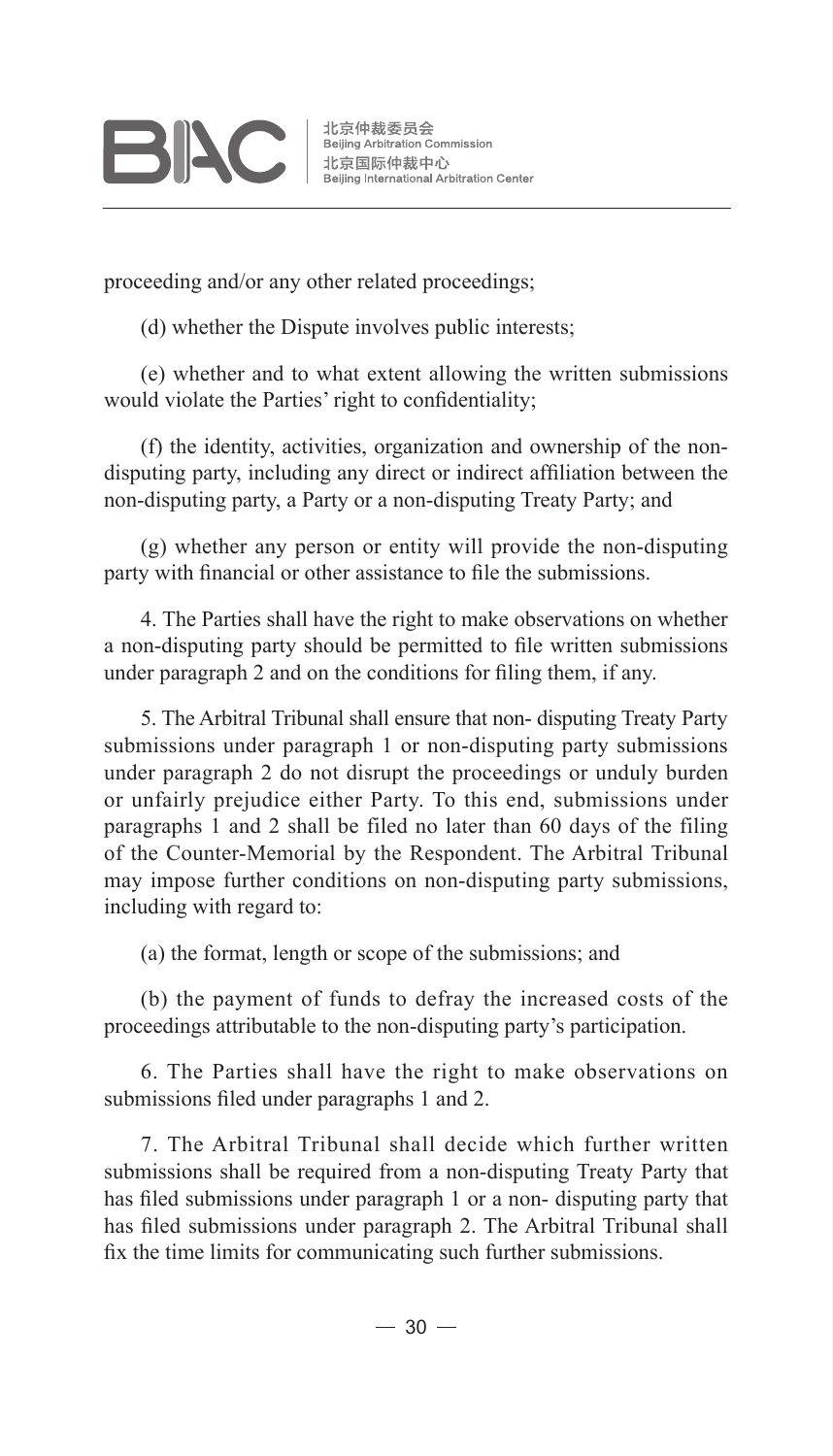8. The Arbitral Tribunal may, if either Party so requests or the Arbitral Tribunal so decides, hold a hearing for a non-disputing Treaty Party or a non-disputing party to explain or be examined on its written submissions.

9. The Arbitral Tribunal may, after consulting with the Parties, order that a non-disputing Treaty Party or a non-disputing party be provided with access to documents related to the proceedings, including submissions, evidence, orders and decisions, as may be necessary for its participation in the proceedings. The Arbitral Tribunal shall take appropriate measures to safeguard the confidentiality of information related to the proceedings.

10. The Arbitral Tribunal may refer to and rely on non-disputing Treaty Party submissions under paragraph 1 and/or non-disputing party submissions under paragraph 2 in its orders, decisions and awards.

#### **Article 37 Mediation**

1. At any time before of the award is made, the Parties may jointly request the Arbitral Tribunal to mediate the Dispute, or jointly request the BAC to mediate the Dispute in another appropriate manner and procedure. In either case, the arbitral proceedings shall be suspended.

2. Where the Parties jointly request the Arbitral Tribunal for mediation, the following procedures shall apply:

(a) the Arbitral Tribunal may mediate the case in a manner that it considers appropriate. The mediation proceedings shall be kept confidential.

(b) where the Parties have reached a settlement agreement through mediation by the Arbitral Tribunal, they may withdraw their claims and counterclaims (if applicable), or may request the Arbitral Tribunal to make an award in accordance with the terms of the settlement agreement.

(c) the Arbitral Tribunal shall terminate the mediation if either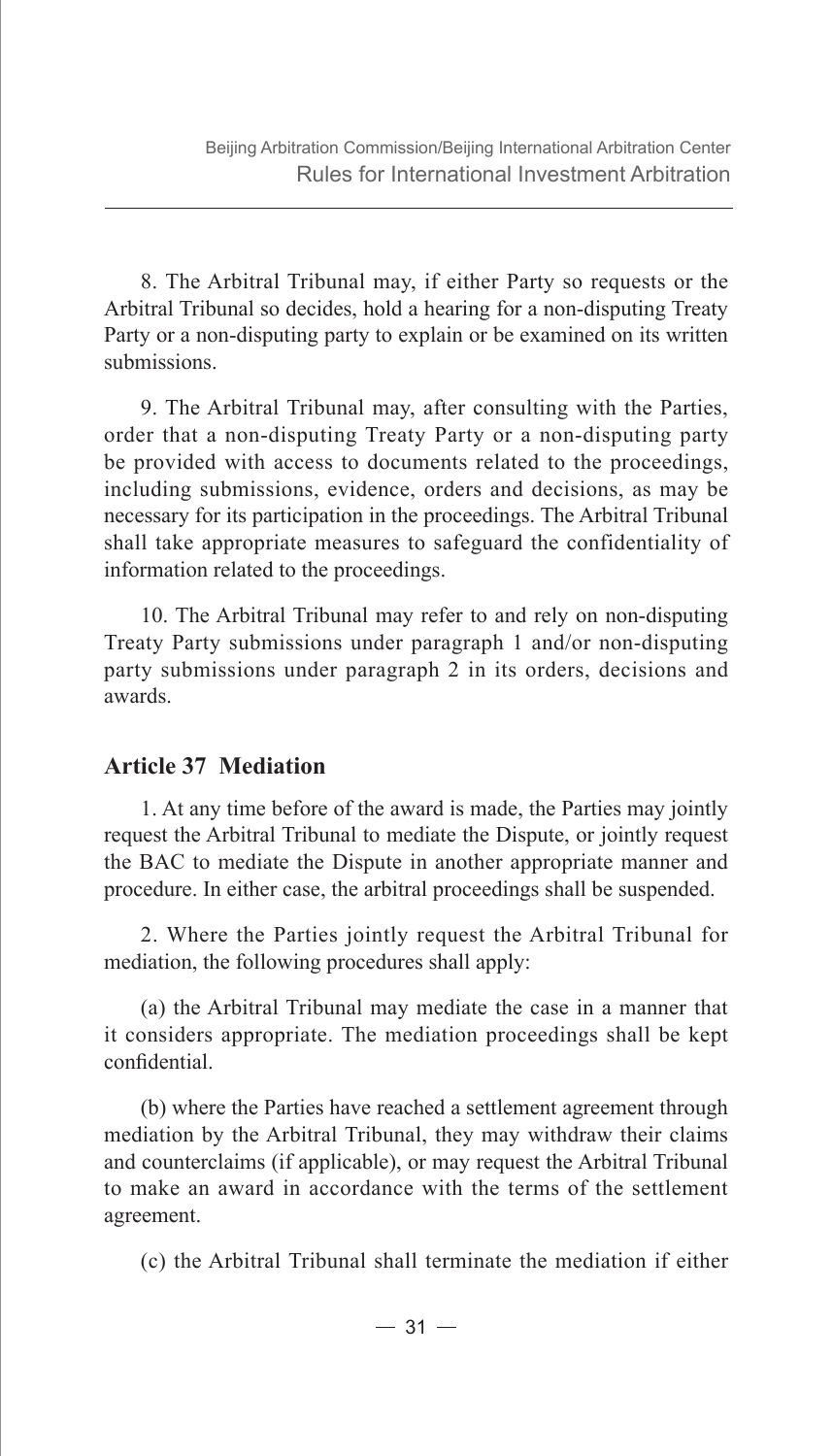

北京仲裁委员会 Beijing Arbitration Commission 北京国际仲裁中心 Beijing International Arbitration Center

Party so requests or if the Arbitral Tribunal considers that further mediation efforts would be futile. Unless otherwise agreed by the Parties, the Arbitral Tribunal shall resume the arbitral proceedings. Where both Parties jointly request the replacement of an arbitrator(s). a substitute arbitrator(s) shall be nominated or appointed in accordance with the procedure that applied to the nomination or appointment of the replaced arbitrator(s). The resulting additional costs shall be borne equally by the Parties.

3. Where the Parties jointly request the BAC to mediate the Dispute in another appropriate manner and procedure, the following procedures shall apply:

(a)where the Parties have reached a settlement agreement through mediation, they may withdraw their claims and counterclaims (if applicable). At the request of the Parties, the Arbitral Tribunal may make an award in accordance with the terms of the settlement agreement.

(b) unless otherwise agreed by the Parties, where mediation is not successful, the Arbitral Tribunal shall resume the arbitral proceedings.

4. Where mediation is not successful, neither Party may adduce evidence of or refer to or use any opinion, view or statement, any proposal or proposition expressing acceptance or opposition by either Party, or any opinion, view or statement by the Arbitral Tribunal made in the process of mediation as grounds for any claim, defense or counterclaim in the subsequent arbitral proceedings, judicial proceedings or any other proceedings.

#### **Article 38 Expedited Procedure**

The Parties may agree to expedite the arbitration in accordance with the Rules of Expedited Procedures set forth in Appendix C to the Rules.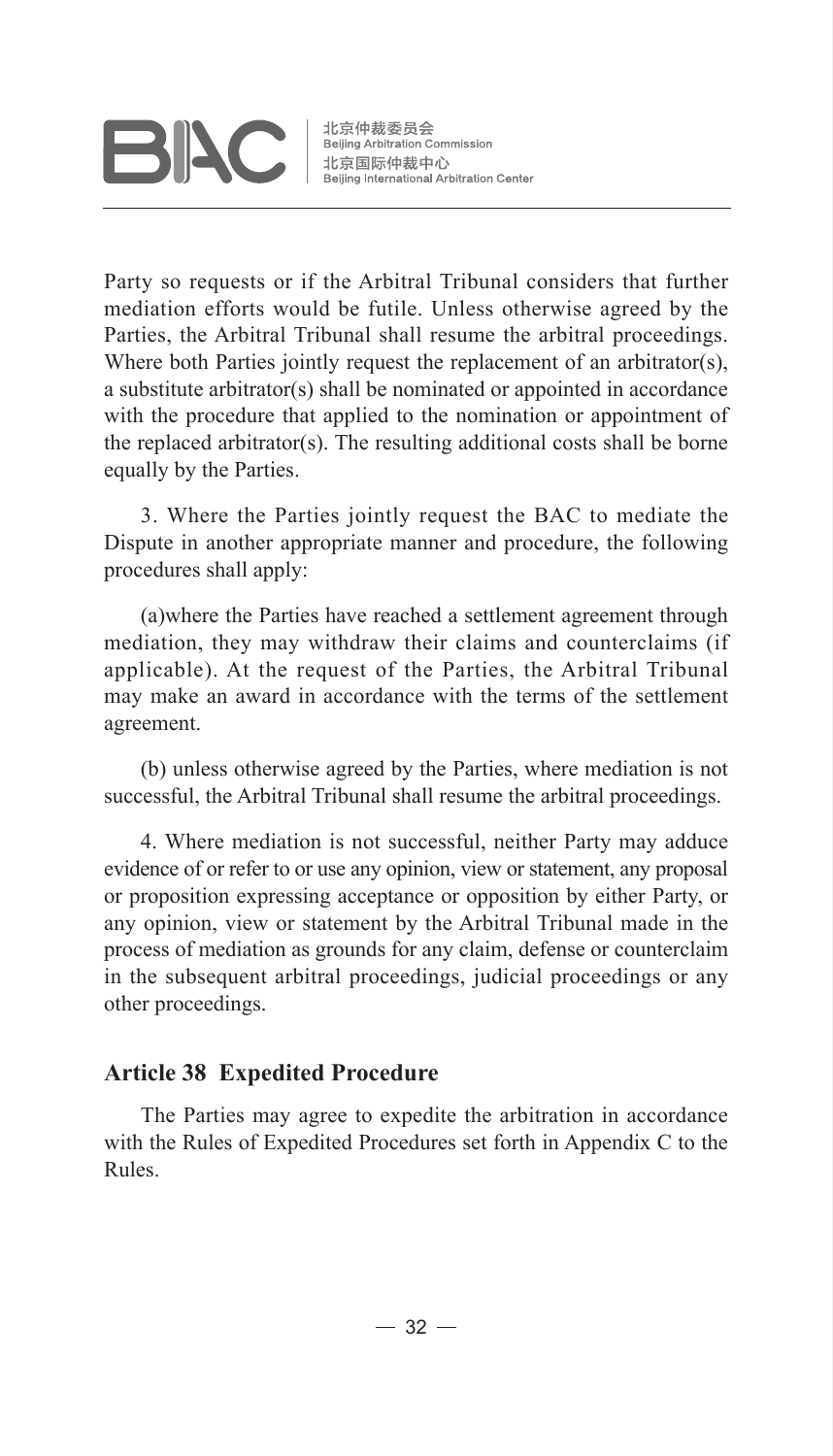#### **Article 39 Third-Party Funding**

1. "Third-party funding" is the provision of funds or other equivalent support for the conduct of proceedings by a person or entity that is not a Party to the Dispute (**the "third-party funder"**) to a Party to the proceedings, an affiliate of that Party or a representative of that Party.

2. Where a Party has a third-party funding arrangement, the Party shall file a written notice to the other Party, the Arbitral Tribunal and the BAC, disclosing in sufficient detail:

(a) the existence of the third-party funding;

(b) the identity of the third-party funder and its actual controller (if applicable);

(c) where an arbitrator has been nominated or appointed, the relationship, if any, between the third-party funder and its actual controller (if applicable) and the arbitrator; and

(d) whether or not the third-party funder has committed to cover adverse costs liability.

3. The notice referred to in paragraph 2 shall be filed by the Claimant or the Respondent at the same time as, or within 7 days of, the submission of the Notice of Arbitration or the Response to the Notice of Arbitration respectively, or within 7 days of the conclusion of a third-party funding arrangement if the arrangement is concluded after the submission.

4. Each Party shall disclose to the other Party, the Arbitral Tribunal and the BAC any change to the information referred to in paragraph 2 occurring after the initial disclosure, including termination of the funding arrangement, within 7 days of the change.

5. When making a decision on the costs of the arbitration and other costs, the Arbitral Tribunal may take into account the existence of any third-party funding arrangement, and whether the requirements set forth in the preceding paragraphs 2, 3 and 4 have been complied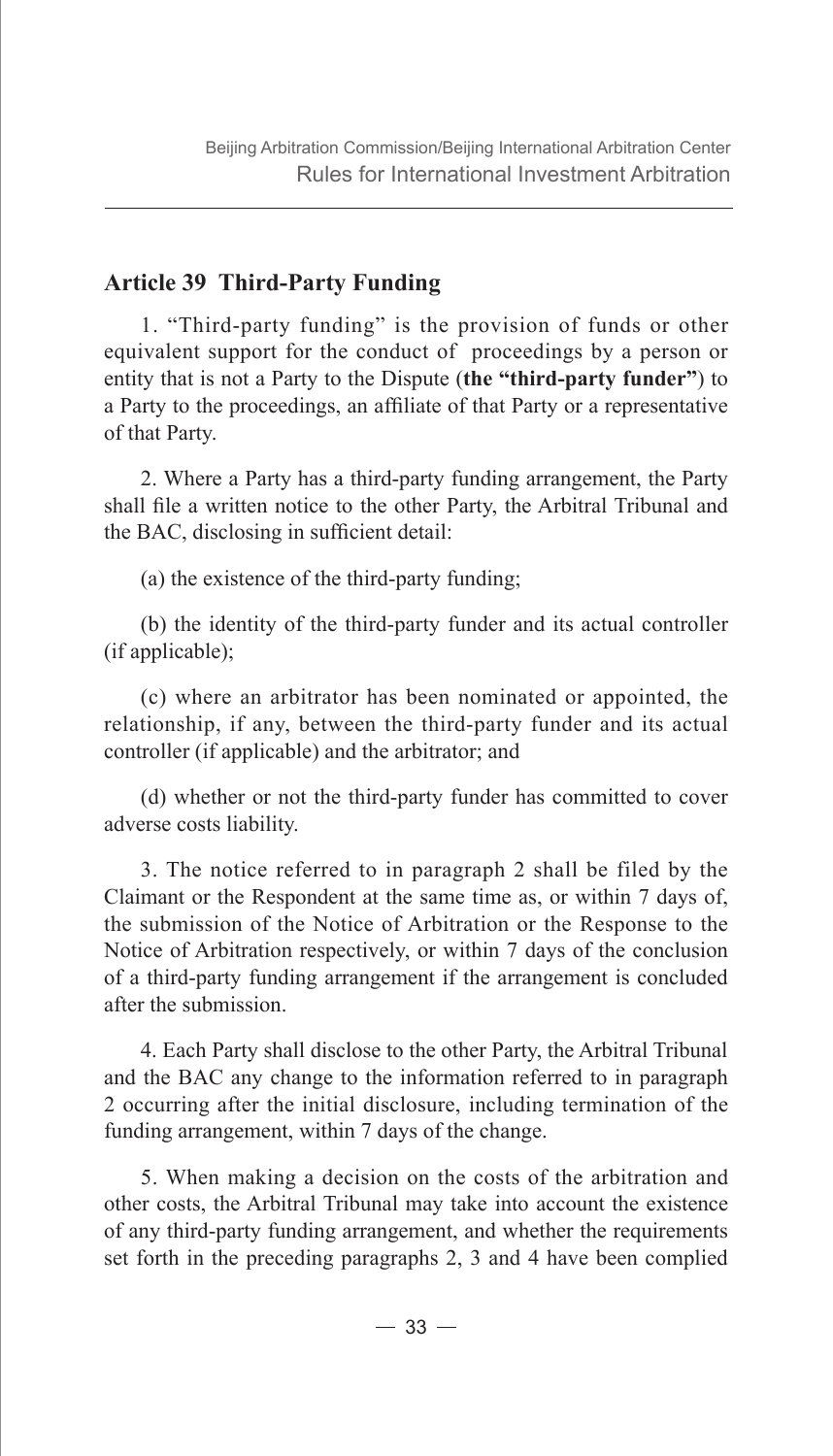

北京仲裁委员会 Beijing Arbitration Commission 北京国际仲裁中心 Beijing International Arbitration Center

with by the Party accepting the funding. Where a third-party funder has not committed to undertake adverse costs liability, the Arbitral Tribunal may order the Party accepting the funding by such funder to provide appropriate security for costs where necessary.

### **Chapter V Arbitral Award**

#### **Article 40 Applicable Law and Rules of Law**

1. The Arbitral Tribunal shall apply the law or rules of law agreed upon by the Parties to the substance of the Dispute. Failing such agreement by the Parties, the Arbitral Tribunal may apply the law or rules of law it considers appropriate. When making decisions on the applicable law or rules of law, the Arbitral Tribunal shall consider the relevant circumstances of the Dispute, including but not limited to the nationality of the Parties, the nature of disputed action(s) and the alleged breaches.

2. Unless otherwise expressly authorized by the Parties, the Arbitral Tribunal shall not decide the Dispute as *amiable compositeur*  or *ex aequo et bono*.

#### **Article 41 Time Limit for the Award**

1. The award shall be made no later than 150 days from the date the Arbitral Tribunal declares the arbitral proceedings closed in accordance with Article 31 of the Rules.

2. The BAC may decide to extend this time limit at the request of the Arbitral Tribunal.

#### **Article 42 Making of the Award**

1. The award shall be made in writing, and shall state the date on which it is made and the seat of the arbitration. Unless otherwise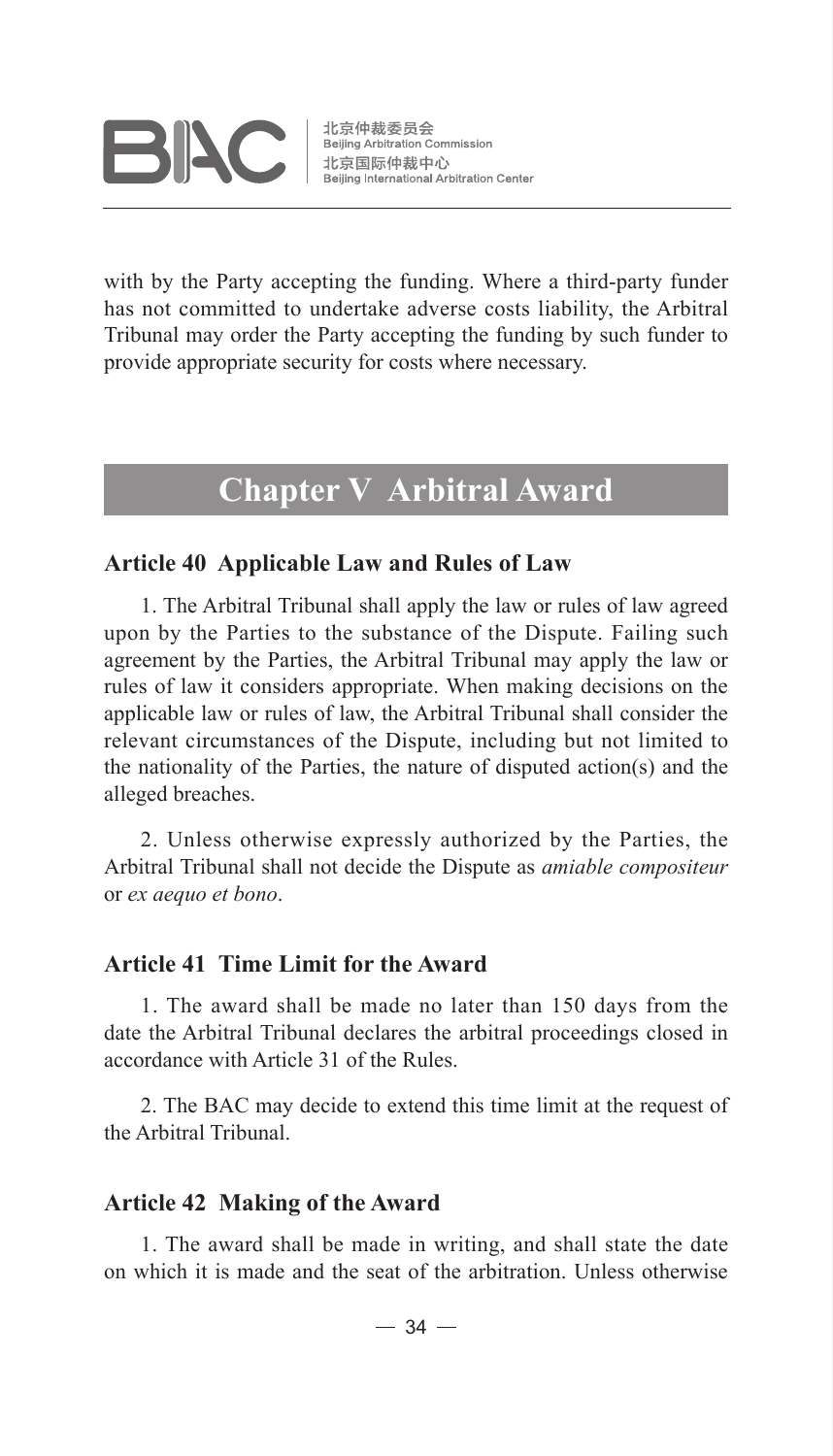agreed by the Parties, the Arbitral Tribunal shall state the reasons upon which the award is based.

2. Where the Arbitral Tribunal is composed of three or more members, the award shall be made on the basis of the unanimous or majority opinion of the arbitrators. Where the Arbitral Tribunal fails to reach a majority opinion, the award shall be made on the basis of the opinion of the presiding arbitrator. The opinions or statements of the dissenting arbitrator(s) shall be appended to the award, which shall not form a part of the award. The aforementioned rules also apply to other decisions or orders made by the Arbitral Tribunal, except for decisions or orders on procedural arrangements made by the presiding arbitrator with the authorization of the Arbitral Tribunal.

3. Where the Arbitral Tribunal is composed of a sole arbitrator, the award shall be made on the basis of the decision of such arbitrator.

4. The Arbitral Tribunal shall, before finalizing an award, send a draft of it to the Parties for comment(s) and fix a time limit for them to submit their comment(s). The Parties' comment(s) shall be strictly limited to specific aspect(s) of the draft award. The Arbitral Tribunal is not bound to accept the comment(s), but may give appropriate consideration to them where it considers necessary. A Party's failure to submit comment(s) within the time limit shall not preclude the Arbitral Tribunal from making the award.

5. The Arbitral Tribunal shall submit the draft of the award to the BAC before signing it. The BAC may make suggestions on the form of the award, and may draw the Arbitral Tribunal's attention to other matters in the award, without affecting the Arbitral Tribunal's liberty of decision.

6. The award shall be signed by the arbitrators and shall bear the seal of the BAC. At their discretion, dissenting arbitrator(s) may or may not sign the award.

7. Once an award has been signed and sealed, the BAC shall dispatch a copy of the award to each Party without delay. If the costs of the arbitration have not been paid in full by the Parties, the BAC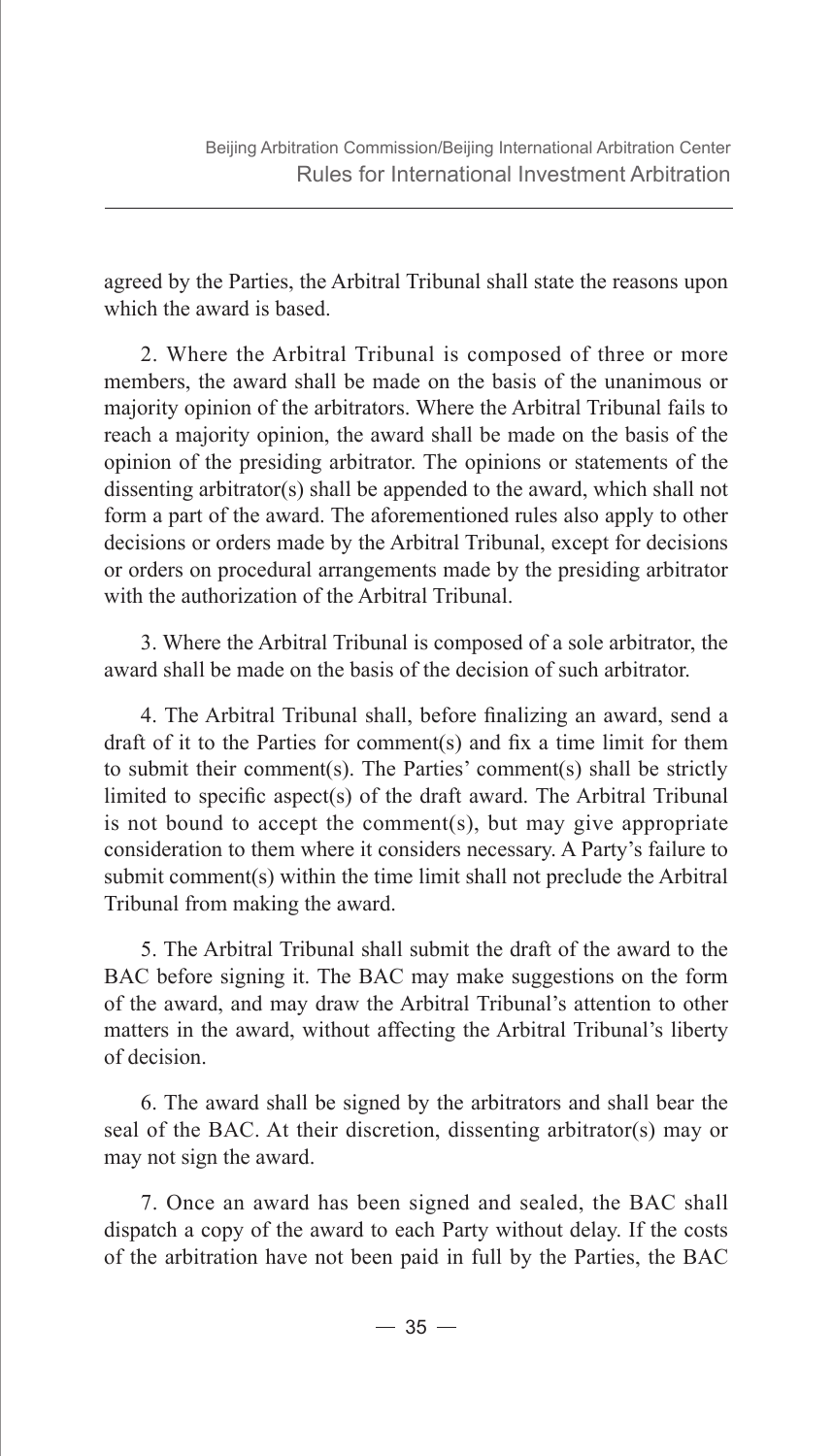may withhold the award until such costs are paid in full.

8. The award shall be final and binding on the Parties as of the date it is made, except where an agreement that the award may be appealed has been notified to the BAC in accordance with Article 46.

9. Where an agreement has been notified to the BAC in accordance with Article 46, the award shall become final and binding on the Parties when:

(a) 60 days have lapsed from the date the award was made and neither Party has appealed against the award; or

(b) where an appeal is made, the appellate proceedings have been terminated.

#### **Article 43 Settlement**

If the Parties reach a settlement agreement before the award is made, the Arbitral Tribunal may, at the request of the Parties, decide to terminate the case or make an award recording the settlement. The Arbitral Tribunal is not obliged to give reasons for such an award.

#### **Article 44 Correction and Interpretation of the Award**

1. The Arbitral Tribunal may correct any clerical, typographical or computational errors in the award or provide an interpretation of a specific matter or part of the award on its own initiative.

2. Within 30 days from the date of receipt of an award, a Party may request the Arbitral Tribunal to correct any clerical, typographical or computational errors in the award or provide an interpretation of a specific point or part of the award. The Arbitral Tribunal shall, if it considers the request justified and after giving the other Party an opportunity to comment on the request, make the correction or provide the interpretation within 30 days from the date of receipt of the request.

3. Any correction or interpretation of an award shall be in writing,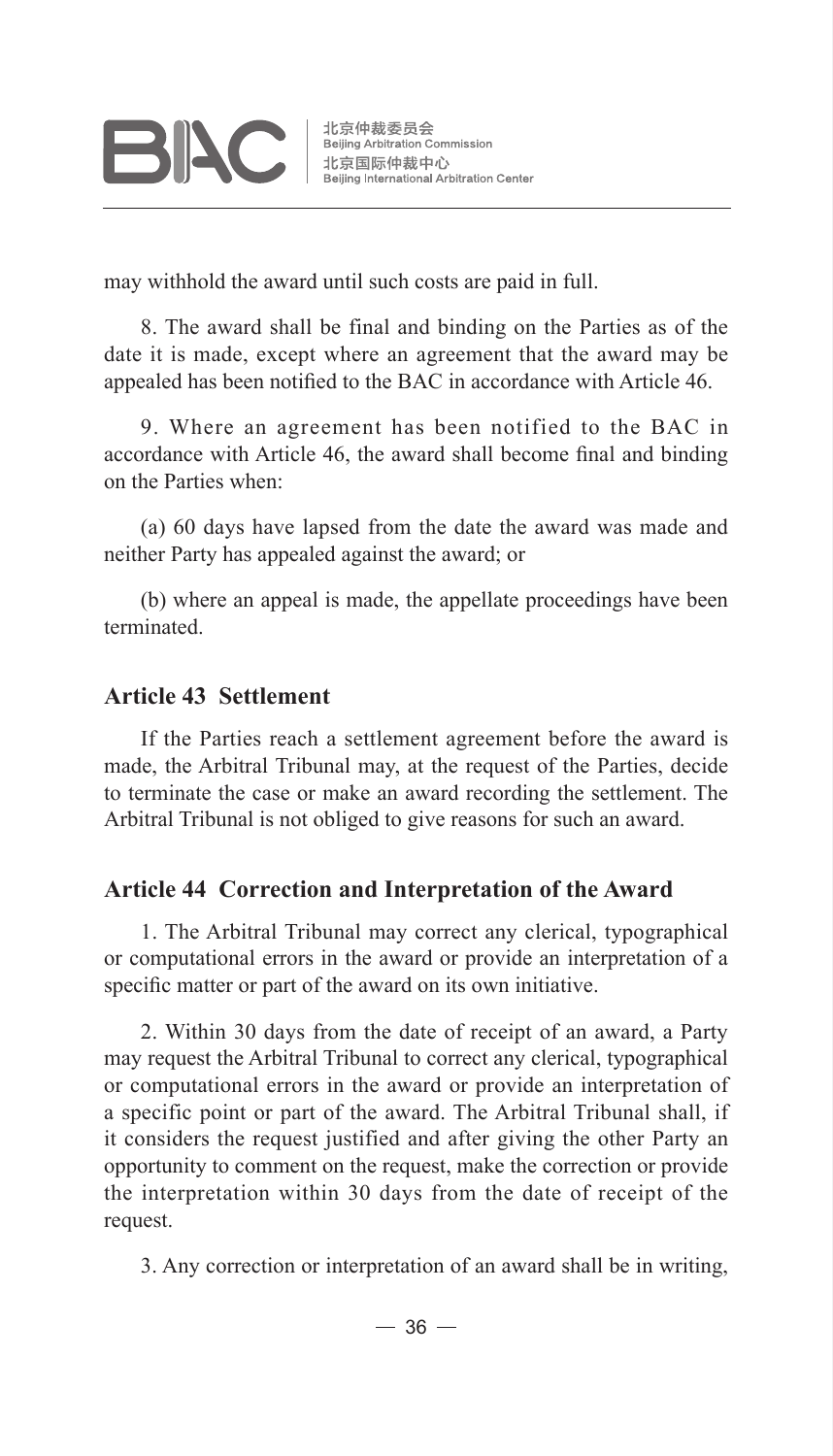forming part of the award, and shall comply with Article 42 of the Rules (excluding paragraph 4).

#### **Article 45 Supplementary Award**

1. The Arbitral Tribunal may, on its own initiative, make a supplementary award on any claim or counterclaim presented in the arbitration but not determined in the award.

2. Within 30 days from the date of receipt of an award, a Party may request that the Arbitral Tribunal make a supplementary award on any claim or counterclaim presented in the arbitration but not determined in the award. The Arbitral Tribunal shall, if it considers the request justified and after giving the other Party an opportunity to comment on the request, make the supplementary award within 30 days from the date of receipt of the request.

3. The Arbitral Tribunal may, where it considers necessary, request the BAC to extend the time limit specified in paragraphs 1 and 2.

4. The supplementary award shall be made in writing, forming part of the award, and comply with Article 42 of the Rules (excluding paragraph 4).

#### **Article 46 Appeal against the Award**

1. An award may be appealed against in accordance with Appendix E to the Rules if the Parties have so agreed in writing.

2. The agreement referred to in paragraph 1 shall be notified to the BAC as early as possible, and in any event no later than the expiration of the time limit fixed by the Arbitral Tribunal for the filing of comments on the draft of the award pursuant to Article 42(1) of the Rules.

3. A Party wishing to appeal against the award shall submit a Notice of Appeal in writing to the BAC within 60 days from the date on which the award is made.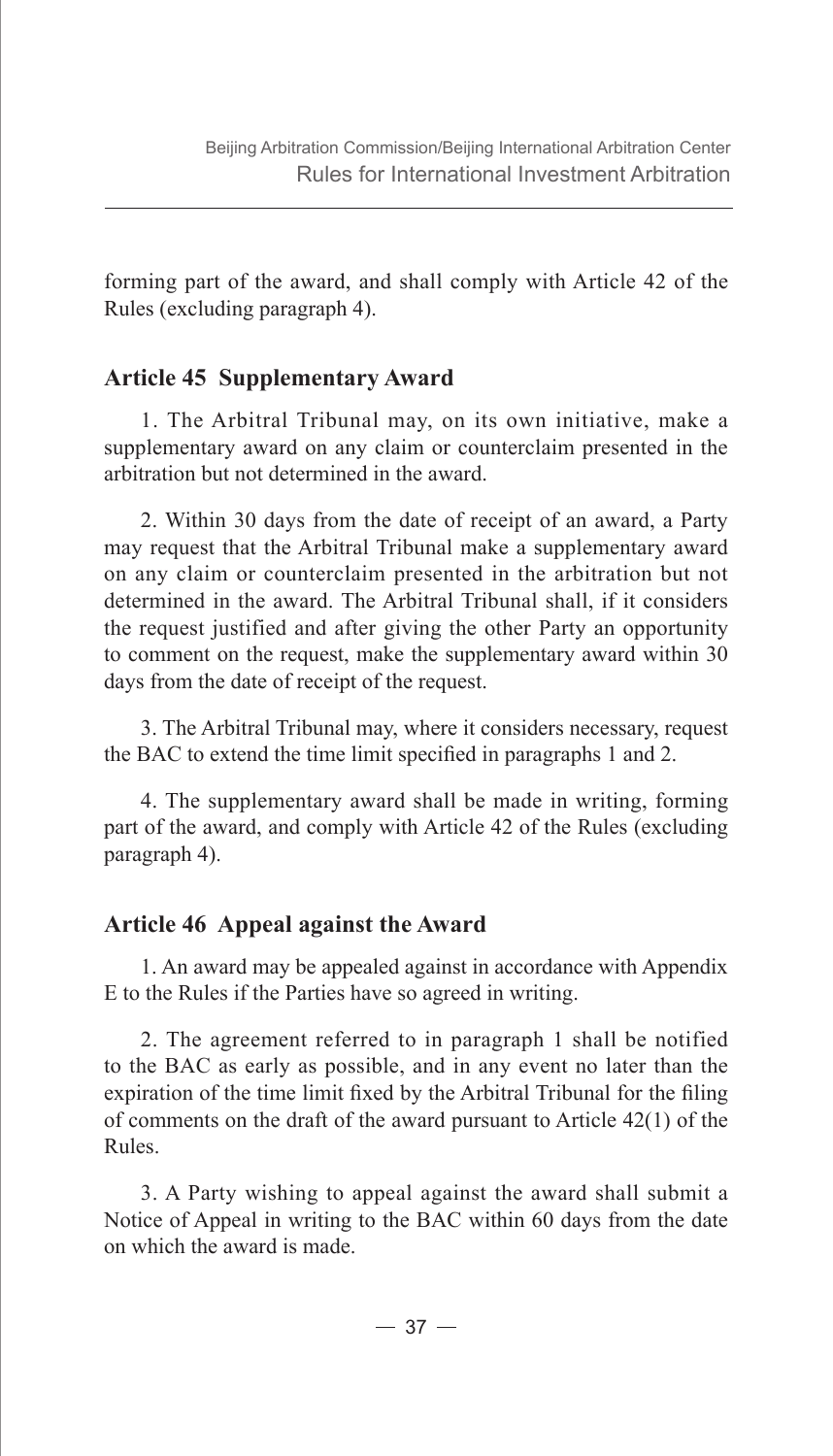4. Where the Parties have agreed with regard to issues including the cause of the appeal, appellate procedures and the appeal award that are different from the provisions contained in the Rules and Appendix E to the Rules, the BAC shall determine whether to accept an appeal pursuant to such agreement.

#### **Article 47 Costs of the Arbitration**

1. The costs of the arbitration shall include:

(a) the fees and expenses of the Arbitral Tribunal;

(b) the fees and expenses of the emergency arbitrator (if applicable);

(c) the fees and expenses of any expert appointed by the Arbitral Tribunal and the cost of any other assistance reasonably incurred, subject to the amount approved by the Arbitral Tribunal;

(d) the fees and expenses of Tribunal Secretary (if applicable); and

(e) the registration fee and administrative fee charged by the BAC.

2. The Arbitral Tribunal shall, before making the award, request the BAC to determine finally the costs of the arbitration. The BAC shall do so in accordance with the BAC Fees Schedule in force at the date of commencement of the arbitration, having regard to the extent to which the Arbitral Tribunal has acted in an efficient and expeditious manner, the complexity of the Dispute and any other relevant circumstances.

3. The Arbitral Tribunal shall include in the award the total sum of the costs of the arbitration as finally determined by the BAC and specify the costs for each item.

4. Unless otherwise agreed by the Parties, the Arbitral Tribunal may, at the request of a Party or on its own initiative, determine in the award the division and amount of the costs of the arbitration between the Parties, having regard to the outcome of the case, each Party's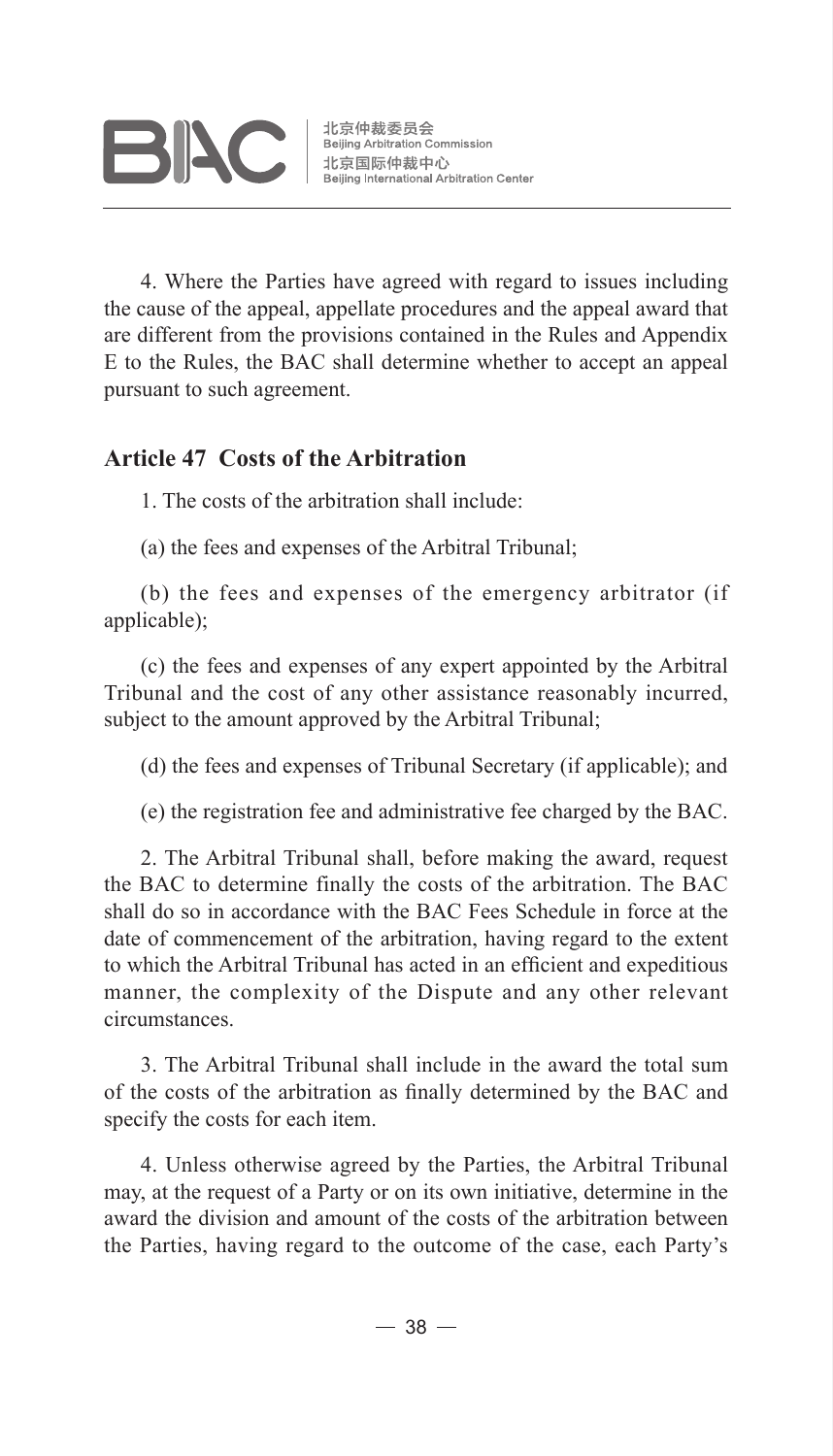contribution to the efficiency and expeditiousness of the arbitration and any other circumstances it considers relevant.

5. If the case is terminated before the award is made, the BAC shall determine the costs of the arbitration, having regard to the stage of the arbitration, the work performed by the Arbitral Tribunal and any other relevant circumstances it considers necessary.

6. The Parties are jointly and severally liable to the Arbitral Tribunal and to the BAC for the costs of the arbitration.

7. Unless otherwise agreed by the Parties, the Arbitral Tribunal may, at the request of a Party or on its own initiative, order a Party to pay, in whole or in part, any reasonable costs incurred by the other Party in the arbitration, including the costs of legal representation, having regard to the outcome of the case, each Party's contribution to the efficiency and expeditiousness of the arbitration and any other circumstances it considers relevant.

8. A Party may request that the Arbitral Tribunal order the other Party to provide security for the costs of the arbitration and any reasonable costs incurred by the former Party in this arbitration. In determining whether to order a Party to provide security for costs, the Arbitral Tribunal shall consider the Party's ability to comply with an adverse decision on costs and any other relevant circumstances.

#### **Article 48 Deposit of Costs of the Arbitration**

1. The BAC shall determine the amount and method of the deposit of the costs of the arbitration to be made by each Party.

2. Unless otherwise determined by the BAC or agreed by the Parties, and save that the Claimant shall pay a registration fee in accordance with Article 5(4) of the Rules, the Claimant and the Respondent shall each make a deposit in equal shares. Where the BAC considers necessary, the BAC may require the Parties to make further deposit(s) during the course of the arbitral proceedings.

3. If a Party fails to make a required deposit, the BAC shall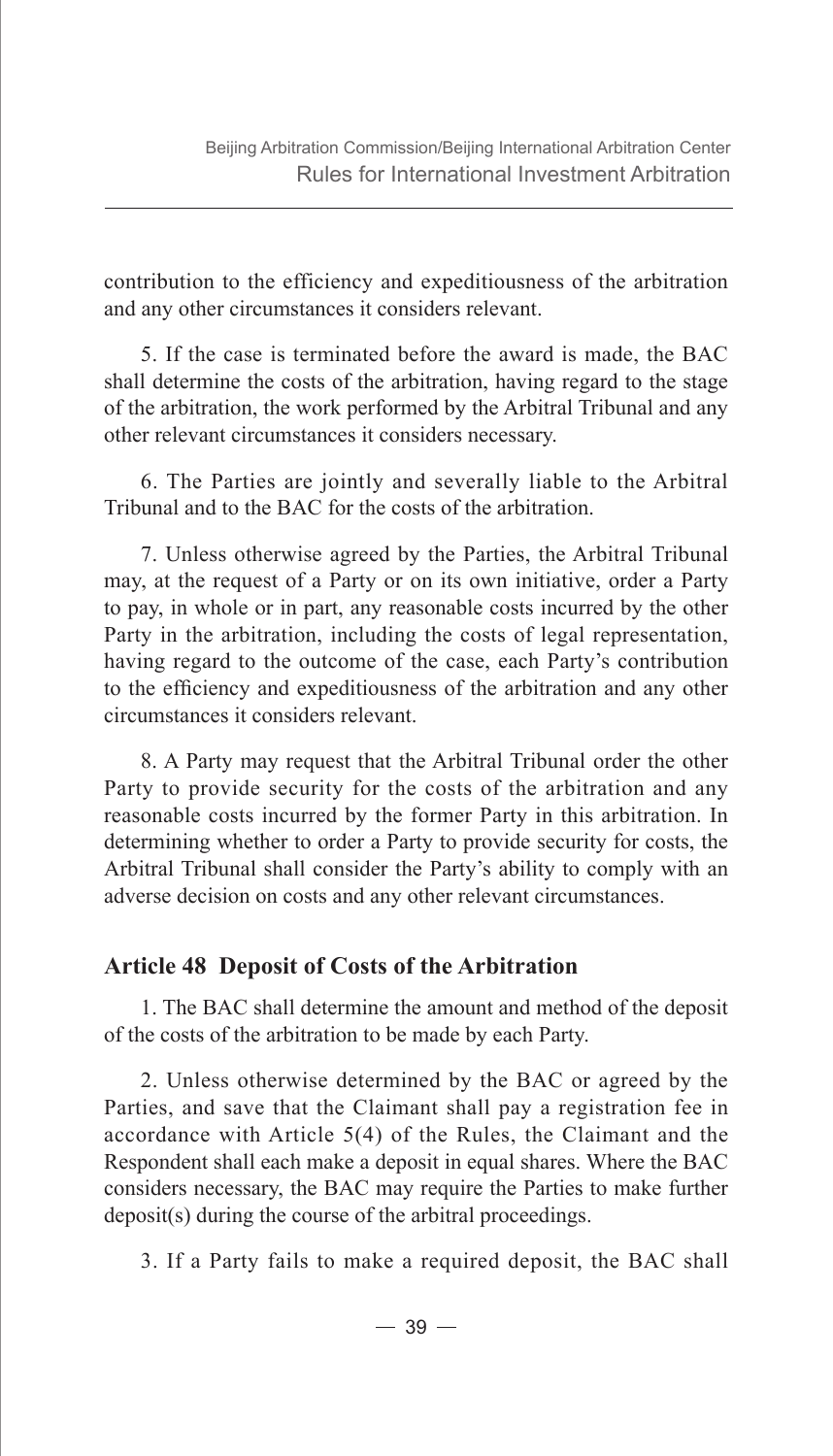

北京仲裁委员会 Beijing Arbitration Commission 北京国际仲裁中心 Beijing International Arbitration Center

provide the other Party an opportunity to make such deposit within a specified period of time. If the other Party fails to make such deposit, the BAC shall terminate the case in whole or in part.

### **Chapter VI Final Provisions**

#### **Article 49 Service and Time Limit**

1. Unless the Parties agree or the Arbitral Tribunal orders otherwise, all written submissions, notices, comments, communications and other materials filed by the Parties and all orders, decisions, awards, communications and other materials issued or forwarded by the Arbitral Tribunal or the BAC (collectively referred to as "**arbitration documents**") shall be delivered by electronic means to be determined by the BAC after consultations with the Parties. An arbitration document shall be deemed to have been properly served if it is delivered by the electronic means.

2. Notwithstanding paragraph 1, the Notice of Arbitration and the Response to the Notice of Arbitration shall be served by non-electronic means in accordance with paragraph 3 below, unless otherwise agreed by the Parties. At the request of a Party, the BAC shall deliver orders, decisions and awards of the Arbitral Tribunal to that Party by nonelectronic means in accordance with paragraph 3.

3. Where the Parties agree or the Arbitral Tribunal orders that arbitration documents shall be served by non-electronic means, those arbitration documents may be delivered in person or sent by registered mail or express mail or by any other non-electronic means that provides a record of the service.

(a) arbitration documents shall be deemed to have been properly served if they are sent to the address agreed by the Parties or the address provided by a Party or its representative(s).

(b) where the Parties have not agreed on an address or a Party or its representative(s) has not provided an address, arbitration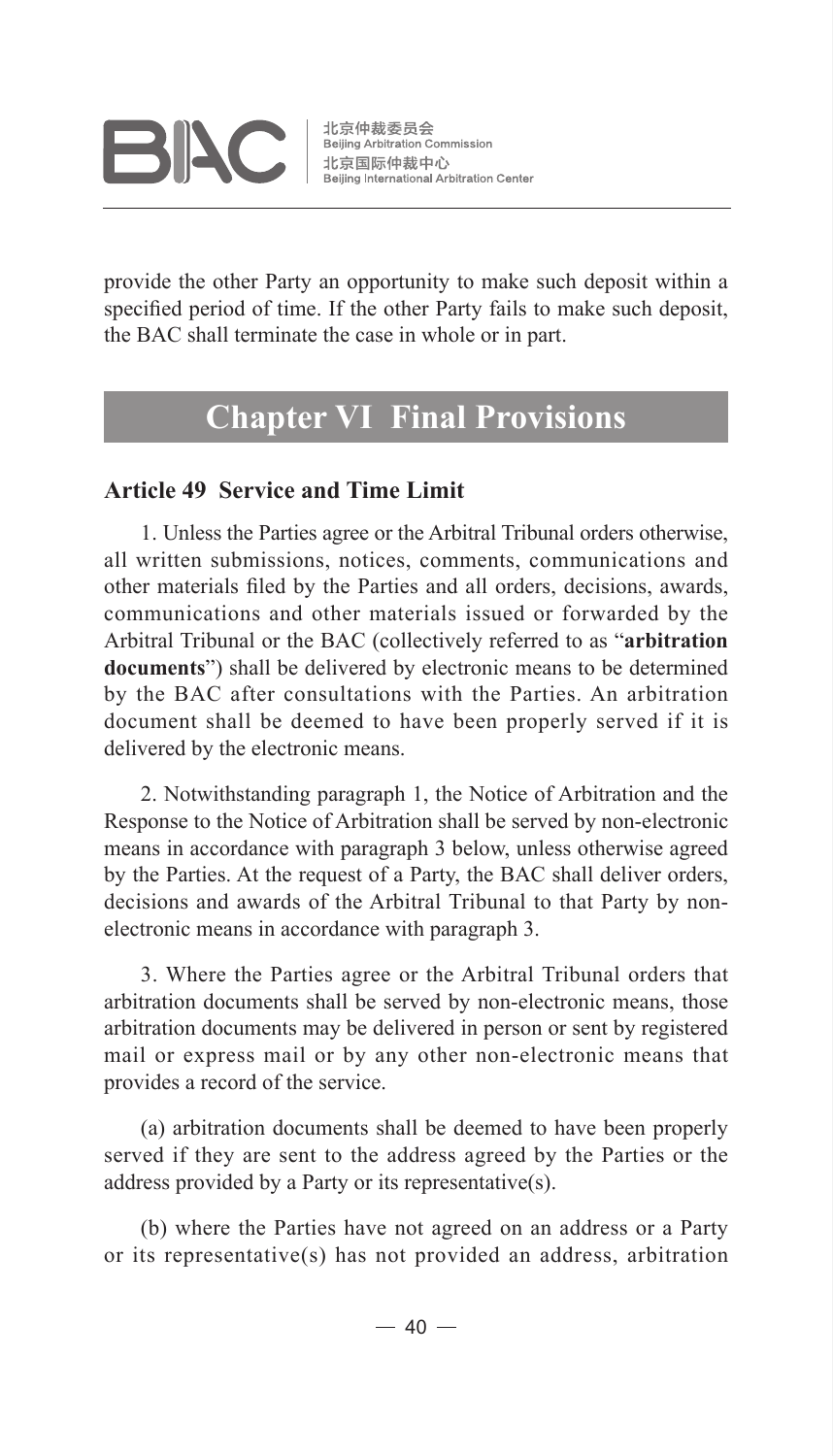documents shall be deemed to have been properly served if they are delivered in person or sent to the addressee's place of business, place of registration, domicile, habitual residence or mailing address, or, where none of the aforementioned addresses can be identified after reasonable efforts by a Party, to the addressee's last known place of business, place of registration, domicile, habitual residence or mailing address by registered mail or express mail, or by any other means that provides a record of the delivery, including but not limited to service by public notary, entrustment or retention.

4. An arbitration document served in accordance with paragraphs 1 to 3 shall be deemed to have been properly served on the date it is delivered or deemed to be delivered.

5. Where arbitration documents are delivered by non-electronic means, each Party shall supply one copy each to the other Party, the arbitrator(s) and the BAC. A copy of each arbitration document from the Arbitral Tribunal to the Parties shall also be supplied to the BAC. The Arbitral Tribunal may rule on the means of supply and service of the arbitration documents.

6. The time limit for service specified in the Rules shall begin to run from the date following the day when an arbitration document is received or should have been received by a Party. Official holidays or non-business days during the running of the period of time shall be included in the period of time. If the last day of such period of time is an official holiday or non-business day at the place of receipt, the period shall expire at the end of the first following business day.

#### **Article 50 Transparency of the Arbitration**

1. Where the Parties have agreed in writing, Articles 3 to 7 of the UNCITRAL Rules on Transparency in Treaty-based Investor-State Arbitration 2014 (**the "UNCITRAL Transparency Rules"**) shall apply to the arbitration in whole or in part, and shall prevail over the relevant provisions of the Rules.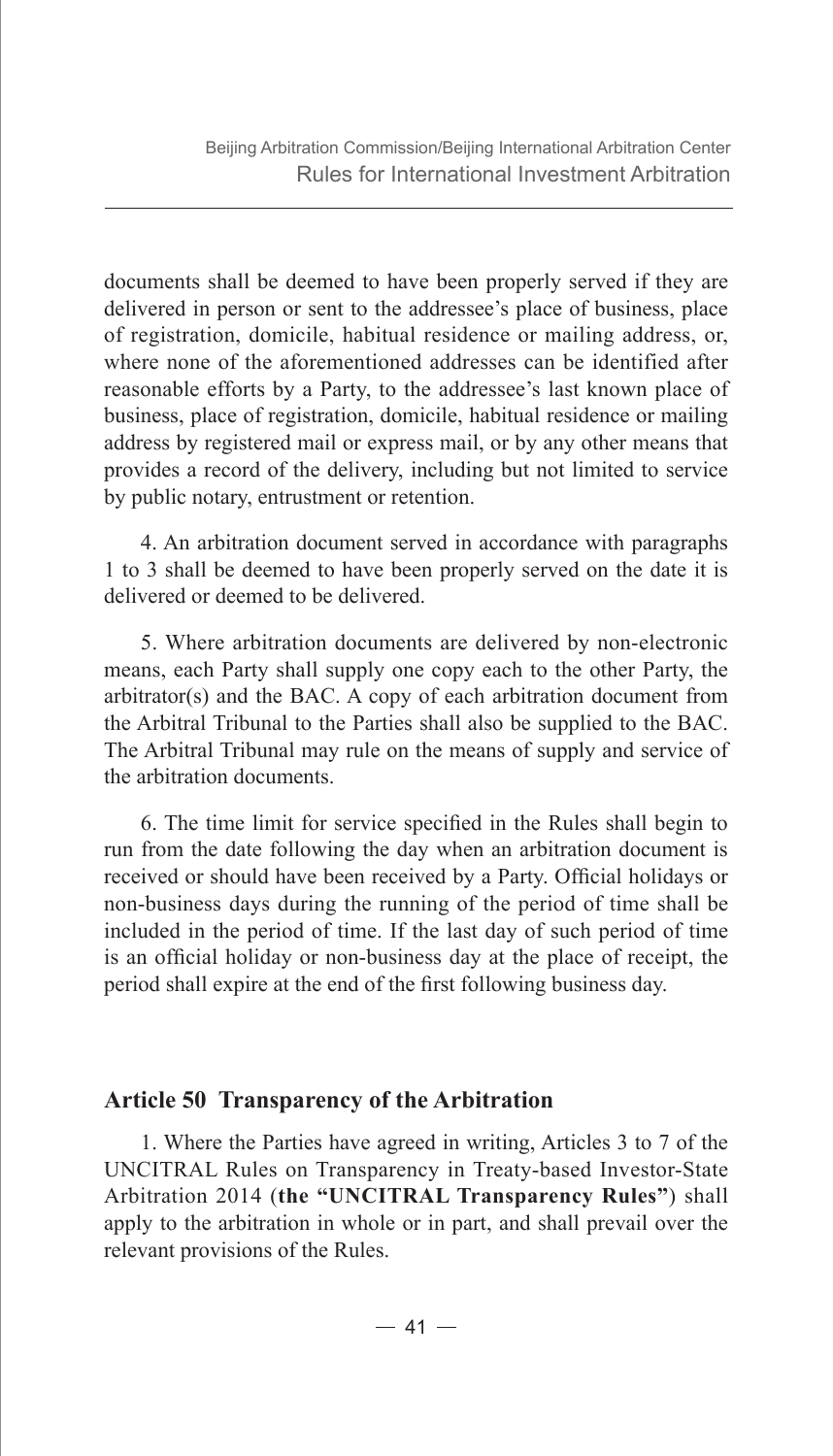# **BIAC**

北京仲裁委员会 ル京1世裁安東云<br>Beijing Arbitration Commission<br>北京国际仲裁中心<br>Beijing International Arbitration Beijing International Arbitration Center

2. Where the Parties have no agreement on the application of the UNCITRAL Transparency Rules, the Notice of Arbitration, Notice of Appeal (if applicable), orders, decisions and the award of the Arbitral Tribunal and the Appellate Tribunal (if applicable) shall be made public, except for confidential or otherwise protected information therein. The timing and manner of such publication shall be decided by the BAC, taking into account the circumstances of the case.

#### **Article 51 Exclusion of Liability**

1. The BAC and the Chairperson, Vice Chairperson(s), the Secretary-General and any other officers and employees of the Secretariat of the BAC, any arbitrator, any member of the Appellate Tribunal, any emergency arbitrator and any person appointed by the Arbitral Tribunal, including a Tribunal Secretary and an expert appointed by the Arbitral Tribunal, shall not be liable for any act or omission in connection with any arbitration administered by the BAC in accordance with the Rules, unless the applicable law of the arbitration provides otherwise.

2. The Parties shall not require any of the persons referred to in paragraph 1 and the BAC to act as a witness in any legal proceedings in connection with any arbitration administered by the BAC in accordance with the Rules.

#### **Article 52 Interpretation of the Rules**

1. The Rules shall be interpreted by the BAC.

2. The Appendices to the Rules shall constitute part of the Rules.

3. Any other document issued by the BAC shall not constitute part of the Rules, unless the BAC states otherwise.

4. The headings to the articles of the Rules shall not be used for the interpretation of the content of the articles.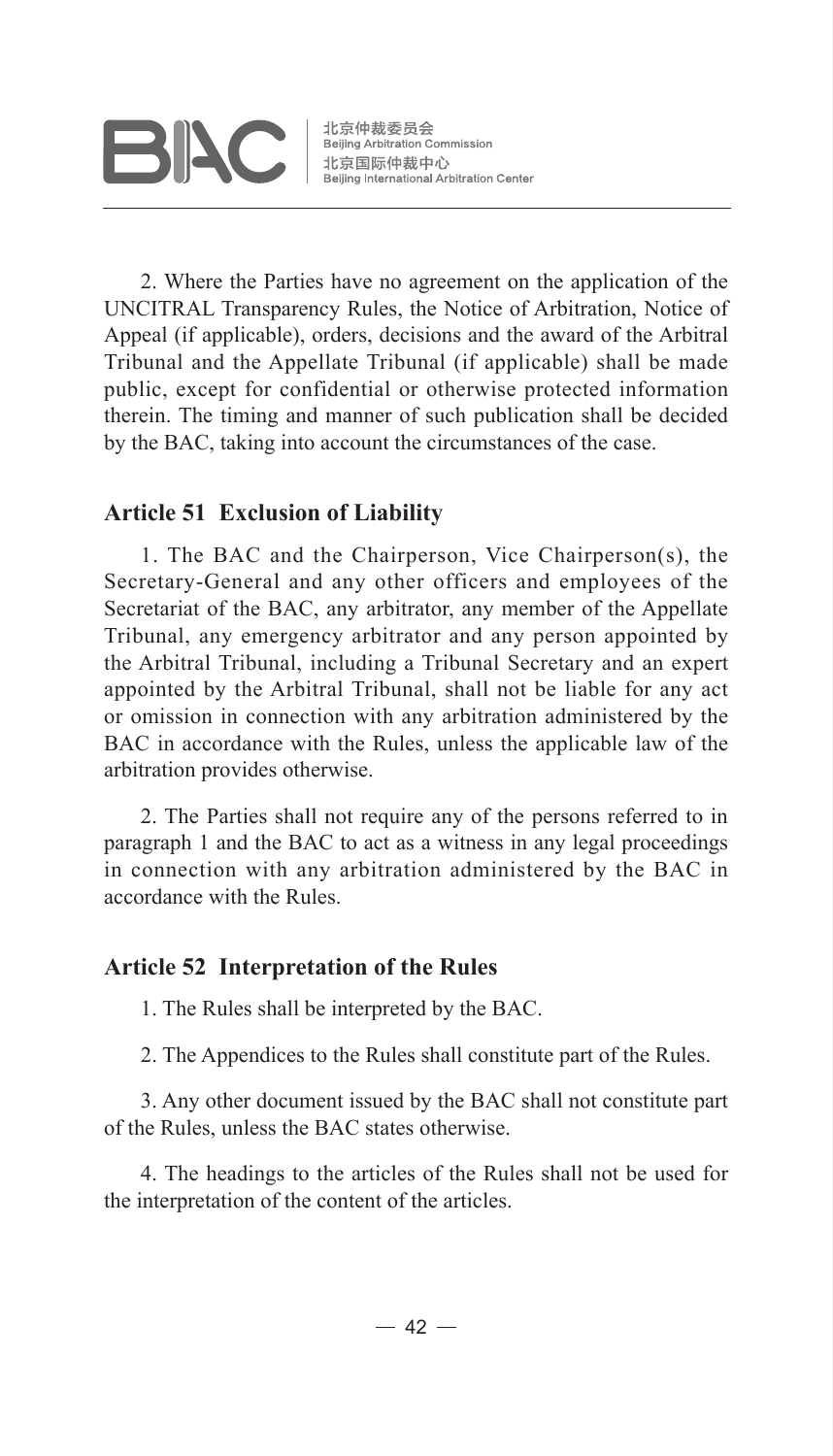#### **Article 53 Official Versions of the Rules**

Each of the Chinese, English and other language versions of the Rules published by the BAC is an official version.

#### **Article 54 Effective Date of the Rules**

The Rules shall take effect as of October 1, 2019.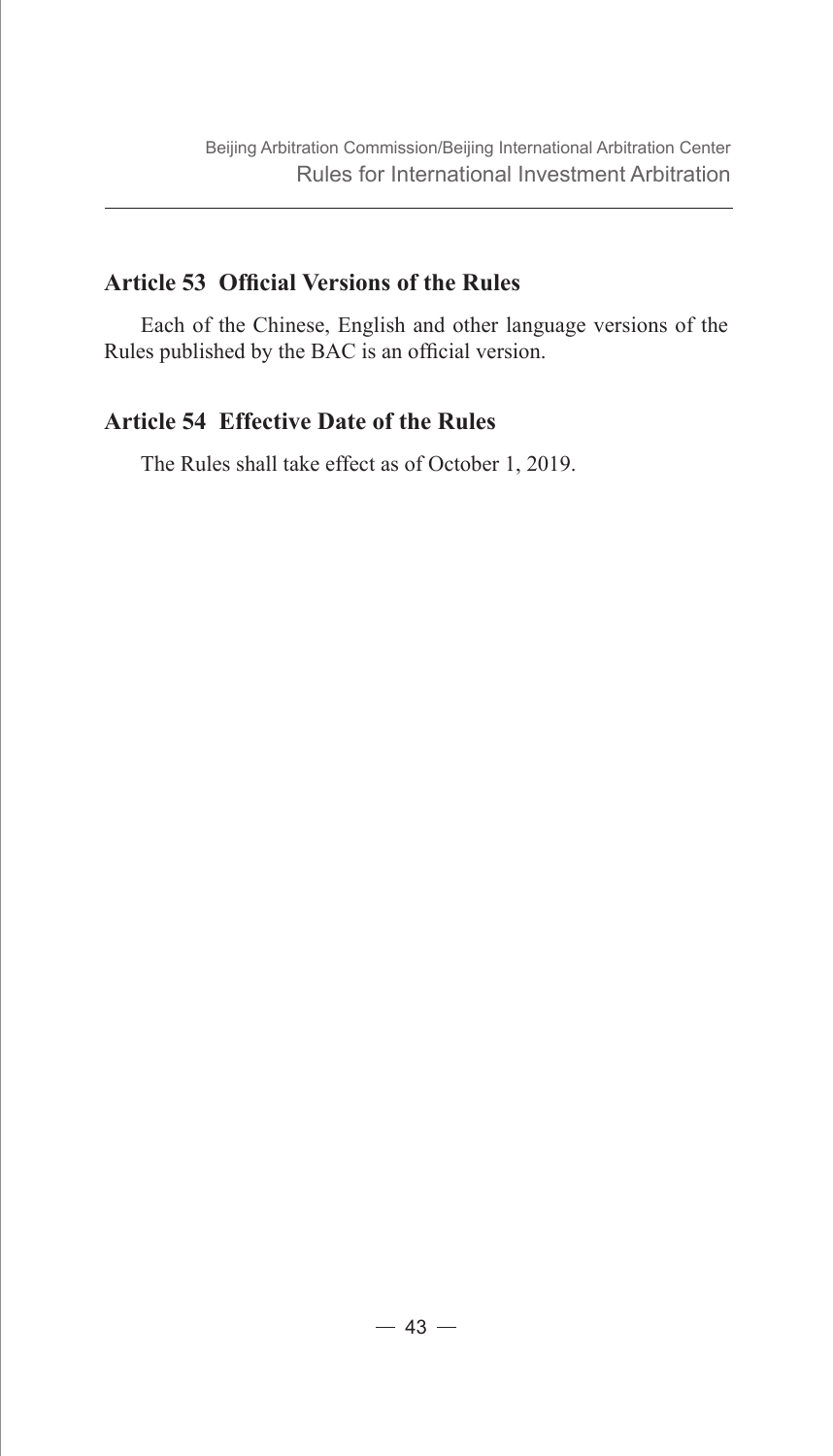

## **Appendix A:**

### Schedule of Fees for International Investment Arbitration

#### **Rule 1 Registration Fee**

Where the Parties submit a Dispute to the Beijing Arbitration Commission (**the "BAC"**) for arbitration, the Claimant shall pay a non-refundable registration fee of Chinese Yuan (CNY) 20,000.

#### **Rule 2 Administrative Fee**

1. The administrative fee shall cover the necessary expenses and costs of the BAC in handling the arbitration.

2. The administrative fee shall be determined on the basis of the amount in dispute. When determining the amount in dispute, the aggregated sum of claim(s) and counterclaim(s) shall be considered. Where the amount in dispute cannot be ascertained, the BAC shall determine the amount in dispute or the amount of the administrative fee, taking into account the circumstances of the Dispute.

3. The Parties shall pay the administrative fee to the BAC in accordance with the following schedule:

| Amount in Dispute (CNY)   | <b>Arbitration Administrative Fee (CNY)</b>      |
|---------------------------|--------------------------------------------------|
| Up to 1,000,000           | 25,000                                           |
| $1,000,001 - 5,000,000$   | $25,000 + 0.70\%$ of the amount over 1,000,000   |
| $5,000,001 - 10,000,000$  | $53,000 + 0.50\%$ of the amount over 5,000,000   |
| $10,000,001 - 40,000,000$ | $78,000 + 0.20\%$ of the amount over 10,000,000  |
| $40,000,001 - 80,000,000$ | $138,000 + 0.12\%$ of the amount over 40,000,000 |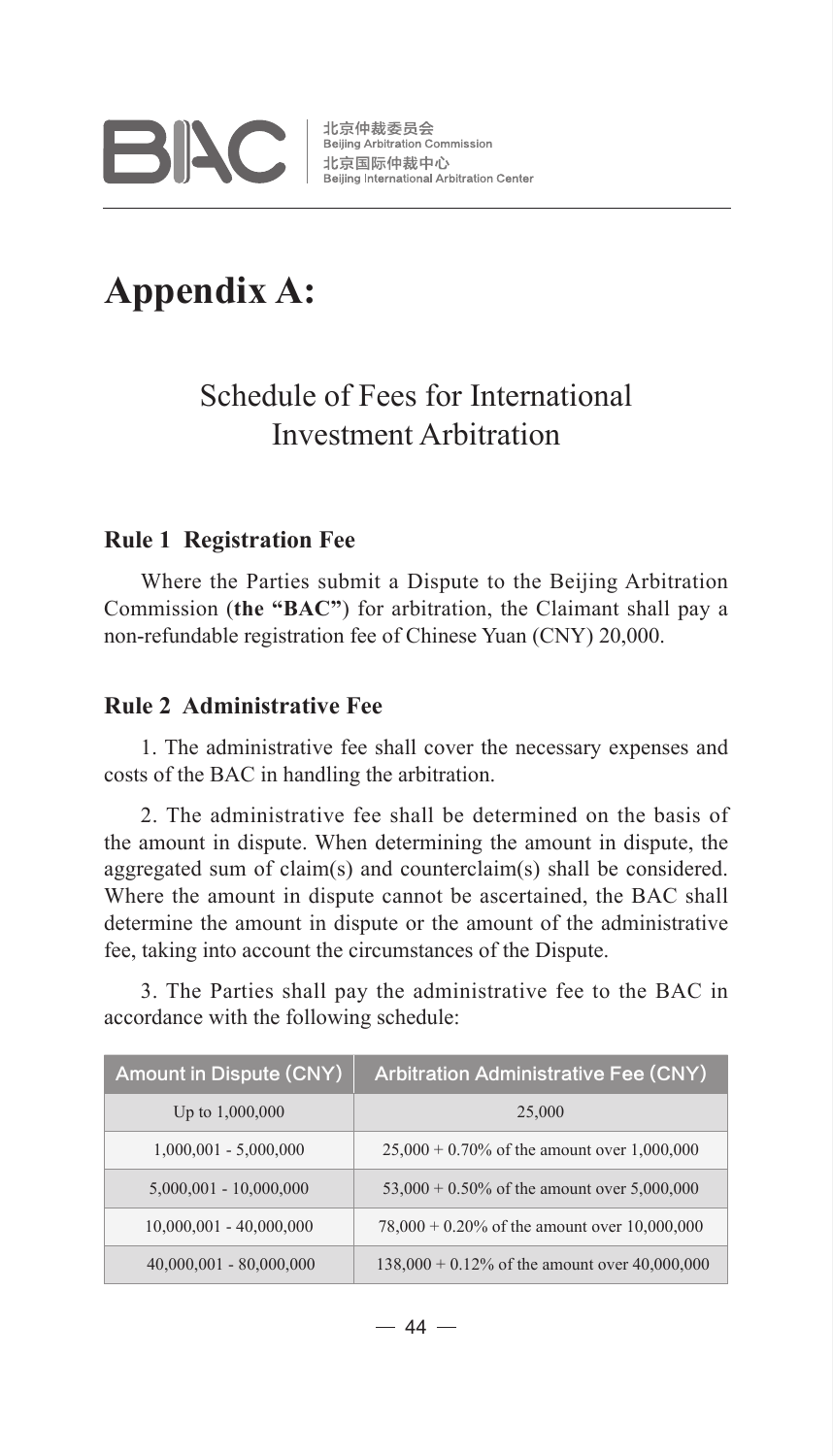| 80,000,001 - 200,000,000  | $186,000 + 0.10\%$ of the amount over 80,000,000  |
|---------------------------|---------------------------------------------------|
| 200,000,001 - 500,000,000 | $306,000 + 0.05\%$ of the amount over 200,000,000 |
| Over 500,000,000          | 456,000                                           |

4. The BAC may charge for other reasonable costs pursuant to the relevant provisions of the BAC/BIAC Investment Arbitration Rules, including but not limited to the costs of using the BAC hearing rooms and other facilities, translation fees, transcription fees and the costs of using hearing rooms or other facilities other than those of the BAC.

#### **Rule 3 Arbitrators' Fees**

1. The arbitrators' fees may be determined on the basis of an hourly rate or on the amount in dispute in the arbitration.

2. The Parties shall decide the method for determining the arbitrators' fees through negotiation. If no such method is determined within 45 days from the date on which the Respondent receives the Notice of Commencement of the Arbitration, the arbitrators' fees shall be determined in accordance with paragraph 4.

3. Where the arbitrators' fees are determined on the basis of an hourly rate, the following rules shall apply:

(a) where an arbitrator is nominated by a Party, the hourly rate applicable to this arbitrator shall be determined by the arbitrator and the nominating Party through negotiation;

(b) the hourly rate applicable to a sole arbitrator or the presiding arbitrator shall be determined by the arbitrator and the Parties through negotiation;

(c) where the Parties cannot reach an agreement on the hourly rate of an arbitrator through negotiation, the BAC may determine such rate; and

(d) regardless of the method of determination, the hourly rate of an arbitrator shall not exceed CNY 5,000 in principle.

4. Where the arbitrators' fees are determined on the basis of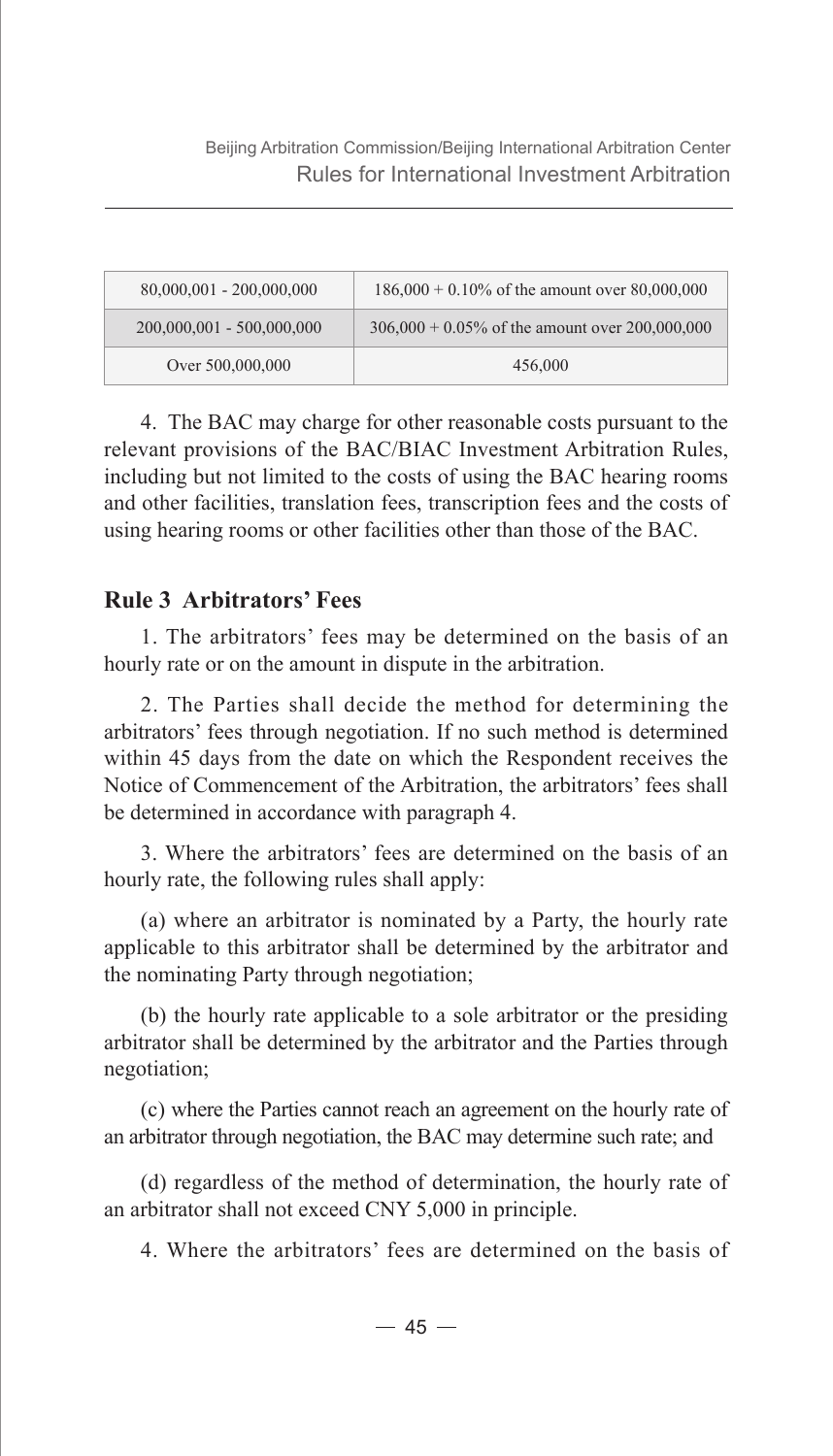# **BIAC**

北京仲裁委员会 北京仲裁委员会<br>Beijing Arbitration Commission<br>北京国际仲裁中心<br>Beijing International Arbitration Center

the amount in dispute, the aggregated sum of the claim(s) and the counterclaim(s) shall be considered when determining the amount in dispute. Where that amount in dispute cannot be ascertained, the BAC shall determine that amount in dispute or the arbitrators' fees taking into account the circumstances of the arbitration case. The fee calculated in accordance with the Schedule below shall be the maximum amount payable to each arbitrator:

| <b>Amount in Dispute (CNY)</b> | Arbitrator's Fee (CNY)                                                                    |
|--------------------------------|-------------------------------------------------------------------------------------------|
| Up to 1,000,000                | 60,000                                                                                    |
| $1,000,001 - 5,000,000$        | $60,000 + 5\%$ of the amount over 1,000,000                                               |
| $5,000,001 - 10,000,000$       | $265,000 + 2.5$ % of the amount over 5,000,000                                            |
| $10,000,001 - 20,000,000$      | $390,000 + 1.0$ % of the amount over 10,000,000                                           |
| 20,000,001 - 40,000,000        | $490,000 + 0.6$ % of the amount over 20,000,000                                           |
| 40,000,001 - 100,000,000       | $610,000 + 0.4\%$ of the amount over 40,000,000                                           |
| 100,000,001 - 200,000,000      | $850,000 + 0.3\%$ of the amount over $100,000,000$                                        |
| 200,000,001 - 500,000,000      | $1,150,000 + 0.15$ % of the amount over 200,000,000                                       |
| 500,000,001-1,000,000,000      | $1,600,000 + 0.06\%$ of the amount over 500,000,000                                       |
| 1,000,000,001-1,500,000,000    | $1,900,000 + 0.04\%$ of the amount over $1,000,000,000$                                   |
| 1,500,000,001-2,000,000,000    | $2,100,000 + 0.03\%$ of the amount over 1,500,000,000                                     |
| Over 2,000,000,000             | $2,250,000 + 0.02\%$ of the amount over 2,000,000,000,<br>Up to a maximum of $10,000,000$ |

#### **Rule 4 Method of Payment**

1. The costs of the arbitration under Article 47(1) of the BAC/ BIAC Investment Arbitration Rules shall be paid in CNY.

2. With the approval of the BAC, the Parties may pay the costs of the arbitration in other currencies equivalent to the corresponding amount in CNY.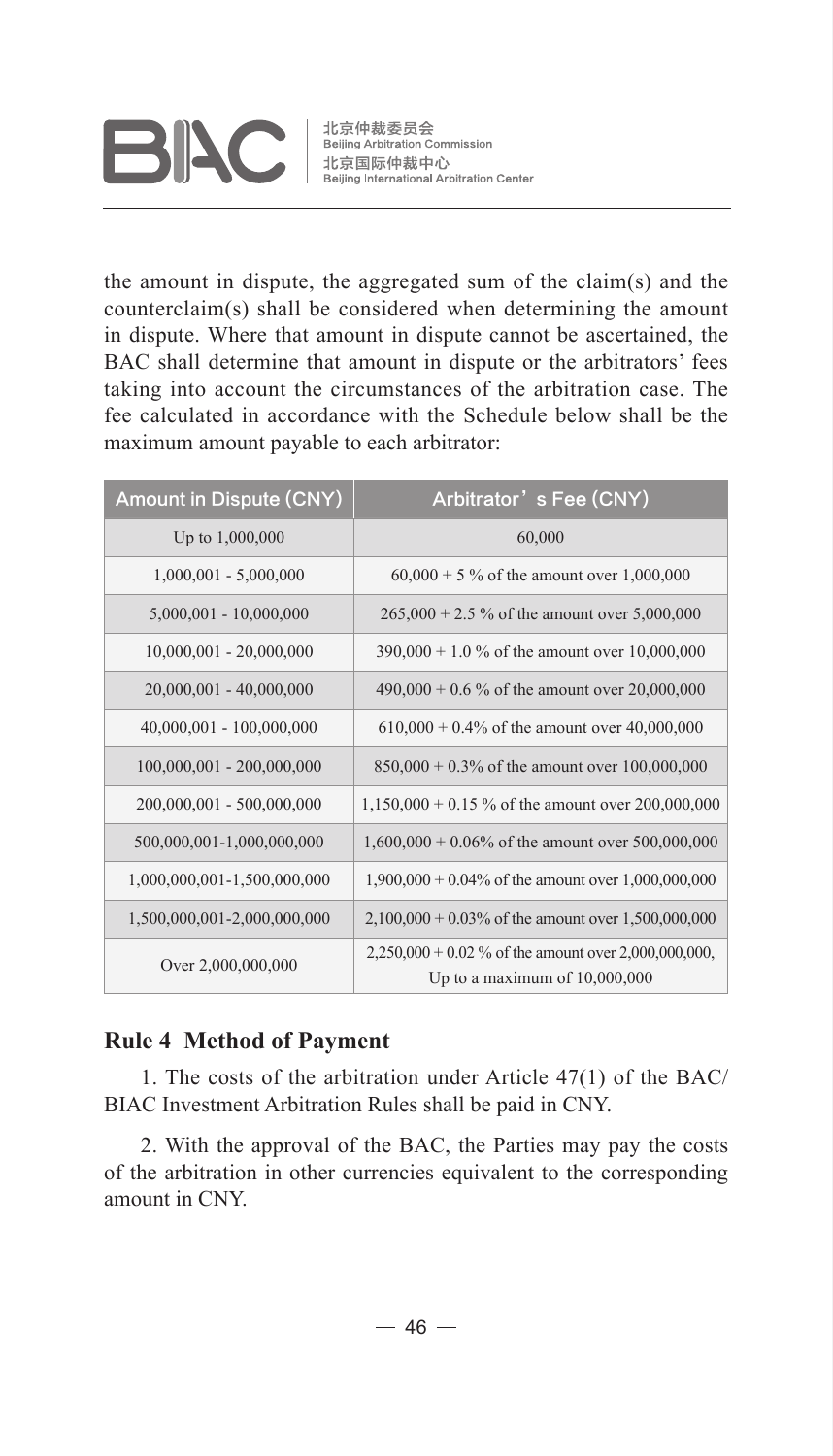# **Appendix B:**

## Indicative Timetable for International Investment Arbitration

| <b>Description</b>                               | <b>Period of Time</b> |
|--------------------------------------------------|-----------------------|
| Constitution of the Arbitral Tribunal            |                       |
| First Case Management Conference                 | 30 days               |
| Decision on Working Procedures and Timetable     | 10 days               |
| Filing of the Memorial by the Claimant           | 90 days               |
| Filing of the Counter-Memorial by the Respondent | 120 days              |
| <b>Production of Documents</b>                   | 90 days               |
| Filing of the Reply by the Claimant              | 60 days               |
| Filing of the Rejoinder by the Respondent        | 60 days               |
| Hearing                                          | 60 days               |
| Closure of the Arbitral Proceedings              | 60 days               |
| Making the Award                                 | 150 days              |

Notes:

1. Each period of time in the timetable shall start to run on the day following the day on which the previous step is completed.

2. The timetable may be changed in the light of developments in the arbitral proceedings.

3. Where a Party makes objection(s) to jurisdiction under Article 33, or applies for early dismissal under Article 34 of the BAC/ BIAC Investment Arbitration Rules, the Arbitral Tribunal may make appropriate changes to the timetable.

 $-47-$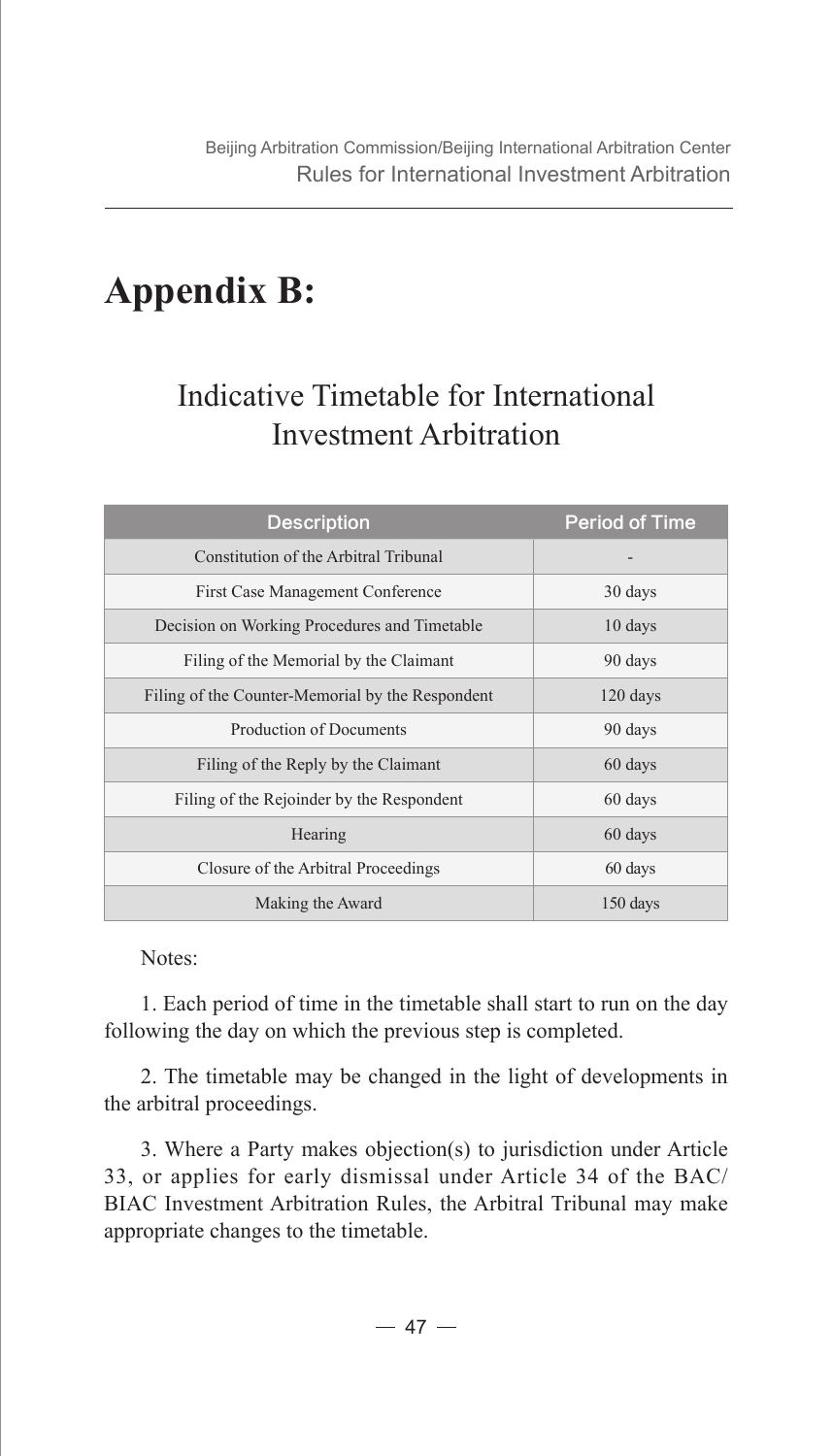

# **Appendix C:**

## Rules of Expedited Procedures for International Investment Arbitration

#### **Rule 1 Application**

Parties who agree to apply the Rules of Expedited Procedures set forth in this Appendix shall jointly notify the BAC in writing of their consent to do so within 20 days of receipt of the Notice of Commencement of the Arbitration by the Respondent.

#### **Rule 2 Constitution of the Arbitral Tribunal**

1. The Arbitral Tribunal in an expedited arbitration shall consist of a sole arbitrator, unless the Parties jointly notify the BAC in writing of their agreement, within the time limit fixed by the BAC, that the Arbitral Tribunal shall consist of three members.

2. The Parties may jointly nominate the sole arbitrator within a time limit to be fixed by the BAC. In the absence of such nomination, the sole arbitrator shall be appointed by the BAC, after consulting with the Parties, within as short a timeframe as possible.

3. Where the Parties jointly notify the BAC of their agreement that the Arbitral Tribunal shall consist of three members, the following procedure shall apply:

(a) each Party shall nominate an arbitrator and so notify the BAC within 20 days after the notification referred to in paragraph 1;

(b) the BAC shall immediately send the request for acceptance of the nomination to the nominee and shall request a reply within 5 days of receipt;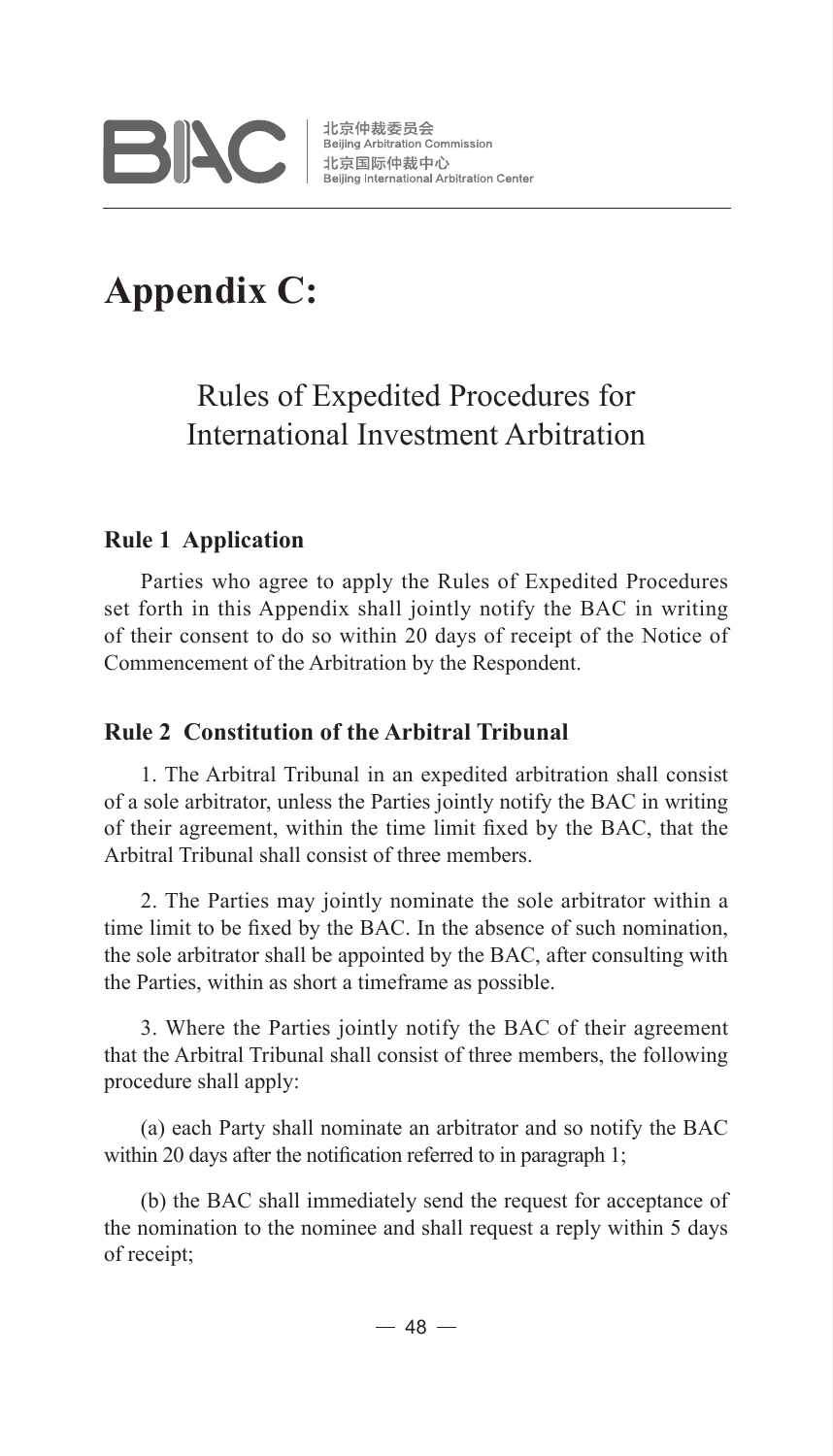(c) the Parties shall jointly nominate the presiding arbitrator and so notify the BAC within 20 days of receipt of acceptance of both nominations of the two arbitrators;

(d) the BAC shall immediately send the request for acceptance of the nomination to the nominee and shall request a reply within 5 days of receipt; and

(e) the BAC shall appoint any arbitrator(s) not yet nominated if a nomination is not made within the time limit referred to in subparagraphs (a) or (c), or a nominee does not accept the nomination within the time limit referred to in sub-paragraphs (b) or (d).

#### **Rule 3 Proceedings**

1. After the Arbitral Tribunal has been constituted, no Party shall make new claims or new counterclaims unless it is permitted to do so by the Arbitral Tribunal, which shall consider the nature of such new claims or counterclaims, the stage of the arbitration, any cost implications and any other relevant circumstances.

2. The Arbitral Tribunal shall hold a first case management conference pursuant to Article 19 of the BAC/BIAC Investment Arbitration Rules within 20 days after the constitution of the Arbitral Tribunal. The first case management conference shall, so far as possible, be held by video conference, telephone conference or other means of electronic communication.

3. The following schedule for written submissions and the hearing shall apply to the expedited arbitration:

(a) the Claimant shall file a Memorial within 60 days after the first session;

(b) the Respondent shall file a Counter-Memorial within 60 days after the date of filing of the Memorial;

(c) the Memorial and Counter-Memorial referred to in subparagraphs (a) and (b) shall each be no longer than 200 pages in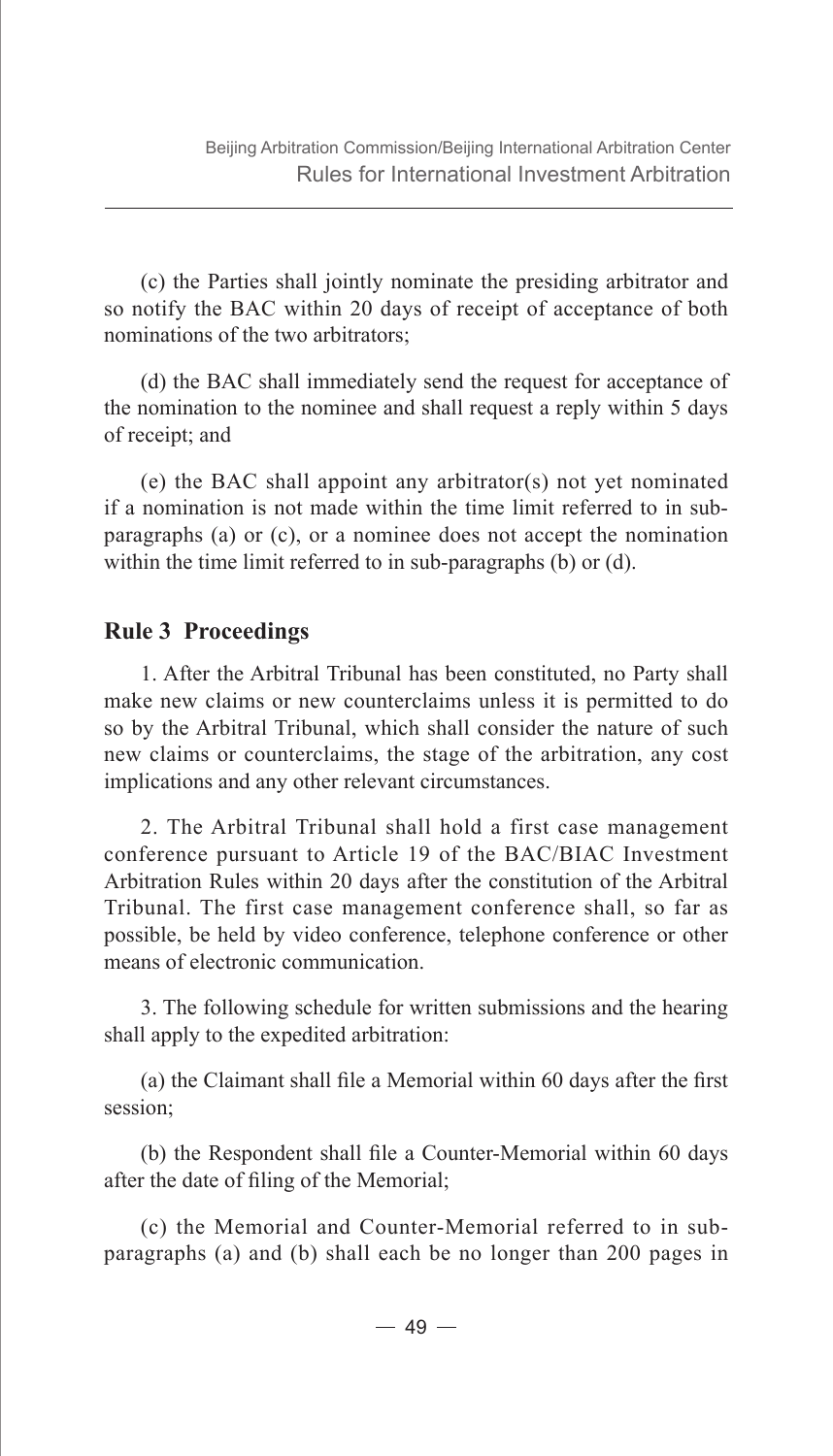# **BIAC**

length;

(d) the Claimant shall file a Reply within 40 days after the date of filing of the Counter-Memorial;

(e) the Respondent shall file a Rejoinder within 40 days after the date of filing of the Reply;

(f) the Reply and Rejoinder referred to in sub-paragraphs (d) and (e) shall each be no longer than 100 pages in length;

(g) the hearing shall be held within 45 days after the last written submission has been filed;

(h) the Parties shall file statements of costs within 10 days after the last day of the hearing referred to in sub-paragraph (g); and

(i) the Arbitral Tribunal shall render the award as soon as possible, and in any event no later than 120 days after the last day of the hearing referred to in sub-paragraph (g).

4. Any preliminary objection, application for early dismissal, request for provisional measures or other submissions shall be joined to the schedule referred to in paragraph 3. The Arbitral Tribunal shall adjust the schedule if a Party raises any such matter, taking into account the expedited nature of the process.

5. The Arbitral Tribunal may extend the time limits in paragraphs 3 (a), 3 (b), 3 (d) and 3 (e) if it determines that the circumstances so warrant.

6. The Arbitral Tribunal may, after consultation with the Parties, decide not to allow requests for document production.

7. The Arbitral Tribunal may, after consulting with the Parties, decide the Dispute solely on the basis of the documents submitted by the Parties, with no hearing and no examination of witnesses or experts. Where a hearing is to be held, the Arbitral Tribunal may conduct it by video conference, telephone conference or other means of electronic communication.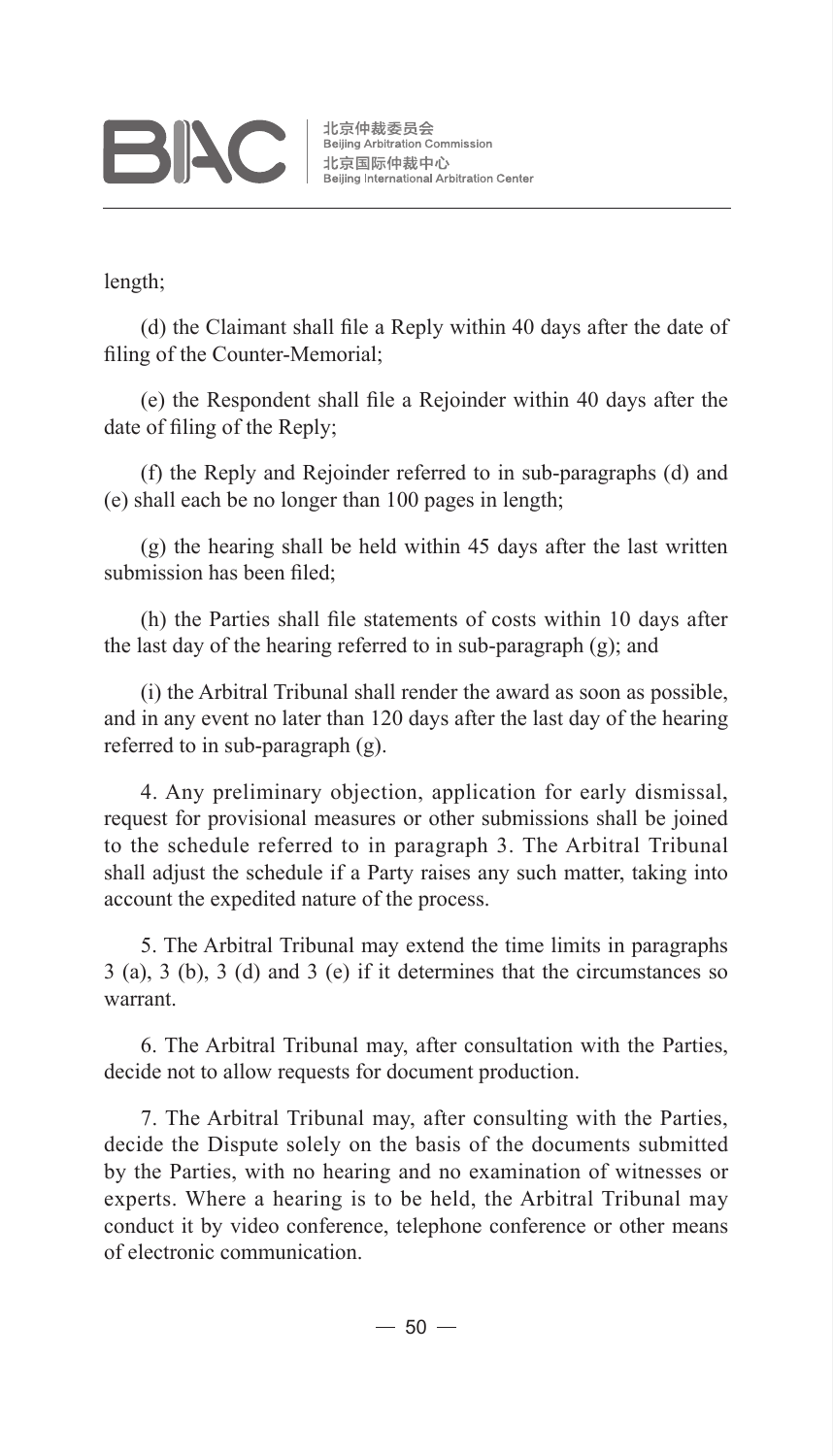#### **Rule 4 Reference to other Provisions of the Rules**

In respect of matters not provided for in this Appendix, other relevant provisions of the BAC/BIAC Investment Arbitration Rules shall apply.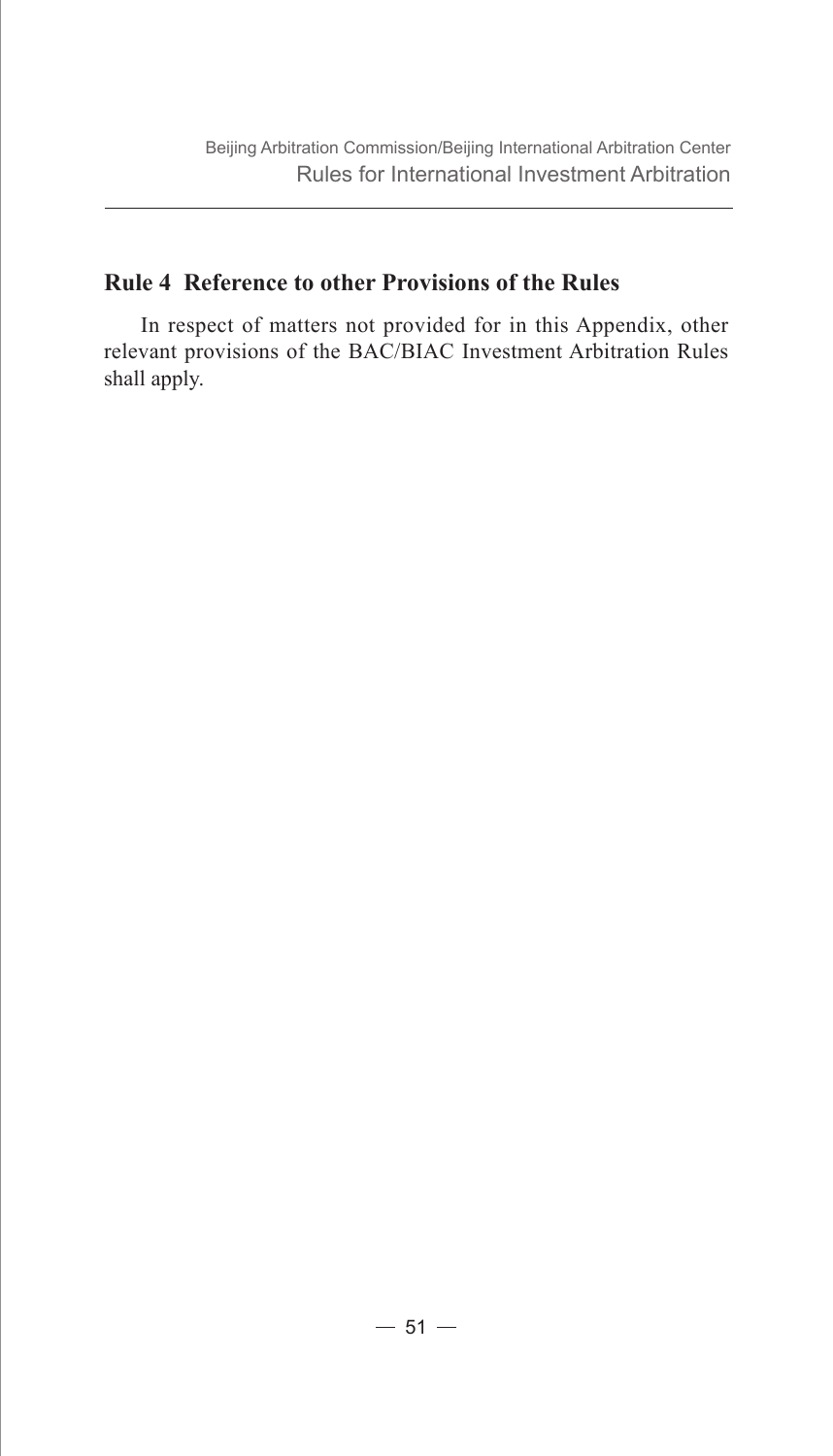

# **Appendix D:**

## Rules for Emergency Arbitrator in International Investment Arbitration

#### **Rule 1 Application for Emergency Interim Relief**

1. If the Parties have expressly agreed to the application of the Rules for Emergency Arbitrator set forth in this Appendix, a Party wishing to seek emergency interim relief (**the "Applicant"**) may, concurrent with or following the filing of a Notice of Arbitration but prior to the constitution of the Arbitral Tribunal, file an application for emergency interim relief (**the "Application"**) with the BAC. That Party shall, at the same time as it files the Application, send a copy of it to all other Parties.

2. The Application shall include:

(a) the emergency interim relief sought;

(b) the reason(s) why the Applicant is entitled to such emergency interim relief;

(c) the documentary or other evidence on which the Application is based; and

(d) a statement certifying that all other Parties have been provided with a copy of the Application or, if not, an explanation of the steps taken in good faith to provide a copy to those Parties.

3. The Applicant shall advance the costs for the Emergency Arbitrator Procedure in accordance with Rule 6.

4. Where the Parties have agreed on the language(s) of arbitration, such language(s) shall be the language(s) of the Emergency Arbitrator

 $-52-$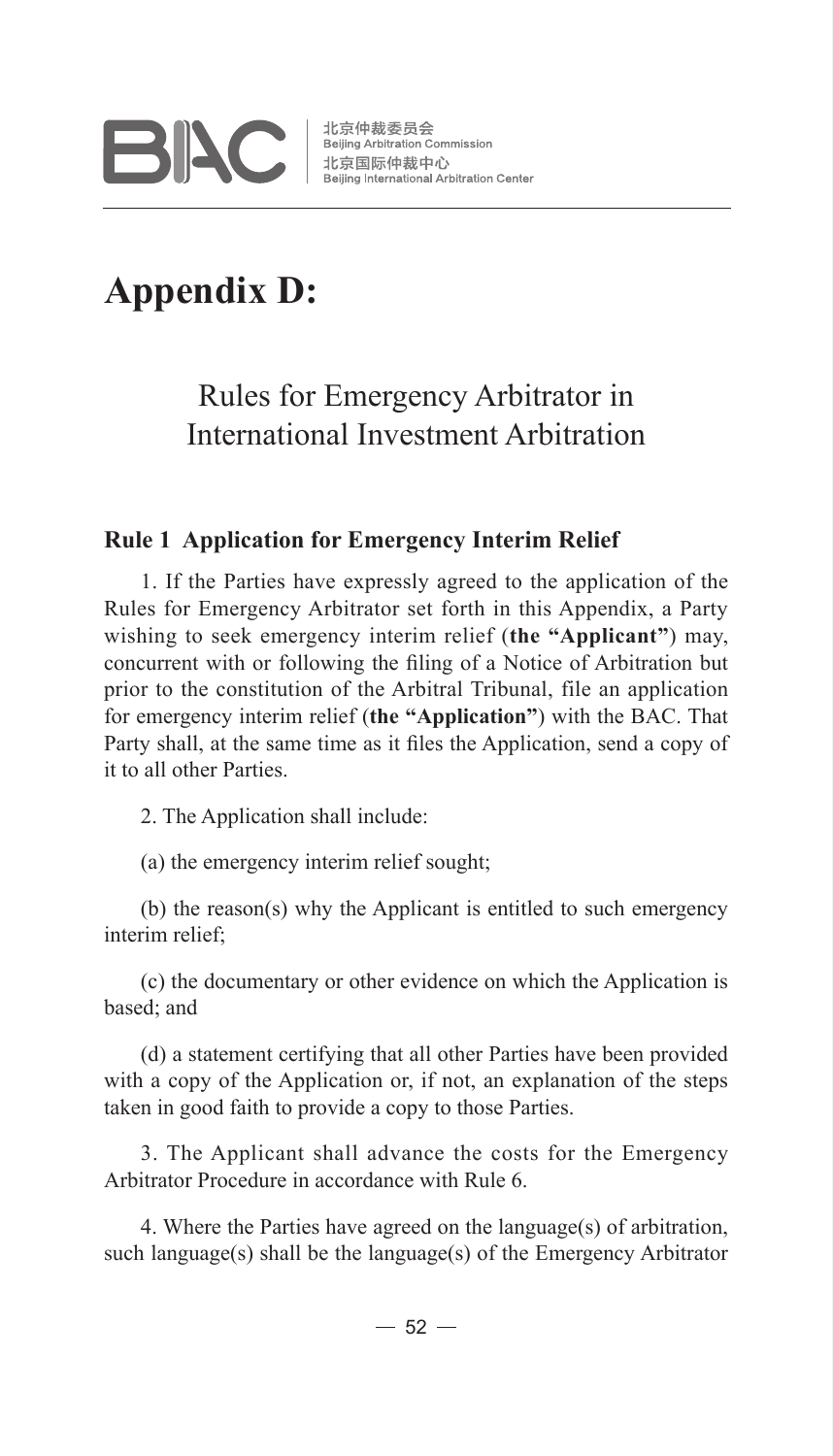Procedure. In the absence of such agreement, the language of the Emergency Arbitrator Procedure shall be English, unless otherwise determined by the Emergency Arbitrator.

#### **Rule 2 Appointment of the Emergency Arbitrator**

1. The Chairperson shall, if it determines that the BAC should accept the Application, seek to appoint an Emergency Arbitrator within 1 day of receipt of the Application and payment of the costs for the Emergency Arbitrator Procedure.

2. Prior to accepting appointment, a prospective Emergency Arbitrator shall disclose to the BAC any circumstances that may give rise to justifiable doubts as to his/her impartiality or independence. Any challenge to the appointment of the Emergency Arbitrator must be made within 2 days of the communication by the BAC to the Parties of the appointment of the Emergency Arbitrator and the circumstances disclosed, or within 2 days after the reason for a challenge has become known to the Party making the challenge.

3. The Chairperson shall make a final decision on the challenge to the Emergency Arbitrator within 2 days of receipt of the challenge. If the challenge is accepted, the Chairperson shall appoint a replacement Emergency Arbitrator within 1 day of the decision confirming the challenge. The disclosure and challenge procedure shall also apply to the replacement Emergency Arbitrator.

4. Unless otherwise agreed by the Parties, the Emergency Arbitrator shall not subsequently act as an arbitrator in the proceedings to which the Application relates.

#### **Rule 3 Seat of the Emergency Arbitrator Procedure**

Unless otherwise agreed by the Parties, the seat of the Emergency Arbitrator Procedure shall be the seat of the arbitration.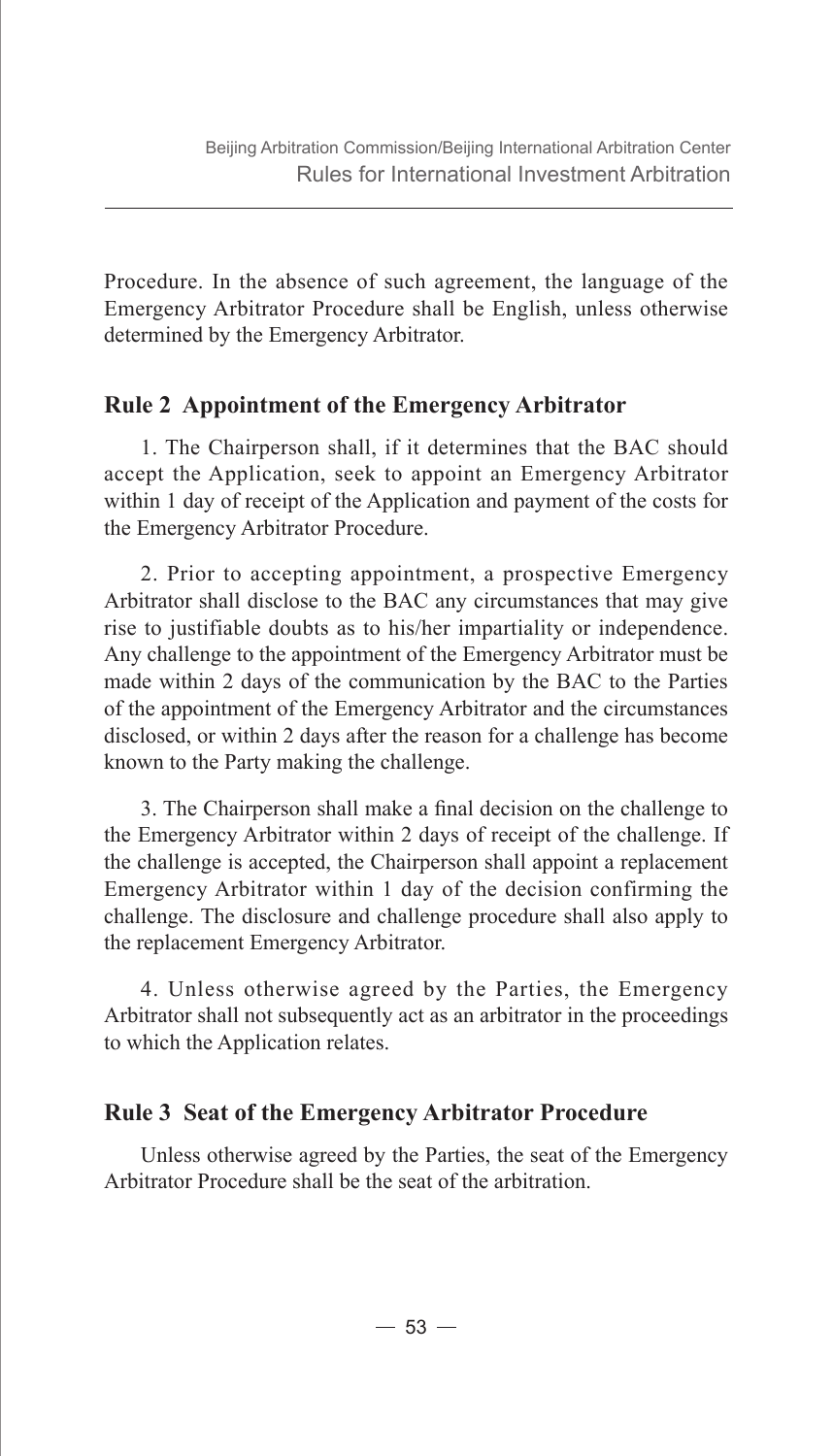

#### **Rule 4 Emergency Arbitrator Proceedings**

The Emergency Arbitrator shall, as soon as possible but, in any event, within 2 days of his/her appointment, establish a schedule for consideration of the Application. Such schedule shall provide an equal and reasonable opportunity for the Parties to be heard, but may provide for proceedings by video conference, telephone conference, other means of electronic communication or on written submissions as alternatives to a hearing in person.

#### **Rule 5 Decisions Made by the Emergency Arbitrator**

1. The Emergency Arbitrator shall have power to grant any emergency interim relief he/she considers necessary, including emergency interim relief that may be granted pending any hearing or written submissions by the Parties. The decision of the Emergency Arbitrator, which may take the form of an order or any other appropriate form, shall be binding upon the Parties.

2. The Emergency Arbitrator shall make his/her decision, with summary reasons given, within 15 days after his/her appointment. unless the BAC extends the time period at the request of the Emergency Arbitrator. The decision shall be signed by the Emergency Arbitrator and bear the seal of the BAC.

3. Any decision by the Emergency Arbitrator may be made conditional on the provision by the Applicant of appropriate security.

4. Where a Party objects to a decision made by the Emergency Arbitrator, it may apply to the Emergency Arbitrator for amendment, suspension or revocation of such decision within 3 days of receipt of it. The Emergency Arbitrator shall decide whether or not to uphold such application after hearing the Parties in an appropriate manner.

5. The authority of the Emergency Arbitrator shall cease on the date of the constitution of the Arbitral Tribunal. The Arbitral Tribunal may reconsider, modify or revoke any decision made by the Emergency Arbitrator.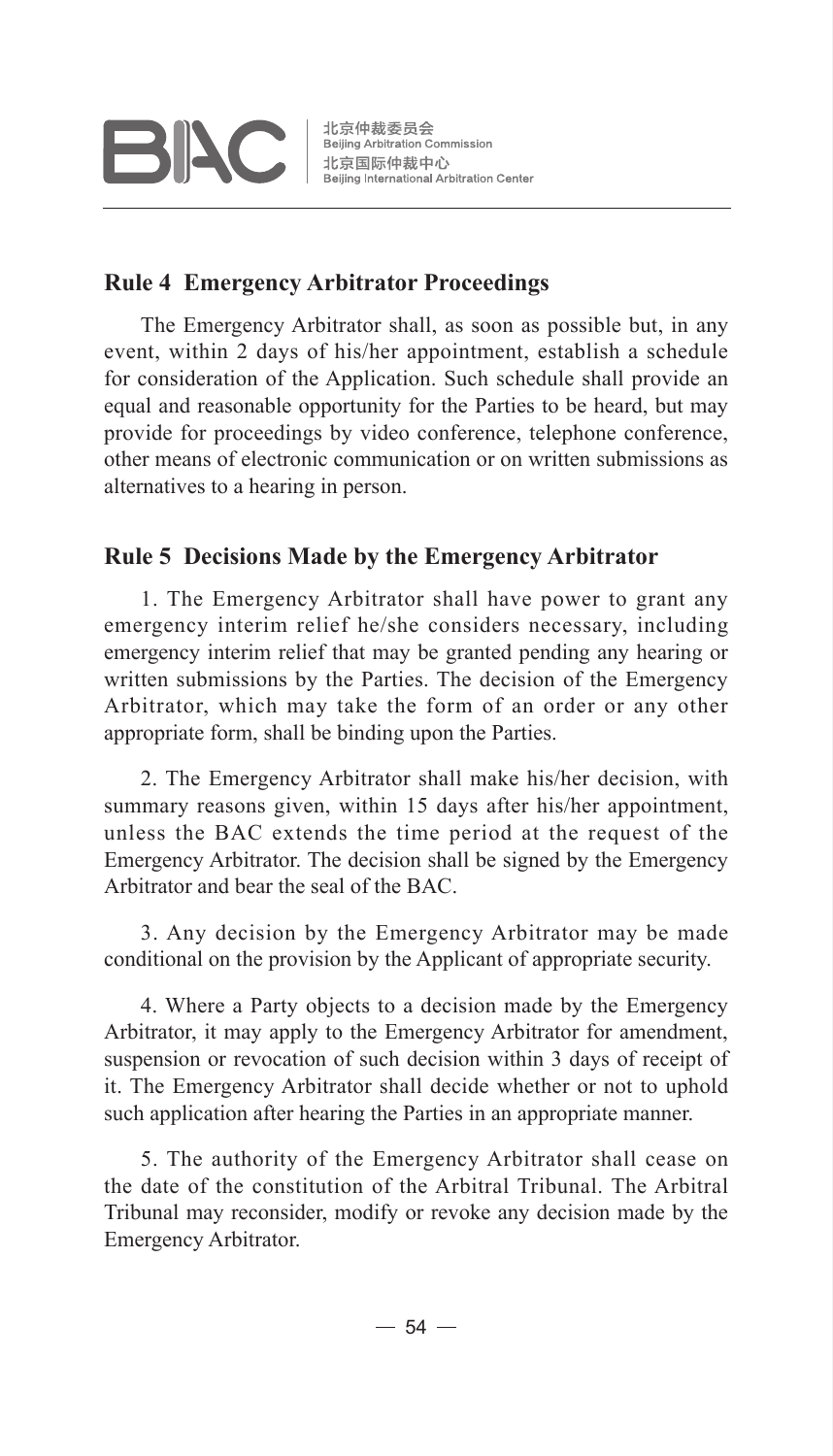6. Any decision made by the Emergency Arbitrator shall, in any event, cease to be binding:

(a) if the Arbitral Tribunal is not constituted within 120 days of such decision, which may be extended by agreement of the Parties or by the BAC;

(b) when the Arbitral Tribunal makes an award; or

(c) if all the claims are withdrawn.

#### **Rule 6 Costs of the Emergency Arbitrator Procedures**

1. The following fees shall be payable in connection with an Emergency Arbitrator Procedure:

(a) an administrative fee (non-refundable): Chinese Yuan (CNY) 20,000;

(b) the Emergency Arbitrator's fee: CNY 100,000; and

(c) the Emergency Arbitrator's expenses.

2. At the request of the Emergency Arbitrator, or if otherwise deemed appropriate, the Chairperson, having regard to the nature of the case, the work performed by the Emergency Arbitrator and the BAC, and any other relevant circumstances, may decide to increase or reduce the fees set out in paragraphs 1(a) and 1(b).

3. The costs associated with an Emergency Arbitrator Procedure pursuant to paragraph 1 may initially be apportioned by the Emergency Arbitrator, subject to the power of the Arbitral Tribunal to determine finally the apportionment of such costs.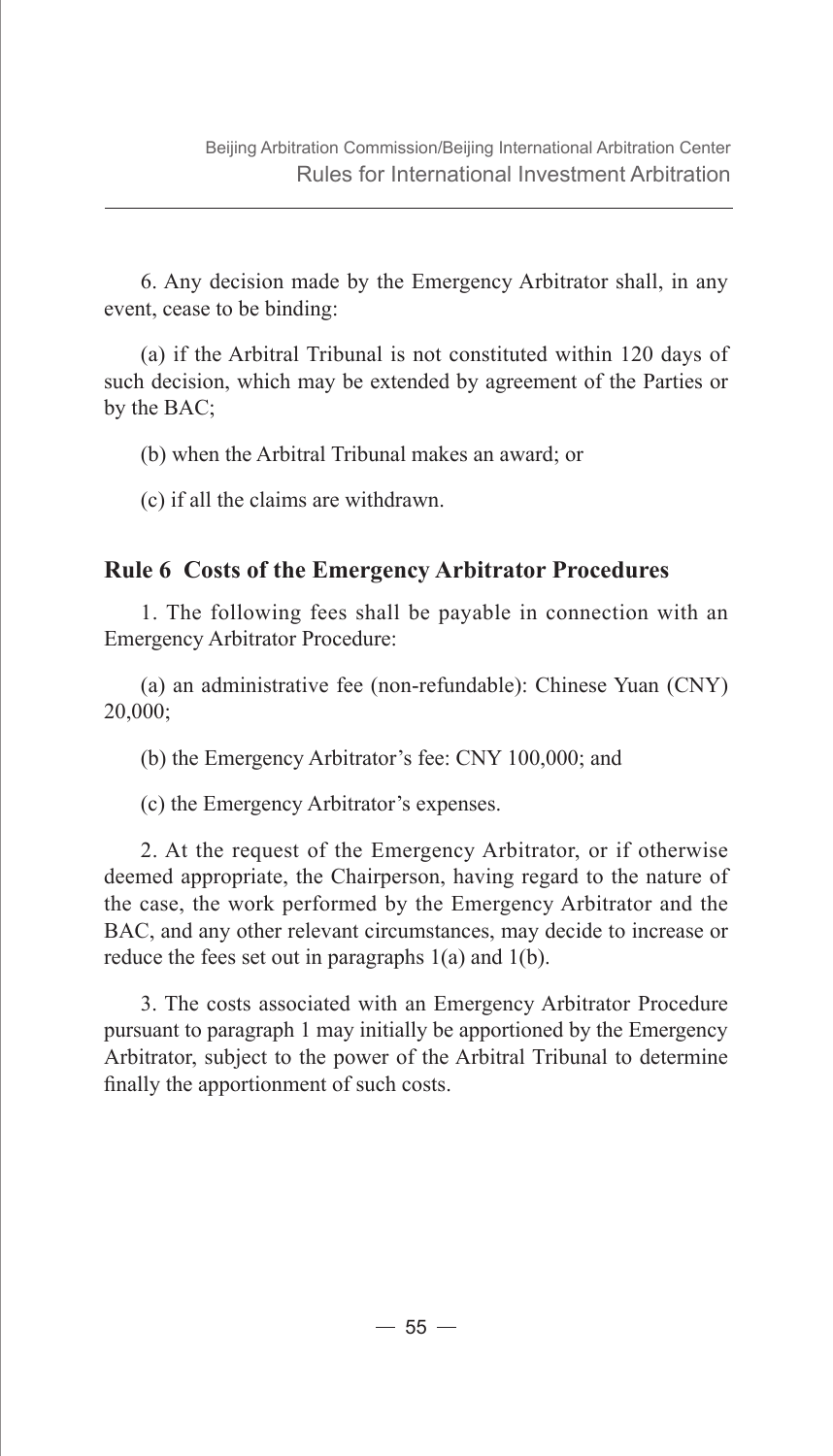

# **Appendix E:**

## Rules of Appeal Proceedings for International Investment Arbitration

#### **Rule 1 Initiation of Appeal Proceedings**

1. A Party wishing to initiate an appeal (**the "Appellant"**) under this Appendix shall submit a Notice of Appeal to the BAC. The Notice of Appeal shall include:

(a) a written demand that the arbitral award be referred to the appeal proceedings;

(b) the names, nationalities and addresses, including the postcodes, telephone numbers, facsimile numbers, electronic mail addresses, or any other means of communication, of the Appellant and the Party against whom the appeal is filed (**the "Appellee"**) and their representative(s);

(c) a reference to the agreement of the Parties that an arbitral award may be appealed against;

(d) a brief statement of the grounds of the appeal;

(e) the nature of the decision sought, including a request to make material modification(s) to the arbitral award or to make a new award; and

(f) any other information the Appellant considers necessary.

2. The Appellant shall, at the same time as it files the Notice of Appeal with the BAC, send a copy of it to the Appellee(s), and shall specify to the BAC the mode of service employed and the date of service.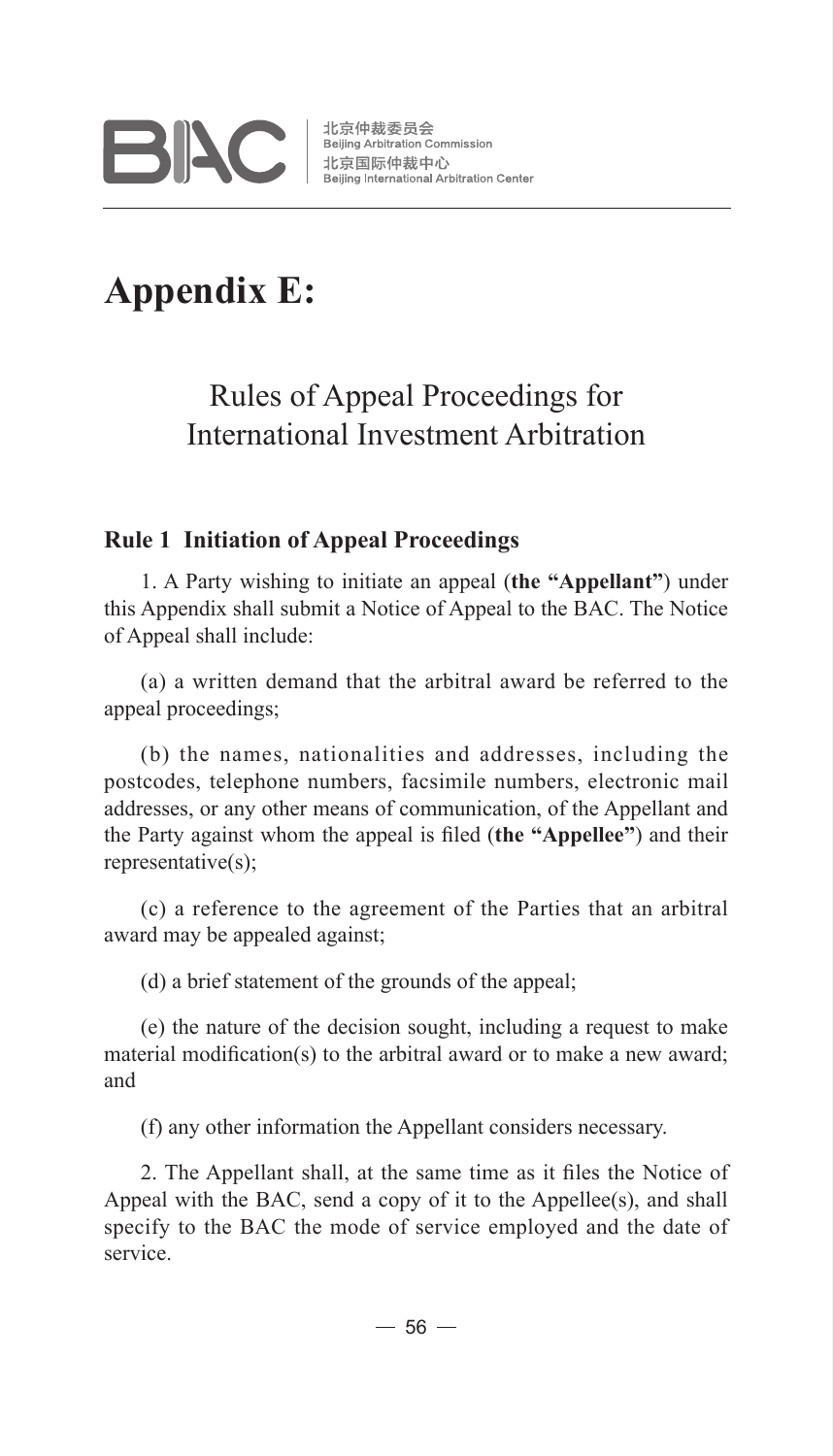3. The Appellant shall pay an appeal registration fee in accordance with Rules 9 and 10 of this Appendix.

4. The Notice of Appeal shall be deemed complete when all of the items required under paragraph 1 are included, or when the BAC determines that there has been substantial compliance with paragraph 1. Where the Notice of Appeal is incomplete, or where the Appellant has failed to send a copy thereof to the Appellee in accordance with paragraph 2, or where the appeal registration fee is not paid in accordance with paragraph 3, the BAC may request the Appellant to complete such requirements within a specified period of time. If the Appellant fails to comply with such request, the submission of the Notice of Appeal shall be deemed invalid.

5. The appeal proceedings shall be deemed to commence on the date on which the Notice of Appeal is validly submitted. The BAC shall issue a Notice of Commencement of the Appeal Proceedings to the Appellant and the Appellee (**the "Appellate Parties"**) without delay.

6. Once an appeal has been initiated, the Appellate Parties shall not seek enforcement of the arbitral award or apply to any judicial authorities to enforce or set aside the arbitral award during the appeal proceedings, unless the appeal proceedings are terminated.

#### **Rule 2 Constitution of the Appellate Tribunal**

1. An Appellate Tribunal shall be composed of three members nominated or appointed from the Panel of Arbitrators. No member of the Appellate Tribunal shall have been a member of the Arbitral Tribunal that made the arbitral award.

2. Unless the Appellate Parties have agreed otherwise, they shall:

(a) each nominate or entrust the Chairperson to appoint a member of the Appellate Tribunal within 15 days after their receipt of the Notice of Commencement of the Appeal Proceedings; and

(b) jointly nominate or entrust the Chairperson to appoint the third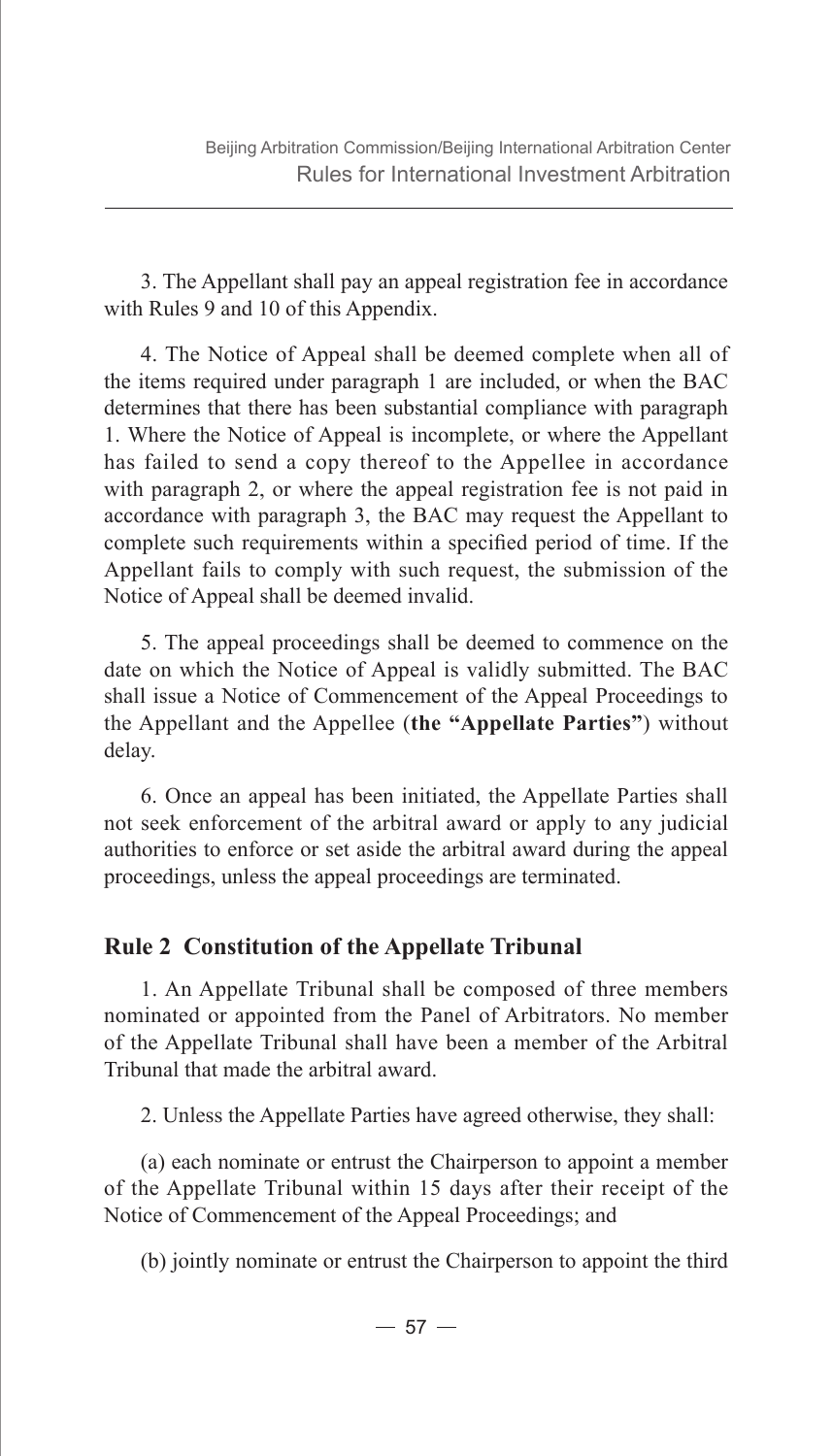

member of the Appellate Tribunal within 30 days of the receipt by the Appellee of the Notice of Commencement of the Appeal Proceedings. The third member shall be the presiding member of the Appellate Tribunal.

3. Any member of the Appellate Tribunal who has not been nominated or appointed in accordance with paragraph 2 shall be appointed by the Chairperson.

4. The Appellate Tribunal shall be deemed to be constituted on the date the BAC notifies the Appellate Parties that all of the members of the Appellate Tribunal have accepted their nominations or appointments.

5. Subject to the provisions of paragraphs 1 to 4 inclusive, the qualifications, nomination or appointment, disclosure, challenge to and replacement of the member(s) of the Appellate Tribunal shall be governed, *mutatis mutandis*, by Chapter III of the BAC/BIAC Investment Arbitration Rules.

#### **Rule 3 Grounds of Appeal**

An appeal may only be initiated based on the following ground(s):

(a) that the arbitral award contains error(s) in the application or interpretation of the applicable law or rules of law;

(b) that the arbitral award contains manifest and material errors of fact; or

(c) that the BAC or the Arbitral Tribunal lacked jurisdiction, or the Arbitral Tribunal exceeded its powers, in so far as they are not covered by paragraphs (a) and (b).

#### **Rule 4 Jurisdiction of the Appellate Tribunal**

The Appellate Tribunal shall have the power to rule on its own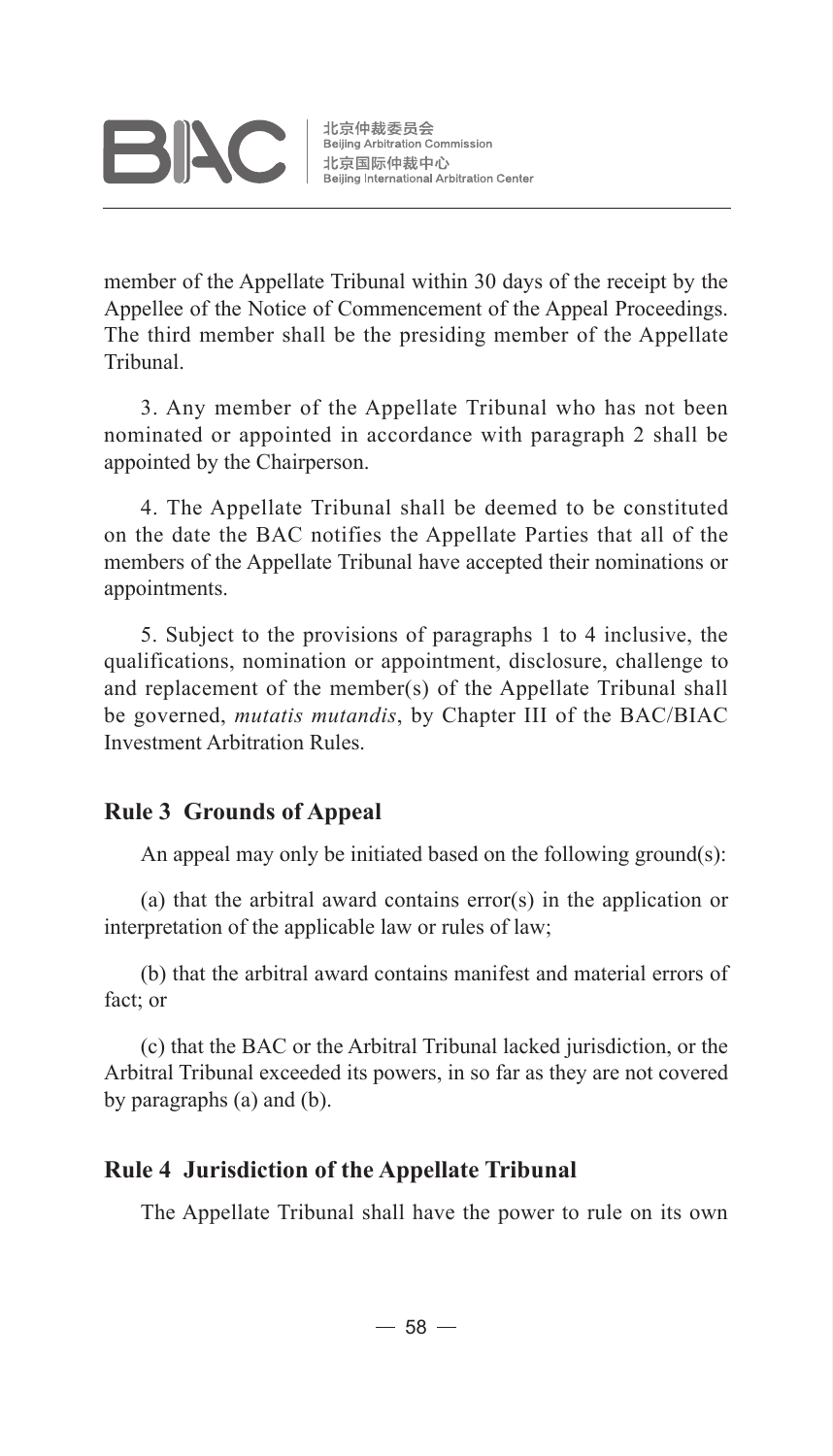jurisdiction with regard to the whole or part of the claims made in the appeal, and to make a decision as to jurisdiction.

#### **Rule 5 Conduct of the Appeal Proceedings**

1. Unless the Appellate Parties have agreed otherwise, the seat and language of the appeal proceedings shall be the same as those of the original arbitral proceedings.

2. Unless the Appellate Parties have agreed otherwise, the Appellant shall file an Appellant's Submission within 15 days of its receipt of the Notice of the Commencement of the Appeal Proceedings, and the Appellee shall file an Appellee's Submission within 30 days of its receipt of the Appellant's Submission.

3. The Appellate Tribunal shall hold a hearing or hearings to allow the Appellate Parties to present oral submissions and to put questions to the Appellate Parties. The date and place of the hearing(s) shall be determined by the Appellate Tribunal after consulting with the Appellate Parties and the BAC. By agreement of the Appellate Parties, the Appellate Tribunal may decide the Dispute solely on the basis of the documents submitted by them, with no hearing(s).

4. Subject to the provisions of paragraphs 1 to 3, Chapter IV of the BAC/BIAC Investment Arbitration Rules shall apply, *mutatis mutandis*, to the appeal proceedings. Where the Appellate Tribunal deems the application of those provisions inappropriate, it may conduct the appeal proceedings in a manner it considers appropriate, provided that it grants equal treatment to the Appellate Parties.

#### **Rule 6 Withdrawal of the Notice of Appeal**

1. The Appellant may withdraw the Notice of Appeal before the constitution of the Appellate Tribunal.

2. The Appellant may apply to withdraw the Notice of Appeal after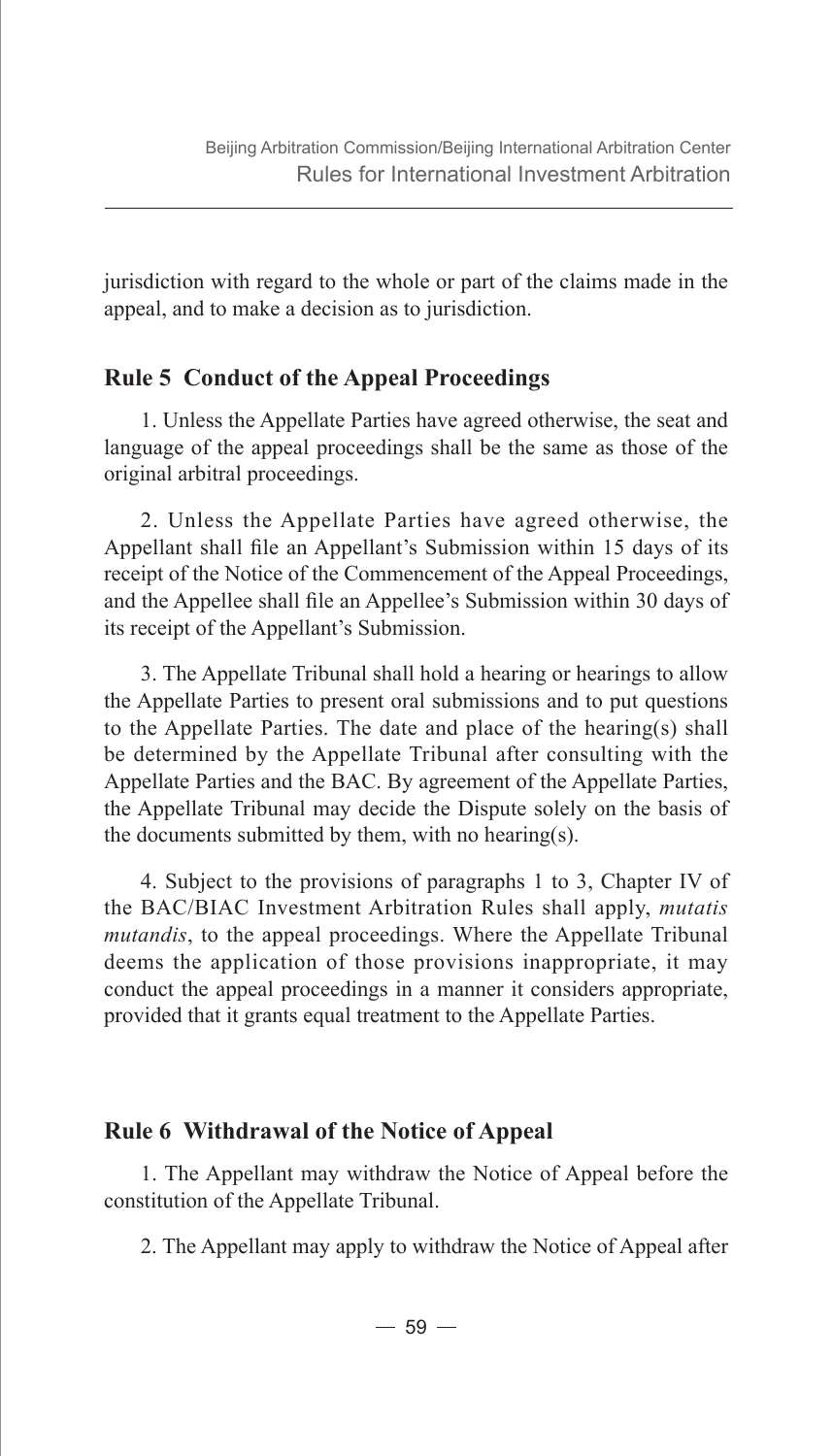

the Appellate Tribunal has been constituted. The Appellate Tribunal shall determine whether to allow such withdrawal.

#### **Rule 7 Termination of the Appeal Proceedings**

The appeal proceedings shall be terminated in either of the following circumstances:

1. where the Appellate Tribunal makes a decision that it lacks jurisdiction to decide the appeal; or

2. where the Notice of Appeal is withdrawn.

#### **Rule 8 Appeal Award**

1. Unless the appeal proceedings have been terminated in accordance with Rule 7, the Appellate Tribunal shall make an award on the appeal (**the "Appeal Award"**) no later than 90 days from the date of the constitution of the Appellate Tribunal. The BAC may, at the request of the Appellate Tribunal, extend such time limit by no more than 30 days. The aforementioned time limit shall not apply to any extension(s) on which the Appellate Parties have agreed.

2. The Appeal Award shall substitute the arbitral award, and shall be made in one of the following forms:

(a) upholding the arbitral award;

(b) making material modification(s) to the award; or

(c) making a new award.

3. The Appeal Award shall be made on the basis of the unanimous or majority opinion of the members of the Appellate Tribunal. Where the Appellate Tribunal fails to reach a majority opinion, the award shall be made on the basis of the opinion of the presiding member of the Appellate Tribunal. The opinions or statements of the dissenting member(s) shall be appended to the award, which shall not form a part of the award. The above-mentioned rules also apply to other decisions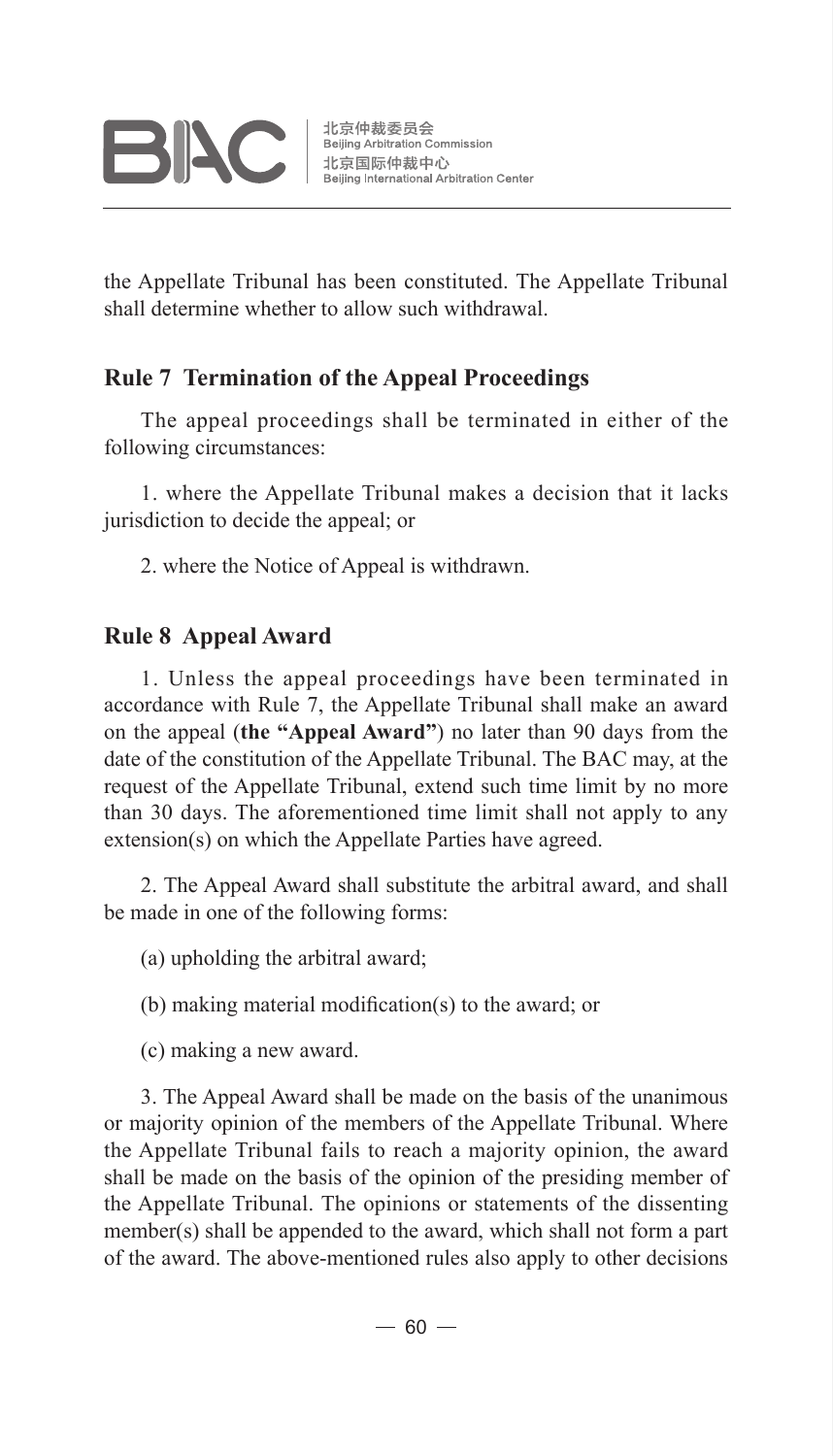or orders made by the Appellate Tribunal, except for decisions or orders on procedural arrangements made by the presiding member with the authorization of the Appellate Tribunal.

4. The Appellate Tribunal shall submit the draft of the Appeal Award to the BAC before signing the award. The BAC may make suggestions on the form of the award, and may also draw the Appellate Tribunal's attention to other matters of the award, without affecting the Tribunal's liberty of decision.

5. The Appeal Award shall be signed by the members of the Appellate Tribunal and shall bear the seal of the BAC. At their discretion, dissenting member(s) of the Appellate Tribunal may or may not sign the award.

6. Once an Appeal Award has been made, the BAC shall deliver a copy of it to the Appellate Parties without delay. If the costs of the appeal have not been paid in full by the Appellate Parties, the BAC may withhold the Appeal Award until such costs have been paid in  $f<sub>1</sub>11$ .

7. The Appeal Award shall be final and shall be binding on the Appellate Parties as of the date it is made.

#### **Rule 9 Costs of the Appeal**

1. The costs of the appeal shall include:

(a) the fees and expenses of the Appellate Tribunal;

(b) the costs of any other ancillary items reasonably incurred during the course of the appeal proceedings, subject to an amount approved by the Appellate Tribunal; and

(c) the registration fee and the administrative fee of the appeal charged by the BAC.

2. The fees of the Appellate Tribunal referred to in paragraph 1(a) shall be determined on an hourly basis, subject to Rule 3.3 of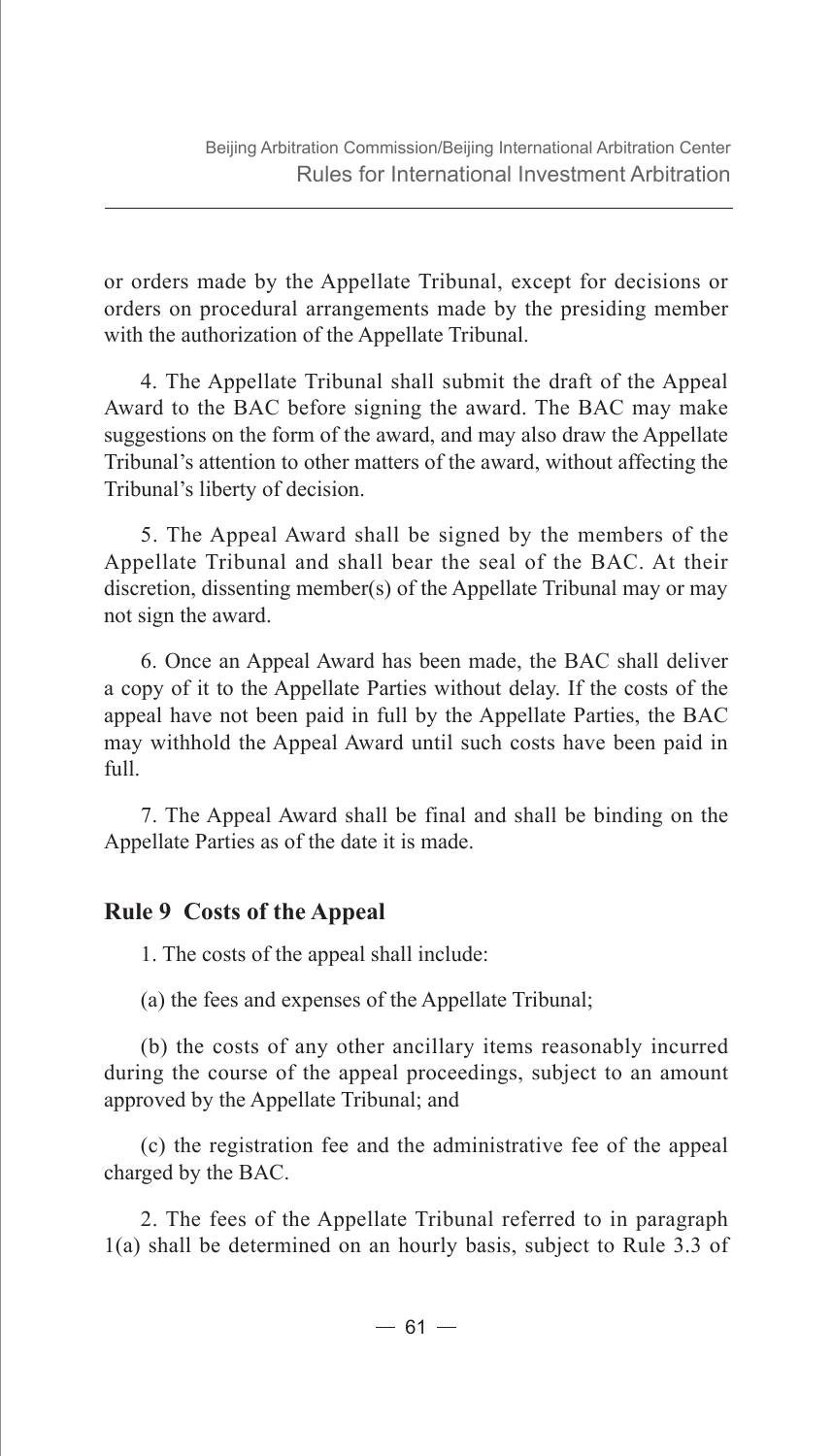# **BIAC**

Appendix A to the BAC/BIAC Investment Arbitration Rules.

3. The costs of any other ancillary items referred to in paragraph 1(b) shall be charged on the basis of the actual or reasonable costs of such items.

4. The registration fee of the appeal shall be Chinese Yuan (CNY) 30,000, which is non-refundable.

5. The administration fee for the appeal shall in principle be between CNY 50,000 and CNY 200,000. The precise fee shall be determined by the BAC in accordance with the circumstances of the appeal case.

6. The Appellate Tribunal shall, before making the Appeal Award, request the BAC to determine finally the costs of the appeal, and shall include in the award the sum of the costs as determined by the BAC and specify the costs of each item.

7. Unless otherwise agreed by the Appellate Parties, the Appellate Tribunal may, at the request of a Party or on its own initiative, determine in the Appeal Award the division and apportionment of the costs of the appeal between the Parties, having regard to the outcome of the appeal, each Party's contribution to the efficiency and expeditiousness of the appeal and any other circumstances it considers relevant.

8. If the appeal proceedings are terminated before the Appeal Award is made, the BAC shall determine the costs of the appeal, having regard to the stage of the appeal has reached, the work performed by the Appellate Tribunal and any other relevant circumstances it considers necessary.

9. The Appellate Parties are jointly and severally liable to the member(s) of the Appellate Tribunal and to the BAC for the costs of the appeal.

10. Unless otherwise agreed by the Appellate Parties, the Appellate Tribunal may, at the request of a Party or on its own initiative, order one Party to pay any reasonable costs incurred by the other Party in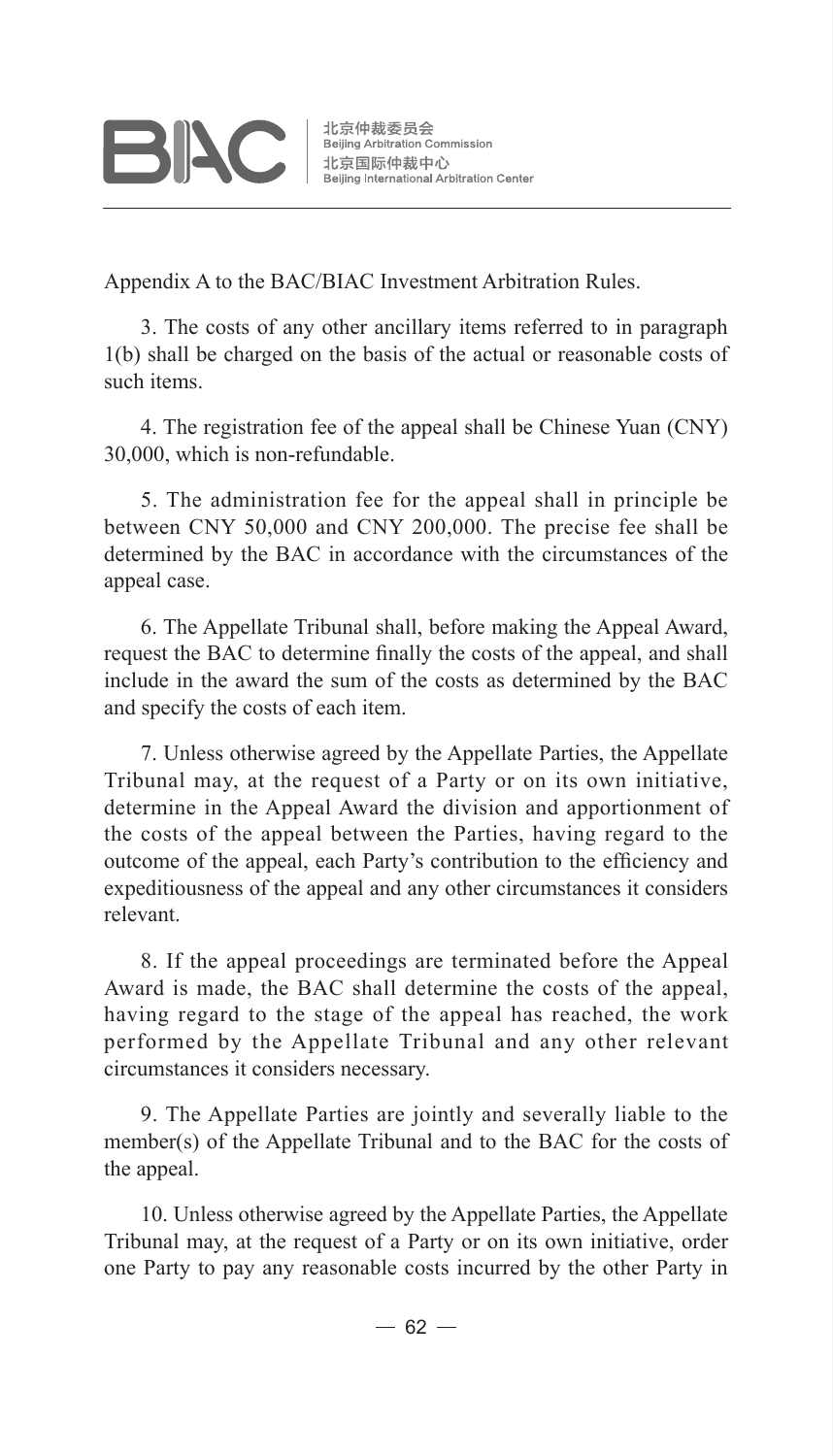whole or in part, including the costs of legal representation, having regard to the outcome of the appeal, each Party's contribution to the efficiency and expeditiousness of the appeal and any other circumstances it considers relevant.

#### **Rule 10 Deposit of Costs of the Appeal**

1. The Appellant shall pay the registration fee of the appeal in full upon submitting the Notice of Appeal to the BAC.

2. The Appellant shall deposit the administrative fee for the appeal upon submitting the Notice of Appeal to the BAC. The amount of such fee shall be determined by the BAC, with due consideration given to the relevant circumstances of the appeal.

3. After the Appellate Tribunal has been constituted, the Appellate Parties shall, by agreement with or pursuant to a direction by the Appellate Tribunal, deposit the fees and expenses of the Appellate Tribunal.

4. Where the Appellate Tribunal considers necessary, it may require the Appellate Parties to make further deposit(s) of costs of the appeal during the course of the appeal proceedings.

5. If an Appellate Party fails to make the required deposit of costs of the appeal, the BAC or the Appellate Tribunal shall notify the other Party, and shall provide the other Party an opportunity to make such deposit within a specified period of time. If the other Party fails to make such deposit, the BAC may terminate the appeal proceedings, or to recommend the Appellate Tribunal to proceed with the appeal in a manner the Appellate Tribunal considers appropriate.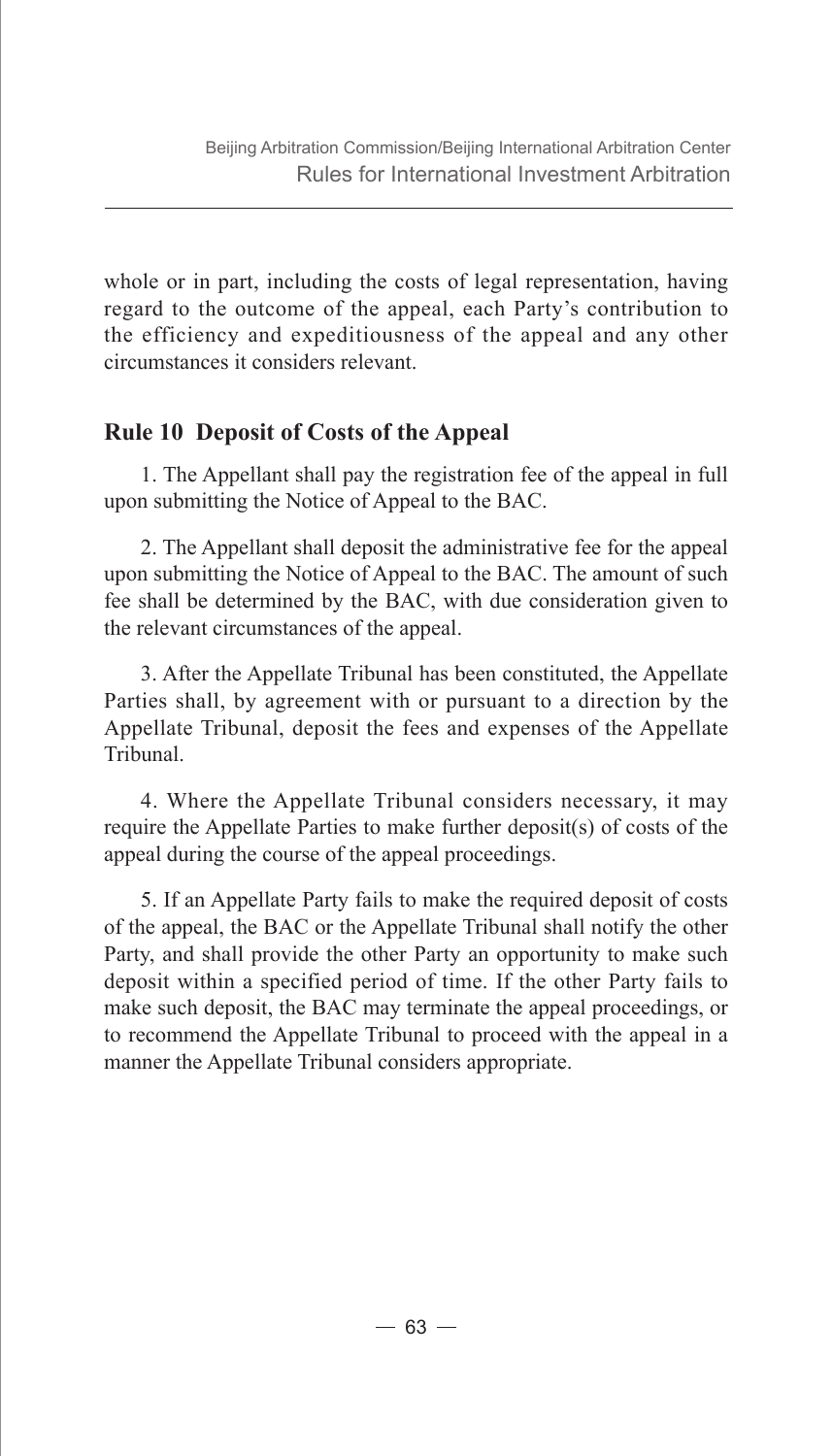

## **Appendix F:**

### Procedural Guidelines for Arbitration under the UNCITRAL Arbitration Rules

#### **Rule 1 Application of the Guidelines**

1. Procedural Guidelines set forth in this Appendix (the "BAC Procedural Guidelines") shall apply in the following circumstances where the Parties:

(a) have agreed to submit a Dispute to the BAC for arbitration in accordance with the UNCITRAL Arbitration Rules; or

(b) have agreed to arbitrate the Dispute in accordance with the UNCITRAL Arbitration Rules and requested the BAC to provide arbitration administration services.

2. Unless otherwise agreed by the Parties, the UNCITRAL Arbitration Rules referred to in the BAC Procedural Guidelines mean the 2013 version of those rules. Where the Parties have agreed to apply other versions of the UNCITRAL Arbitration Rules, the BAC Procedural Guidelines may be applied by reference.

#### **Rule 2 Seat of the Arbitration**

The seat of the arbitration shall be a place agreed upon by the Parties. In the absence of such an agreement, the Arbitral Tribunal shall determine the seat of the arbitration, taking into account the relevant circumstances of the arbitration.

#### **Rule 3 Notice of Arbitration**

The Claimant shall submit a Notice of Arbitration in writing in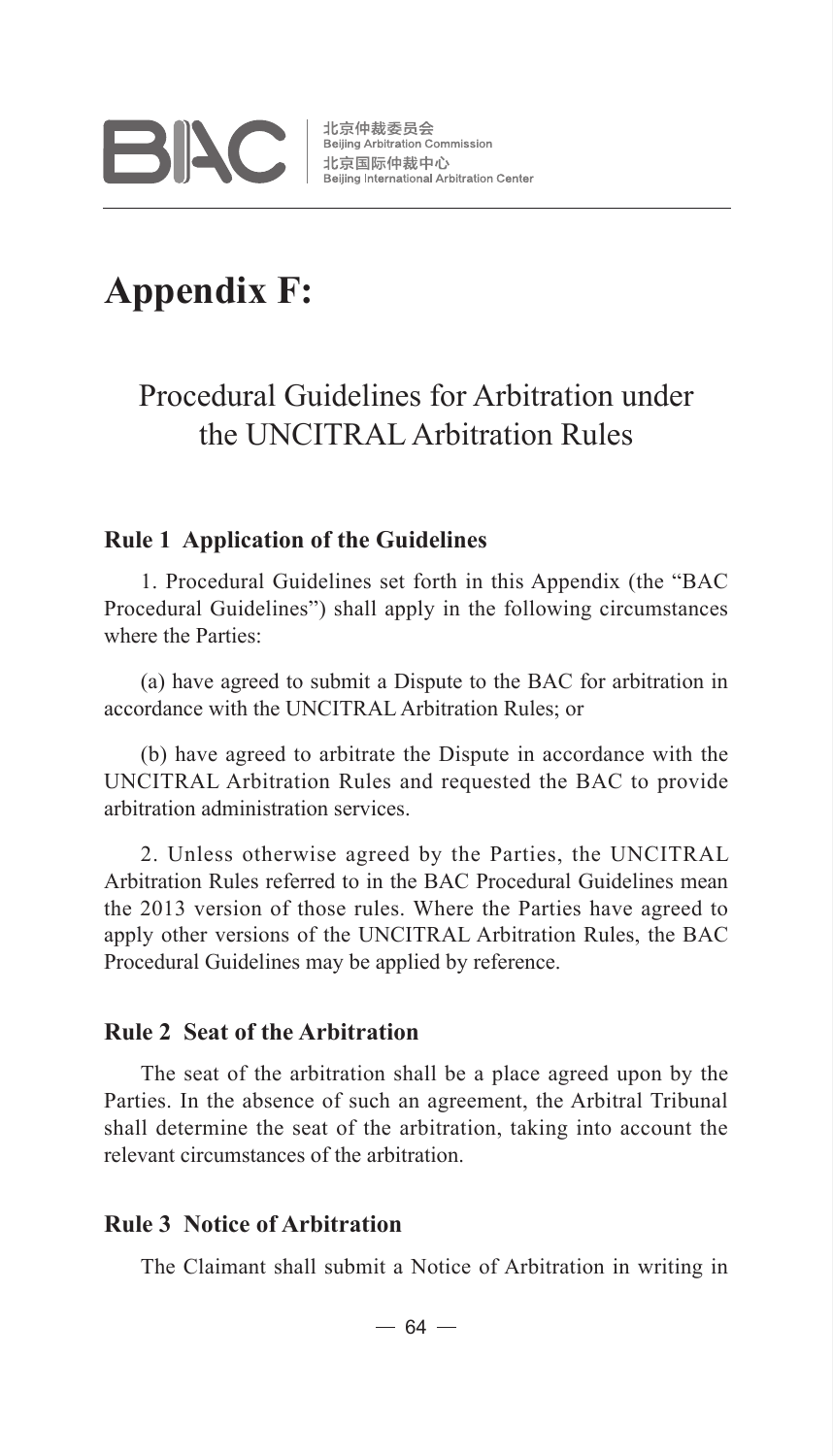accordance with the relevant provisions of the UNCITRAL Arbitration Rules and pay a registration fee in accordance with Rules 7(1) and 8(1) of the BAC Procedural Guidelines.

#### **Rule 4 Arbitration Administration Service**

1. Where the Parties have agreed to arbitrate the Dispute in accordance with the UNCITRAL Arbitration Rules, the BAC may provide the following arbitration administration services, provided that the Parties have reached an agreement with regard to the utilization of any such service through consultation with each other and have submitted a joint letter of entrustment to the BAC authorizing it:

(a) to act as the arbitrator appointing authority; and/or

(b) to provide financial management of the arbitration.

2. At the request of a Party or of the Arbitral Tribunal in writing, the BAC may also provide the following services:

(a) to assist the Parties in forwarding applications for provisional measures;

(b) to facilitate communication between the Parties, and between the Parties and the Arbitral Tribunal;

(c) to provide services for oral hearings, which include but not limited to making hearing room(s) available, providing audio, video or audio-visual recording services, providing interpretation services and making records of oral hearings; and/or

(d) to recommend institutions that can facilitate negotiation or mediation.

#### **Rule 5 The BAC as Arbitrator Appointing Authority**

1. Where the Parties have designated the BAC as the arbitrator appointing authority pursuant to Rule 4(1) of the BAC Procedural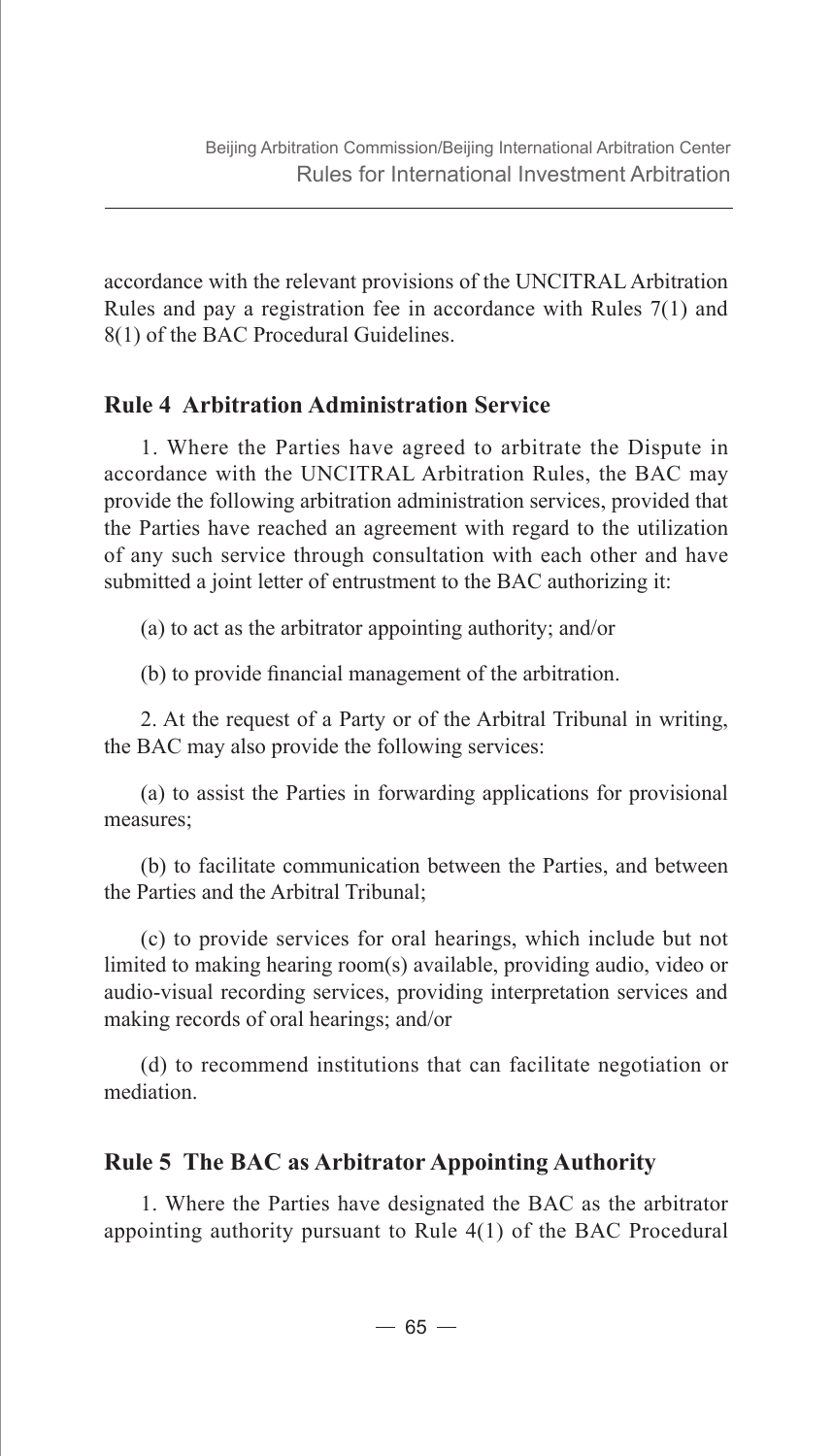

北京仲裁委员会 ル京1世裁安東云<br>Beijing Arbitration Commission<br>北京国际仲裁中心<br>Beijing International Arbitration Beiling International Arbitration Center

Guidelines, the BAC shall act in such capacity in accordance with the relevant provisions of the UNCITRAL Arbitration Rules, including appointing arbitrators, determining challenges to arbitrators and appointing replacement arbitrators.

2. Unless otherwise agreed by the Parties, where the BAC acts as the arbitrator appointing authority, it may refer to and apply relevant provisions of Chapter III of the BAC/BAIC Investment Arbitration Rules.

3. Where the BAC is requested to decide a challenge to an arbitrator, the challenging Party shall submit to the BAC an application in writing, as required by Article 13(4) of the UNCITRAL Arbitration Rules. The application shall state the reason(s) for the challenge and be accompanied by all necessary evidence.

#### **Rule 6 Costs of the Arbitration**

1. In the BAC Procedural Guidelines, "costs of the arbitration" refer to the costs incurred in an arbitration conducted under the UNCITRAL Arbitration Rules which is submitted to the BAC or where the BAC provides arbitration administration service(s).

2. The costs of the arbitration shall include:

(a) the registration fee;

(b) the administrative fee;

(c) the arbitrators' fees and expenses;

(d) the fees and expenses of any expert appointed by the Arbitral Tribunal and of any other assistance reasonably incurred, subject to an amount approved by the Arbitral Tribunal; and

(e) the administrative fees for any arbitration administration service provided by the BAC.

3. The registration fee referred to in paragraph 2(a) and the administrative fee referred to in paragraph 2(b) shall be paid in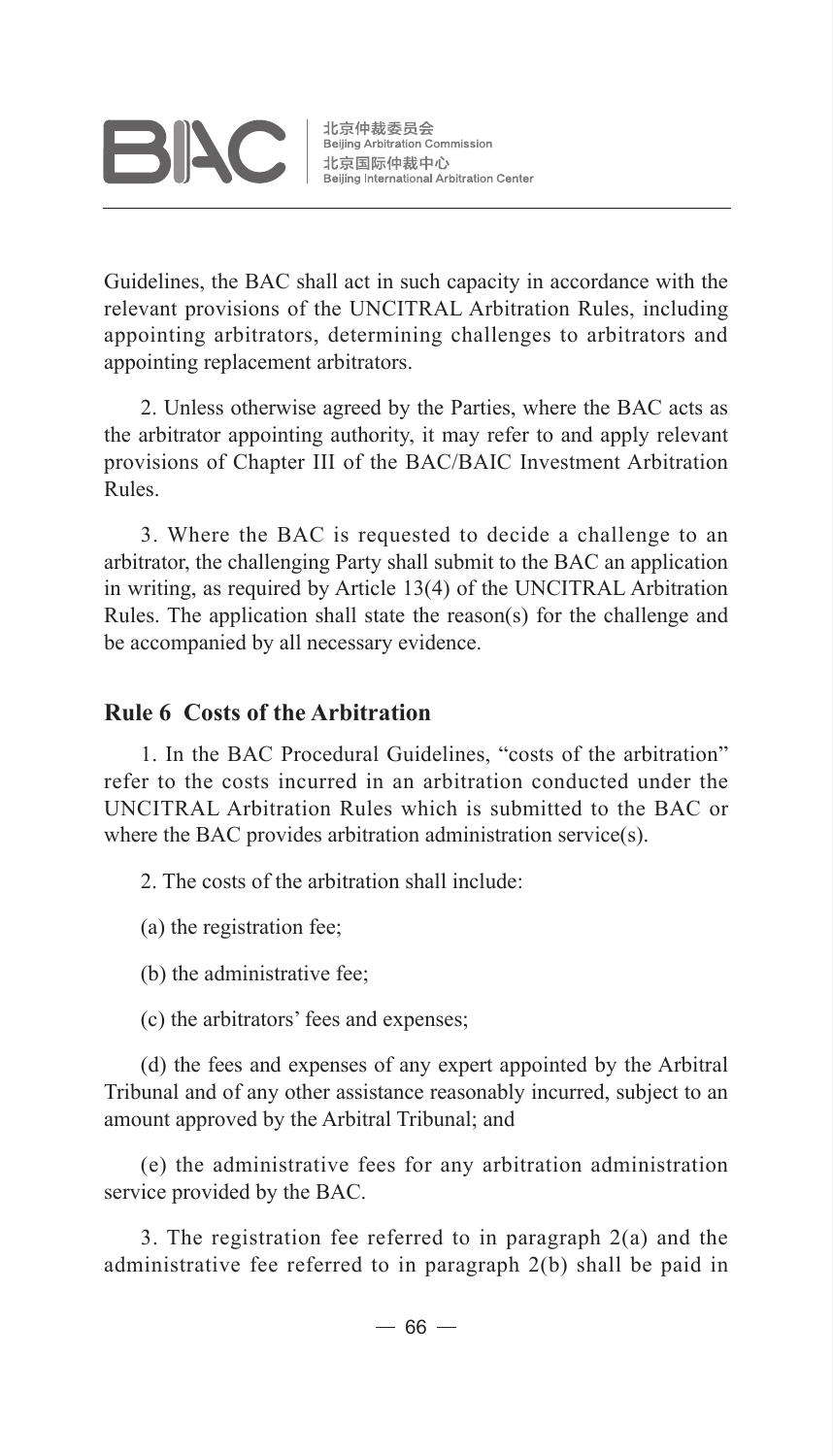accordance with Rule 7 of the BAC Procedural Guidelines.

4. The arbitrators' fees and expenses referred to in paragraph 2(c) shall be determined by the Parties and the arbitrators through negotiation, and shall be deposited with the BAC in accordance with Article 41 of the UNCITRAL Arbitration Rules.

5. A list of the fees and expenses referred to in paragraph 2(d) shall be sent by the Arbitral Tribunal to the Parties, together with corresponding receipts and/or explanations. Such fees and expenses shall include but not be limited to reasonable expenses for transportation and accommodation.

6. The administrative fees referred to in paragraph 2 (e) shall be paid in accordance with paragraph 3 of Rule 7 of the BAC Procedural Guidelines.

## **Rule 7 Payment of Costs of the Arbitration**

1. The Claimant shall pay a registration fee of Chinese Yuan (CNY) 20,000 upon submitting the Notice of Arbitration to the BAC. The registration fee is non-refundable.

2. Where the Parties submit a Dispute to the BAC for arbitration in accordance with the UNCITRAL Arbitration Rules, the BAC shall charge an administrative fee in accordance with Rule 2 of Appendix A to the BAC/BIAC Investment Arbitration Rules.

3. Where the BAC provides arbitration administration service(s) pursuant to the Parties' agreement, and the Parties have used the service(s) referred to in Rule 4 of the BAC Procedural Guidelines, the following administrative fees shall be paid:

(a) where the BAC appoints arbitrator(s) or replaces arbitrator(s), it shall charge a fee of CNY 10,000 for appointing one arbitrator, CNY 15,000 for appointing two arbitrators, and CNY 20,000 for appointing three arbitrators;

(b) where the BAC determines a challenge to an arbitrator, it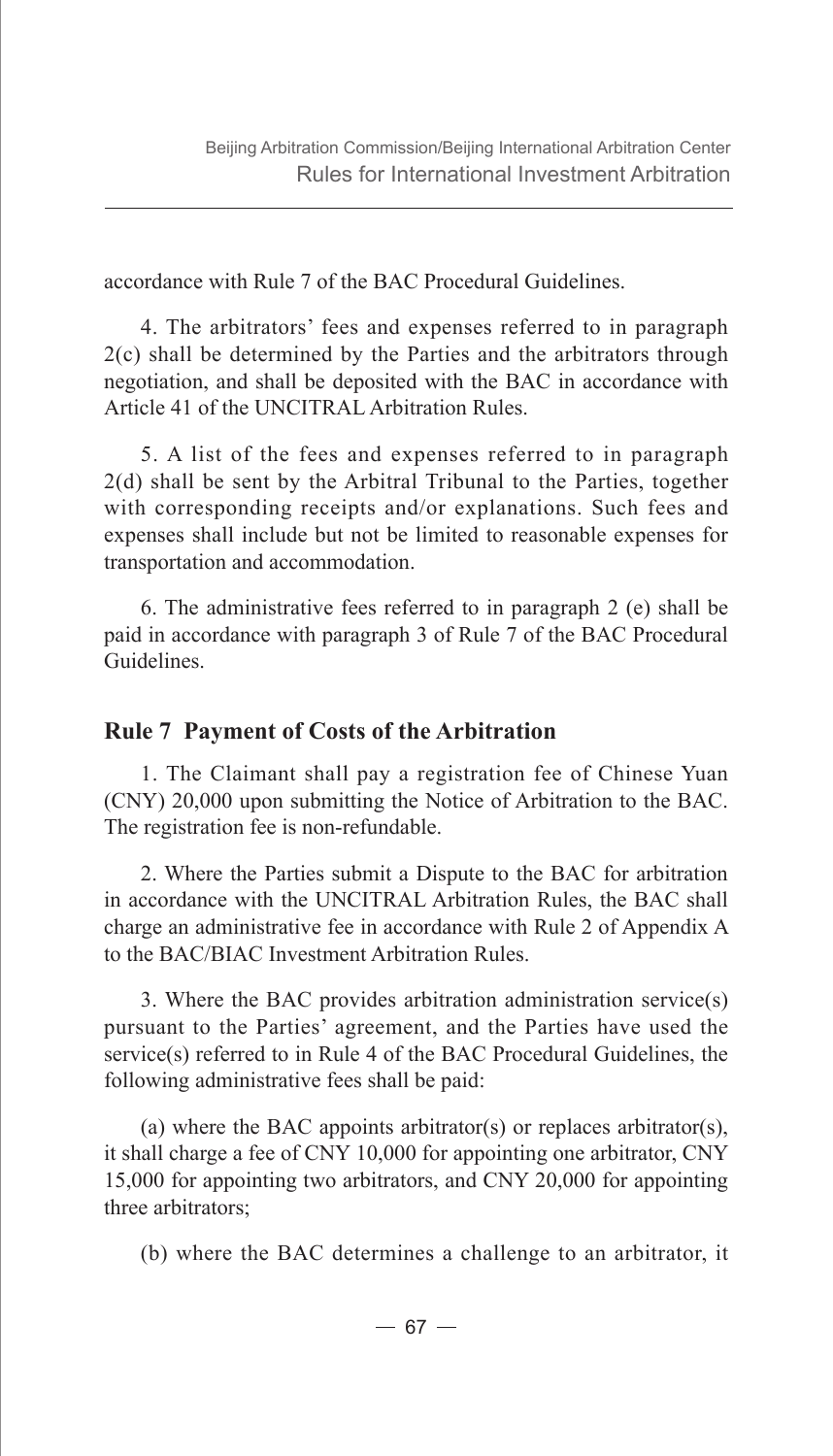

shall charge a fee of between CNY 15,000 and CNY 30,000 for each decision. The BAC shall determine the amount of such fee, taking into account the relevant circumstance of the arbitration;

(c) where the BAC provides financial administration services for the arbitration, it shall charge an administrative fee in the amount of 0.1% of the total costs of arbitration. Such fee shall be between a minimum of CNY 1,000 and a maximum of CNY 100,000;

(d) where a Party has requested the BAC to forward an application for provisional measures, the BAC shall charge a fee of CNY 10,000 for each application;

(e) where a Party has used other service(s) under Rule 4, the BAC shall charge an administrative fee on the basis of the actual or reasonable costs of such service(s).

## **Rule 8 Deposit of Costs of the Arbitration**

1. The Claimant shall pay the registration fee in full upon submitting the Notice of Arbitration to the BAC.

2. The Claimant shall deposit the administrative fee upon submitting the Notice of Arbitration to the BAC. The amount of such fee shall be determined by the BAC, with due consideration being given to the relevant circumstance of the arbitration.

3. After the Arbitral Tribunal has been constituted, the Parties shall, pursuant either to an agreement between them or to a direction of the Arbitral Tribunal, deposit the fees and expenses of the arbitrators.

4. The Arbitral Tribunal may require the Parties to make further deposits of the costs of the arbitration during the course of the arbitral proceedings where it considers necessary.

5. If a Party fails to make a required deposit of costs of the arbitration, the BAC or the Arbitral Tribunal shall notify the other Party, and shall provide the other Party an opportunity to make such deposit within a specified period of time. If the other Party fails to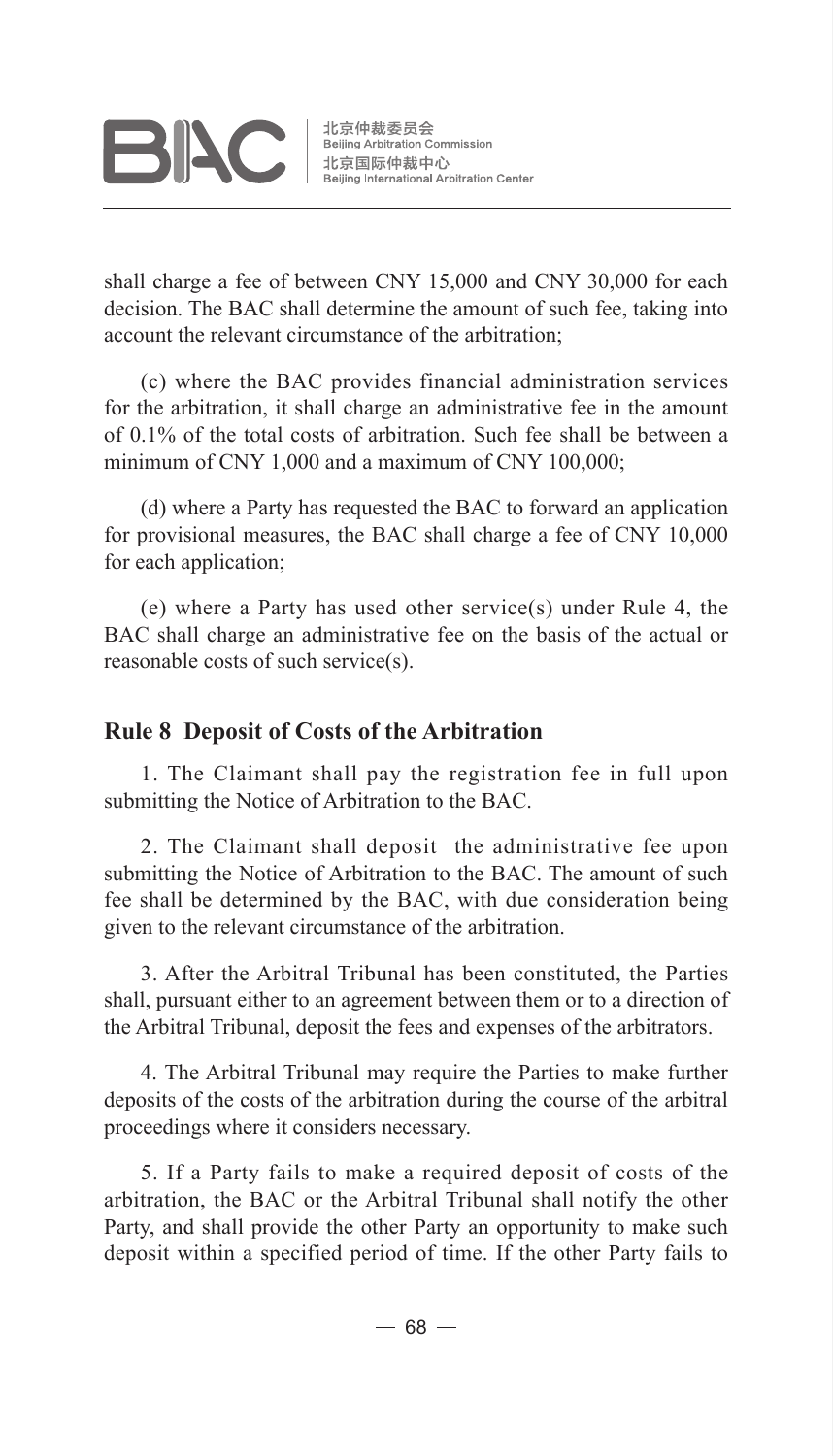make such deposit, the BAC may terminate the arbitration case, or to recommend the Arbitral Tribunal to prceed with the arbitral proceedings in a manner the Arbital Tribunal considers appropriate.